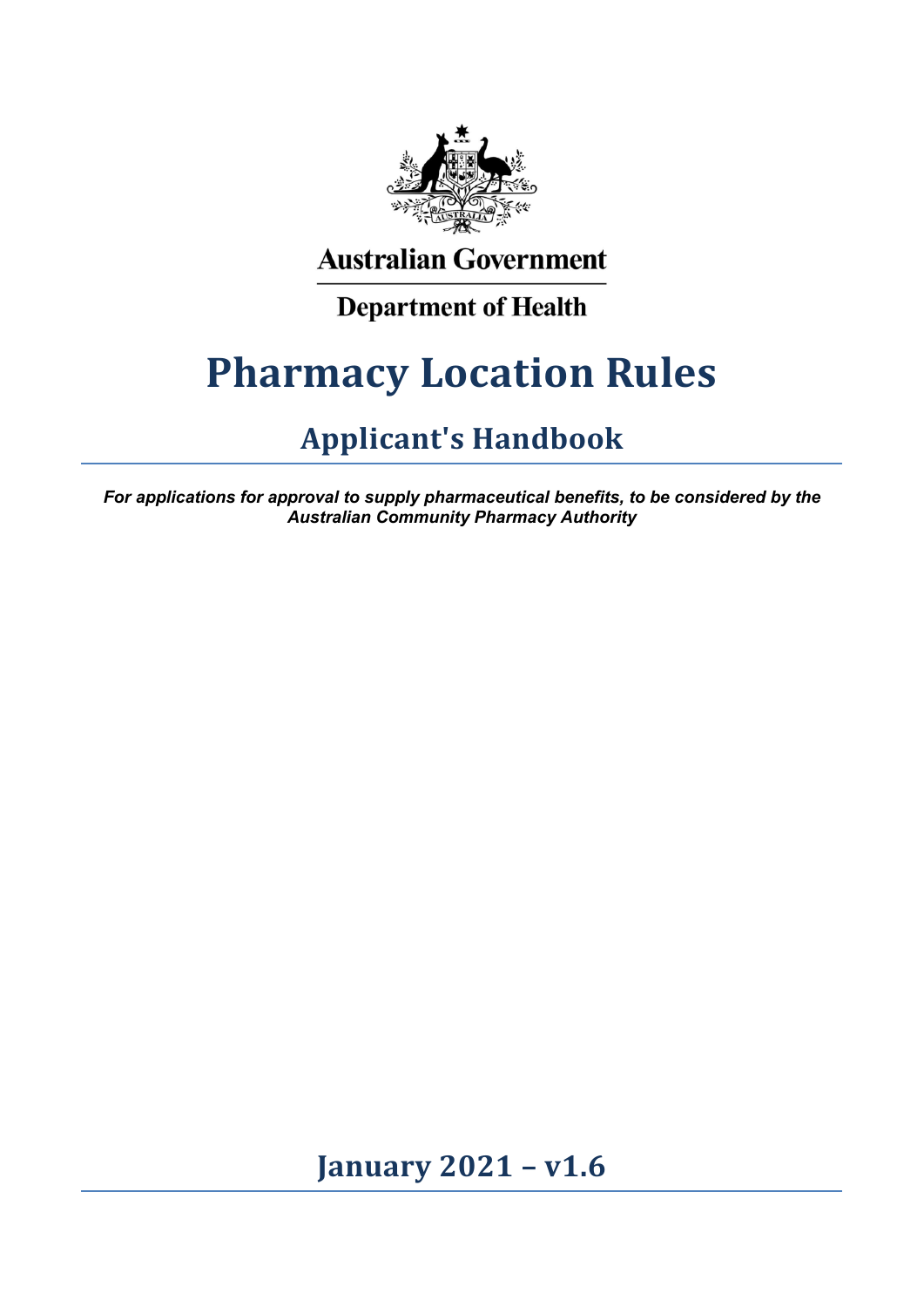#### **TITLE:** Pharmacy Locations Rules - Applicant's Handbook

#### **ISBN:** 978-1-76007-384-8

#### **PUBLICATIONS APPROVAL NUMBER: 12330**

© 2018 Commonwealth of Australia as represented by the Department of Health

This work is copyright. You may copy, print, download, display and reproduce the whole or part of this work in unaltered form for your own personal use or, if you are part of an organisation, for internal use within your organisation, but only if you or your organisation:

- a) do not use the copy or reproduction for any commercial purpose; and
- b) retain this copyright notice and all disclaimer notices as part of that copy or reproduction.

Apart from rights as permitted by the *Copyright Act 1968* (Cth) or allowed by this copyright notice*,* all other rights are reserved, including (but not limited to) all commercial rights.

Requests and inquiries concerning reproduction and other rights to use are to be sent to the Communication Branch, Department of Health, GPO Box 9848, Canberra ACT 2601, or via e-mail to [copyright@health.gov.au.](mailto:copyright@health.gov.au)

#### **DISCLAIMER**

This handbook is designed as a general guide for pharmacists seeking to relocate an existing pharmacy or establish a new pharmacy approved to supply pharmaceutical benefits under section 90 of the *National Health Act 1953* (the Act). It should not be used as a basis for legal interpretations or as a definitive reference on the roles and responsibilities of all parties.

For more precise and detailed information please consult section 90 and Division 4B of the Act, the determinations made under section 99L of the Act and the explanatory statements to those determinations.

The Australian Community Pharmacy Authority and the Commonwealth Government accept no responsibility arising from use of, or reliance on, this publication.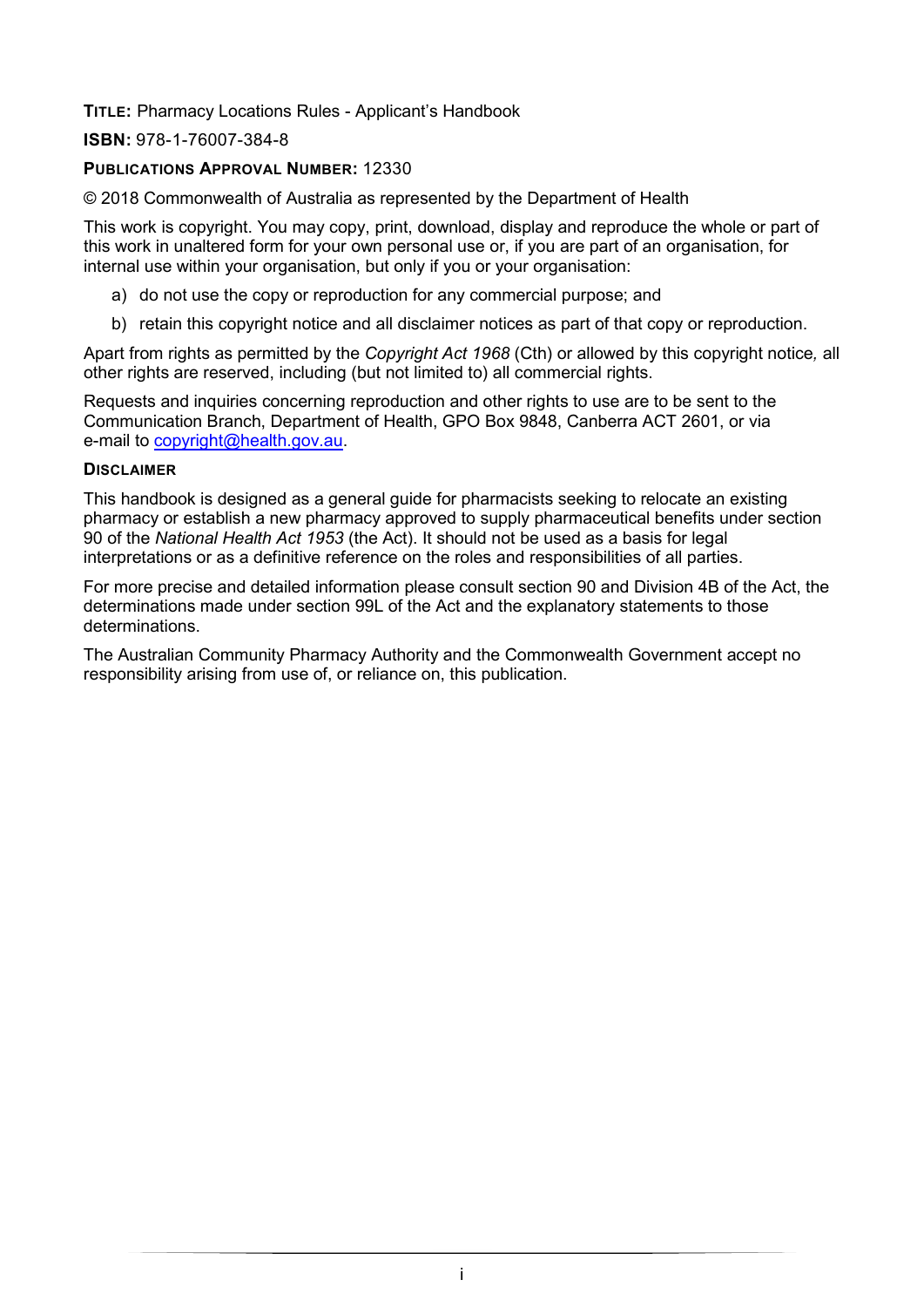# **Contents**

| $\mathbf 1$ . |                                                                                                             |  |  |  |  |  |
|---------------|-------------------------------------------------------------------------------------------------------------|--|--|--|--|--|
| 2.            |                                                                                                             |  |  |  |  |  |
| 3.            |                                                                                                             |  |  |  |  |  |
| 4.            |                                                                                                             |  |  |  |  |  |
| 5.            |                                                                                                             |  |  |  |  |  |
| 6.            |                                                                                                             |  |  |  |  |  |
| 7.            |                                                                                                             |  |  |  |  |  |
| 8.            |                                                                                                             |  |  |  |  |  |
| 9.            |                                                                                                             |  |  |  |  |  |
|               | 10.                                                                                                         |  |  |  |  |  |
|               | 11.                                                                                                         |  |  |  |  |  |
|               | 12.                                                                                                         |  |  |  |  |  |
|               | 13.                                                                                                         |  |  |  |  |  |
|               | 14. Provision of advice to applicants and nearby pharmacists regarding decisions of<br>the Authority.<br>12 |  |  |  |  |  |
|               | 15.                                                                                                         |  |  |  |  |  |
|               | 16.                                                                                                         |  |  |  |  |  |
|               | 17.                                                                                                         |  |  |  |  |  |
|               |                                                                                                             |  |  |  |  |  |
|               |                                                                                                             |  |  |  |  |  |
|               |                                                                                                             |  |  |  |  |  |
|               |                                                                                                             |  |  |  |  |  |
|               |                                                                                                             |  |  |  |  |  |
|               |                                                                                                             |  |  |  |  |  |
|               |                                                                                                             |  |  |  |  |  |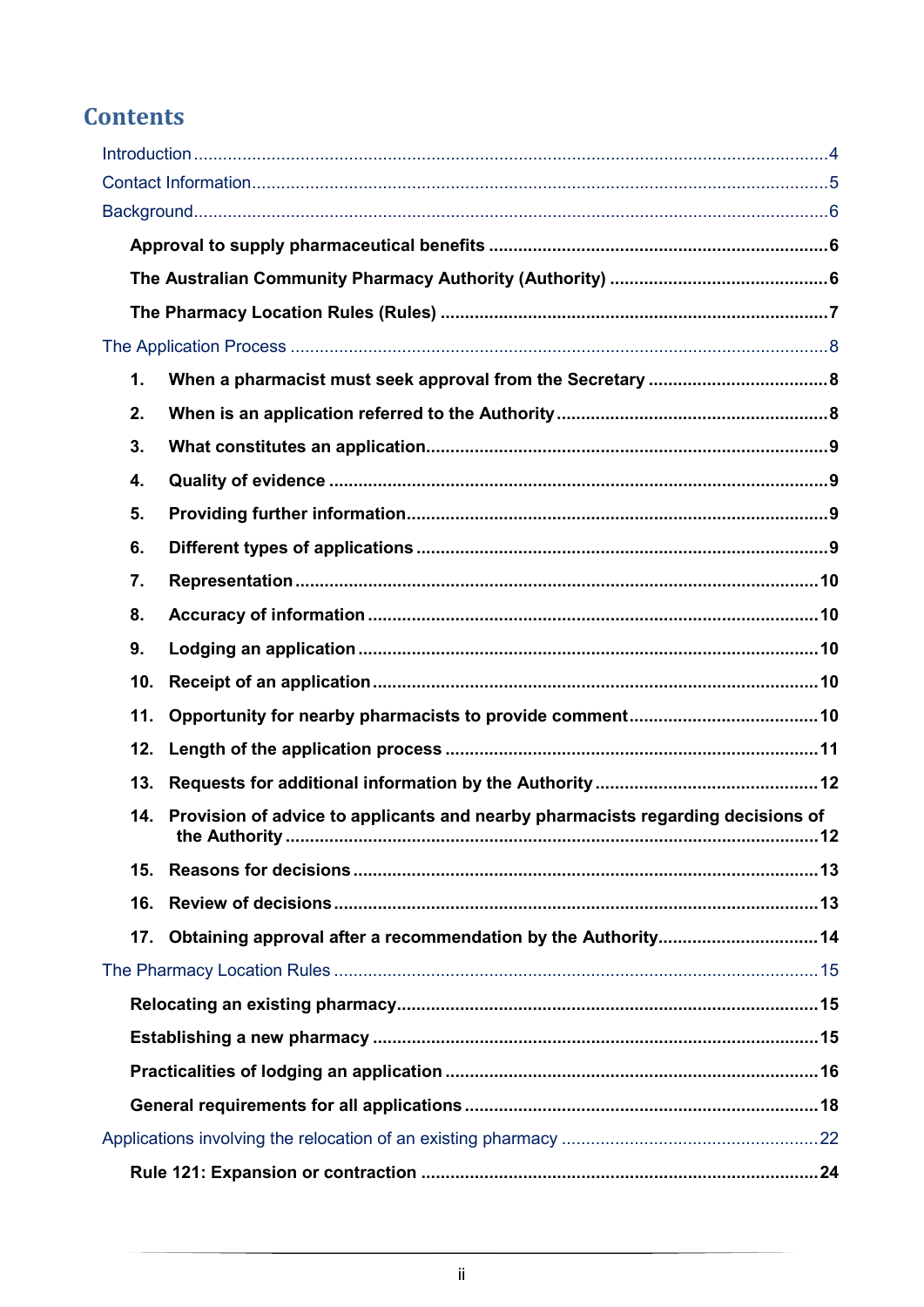| Item 133: New pharmacy in a designated complex (small shopping centre)45          |  |
|-----------------------------------------------------------------------------------|--|
| Item 134: New pharmacy in a designated complex (large shopping centre with no     |  |
| Item 134A: New additional pharmacy in a designated complex (large shopping centre |  |
| Item 135: New pharmacy in a designated complex (large private hospital)53         |  |
| Item 136: New pharmacy in a designated complex (large medical centre) 55          |  |
|                                                                                   |  |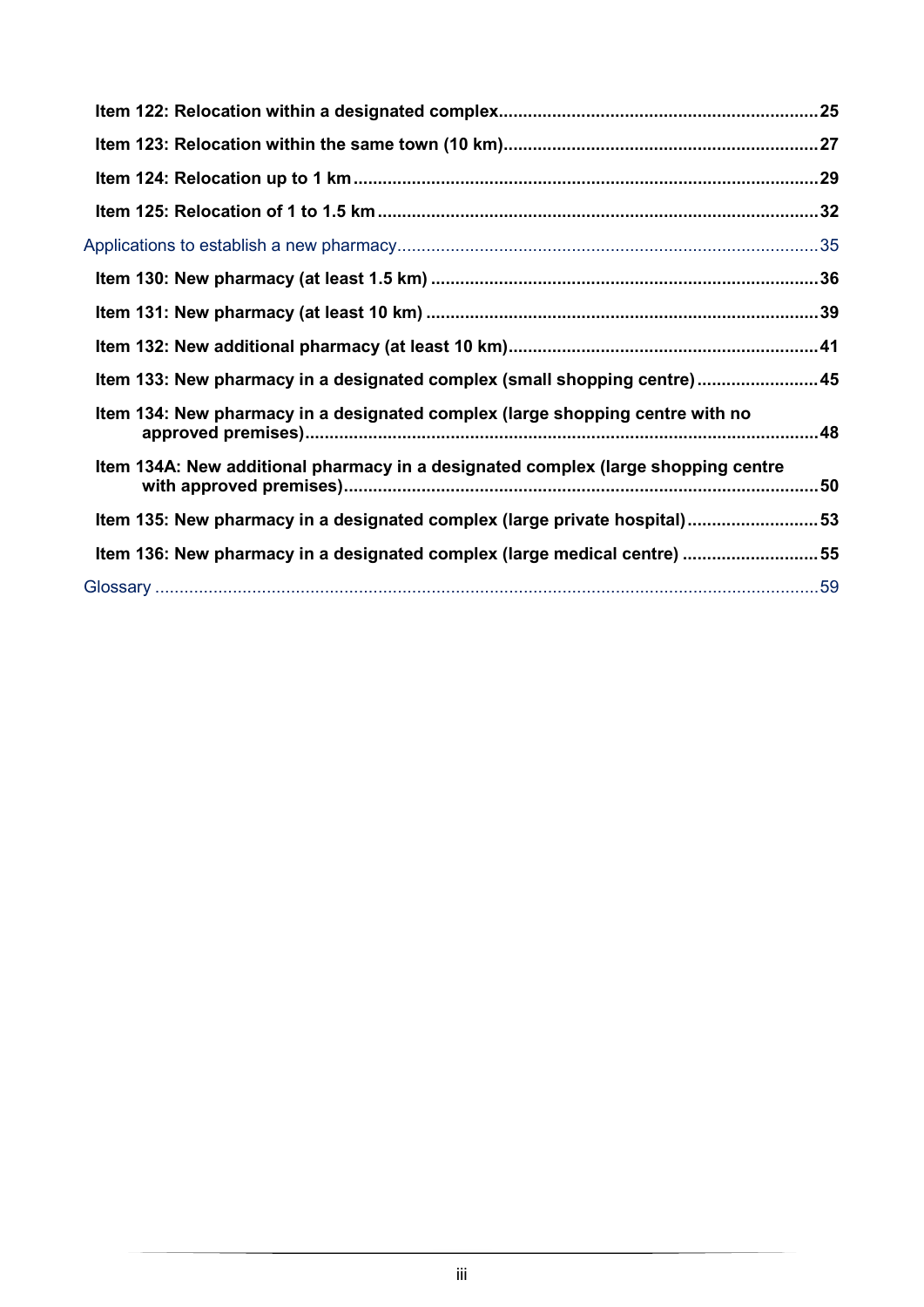# <span id="page-4-0"></span>**Introduction**

#### **It is strongly recommended that all potential applicants consult this Handbook before lodging an application.**

The purpose of this Handbook is to provide information and guidance to pharmacists who wish to make an application to establish a new pharmacy or relocate an existing pharmacy, approved to supply pharmaceutical benefits. The requirements for approval are contained in the Pharmacy Location Rules, determined by the Minister for Health on 18 September 2018.

The Handbook provides pharmacists with comprehensive information about:

- the Rules and the Authority
- the application process, including the requirements that must be satisfied
- examples of the types of information that must be included in an application
- contact details for further information or assistance.

The Handbook is divided into the following sections:

**Background** provides general information about the Rules and the Authority.

**The Application Process** provides information about when it is necessary to seek approval, how to make an application and how an approval is granted.

**The Pharmacy Location Rules** sets out the requirements of each of the items in the Rules and the types of evidence which might address the requirements.

**Glossary** provides definitions for terminology used within the Rules.

Please note that the Applicant's Handbook will be revised and updated as necessary. Please refer to the [Authority's 'ACPA' webpage](http://www.health.gov.au/acpa) for updates and information relating to the Handbook, the Authority and the Pharmacy Location Rules.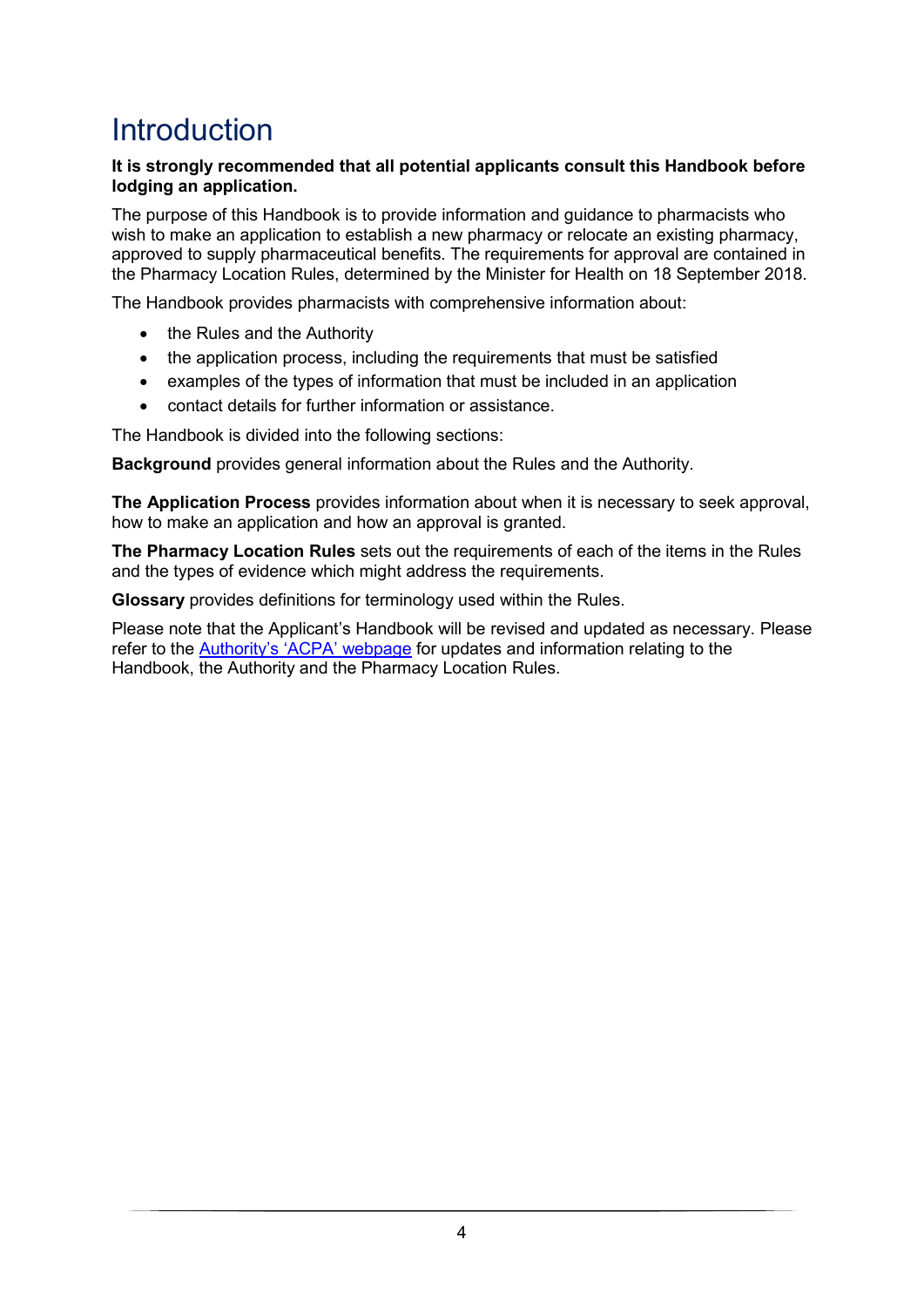# <span id="page-5-0"></span>Contact Information

#### **Department of Health**

Queries regarding section 90 approvals, including enquiries relating to the lodgement of applications, should be directed to the PBS Approved Suppliers Team in the Department of Health:

Phone: 1800 316 389

Email: pbsapprovedsupplier@health.gov.au Visit the Health website for forms and further information – www.health.gov.au/pbsapprovedsuppliers

#### **Australian Community Pharmacy Authority**

Queries regarding the Rules and applications should be directed by email to: acpamail@health.gov.au

Or by phoning: 1800 316 389

Visit the Authority's website – www.health.gov.au/acpa

**Please note that while the Secretariat is able to provide some information regarding the Rules, it is unable to provide advice as to whether a particular scenario would be possible under the Rules or whether or not the Authority would accept particular evidence. There are a number of factors that may affect a particular scenario, and until the Authority has assessed an application against the requirements of the Rules, a definitive answer cannot be provided.**

**All applications for approval to supply pharmaceutical benefits under section 90 must be lodged with the Department of Health via the PBS Approved Suppliers Portal at <https://pbsapprovedsuppliers.health.gov.au/>**

**For more information contact the PBS Approved Suppliers team.**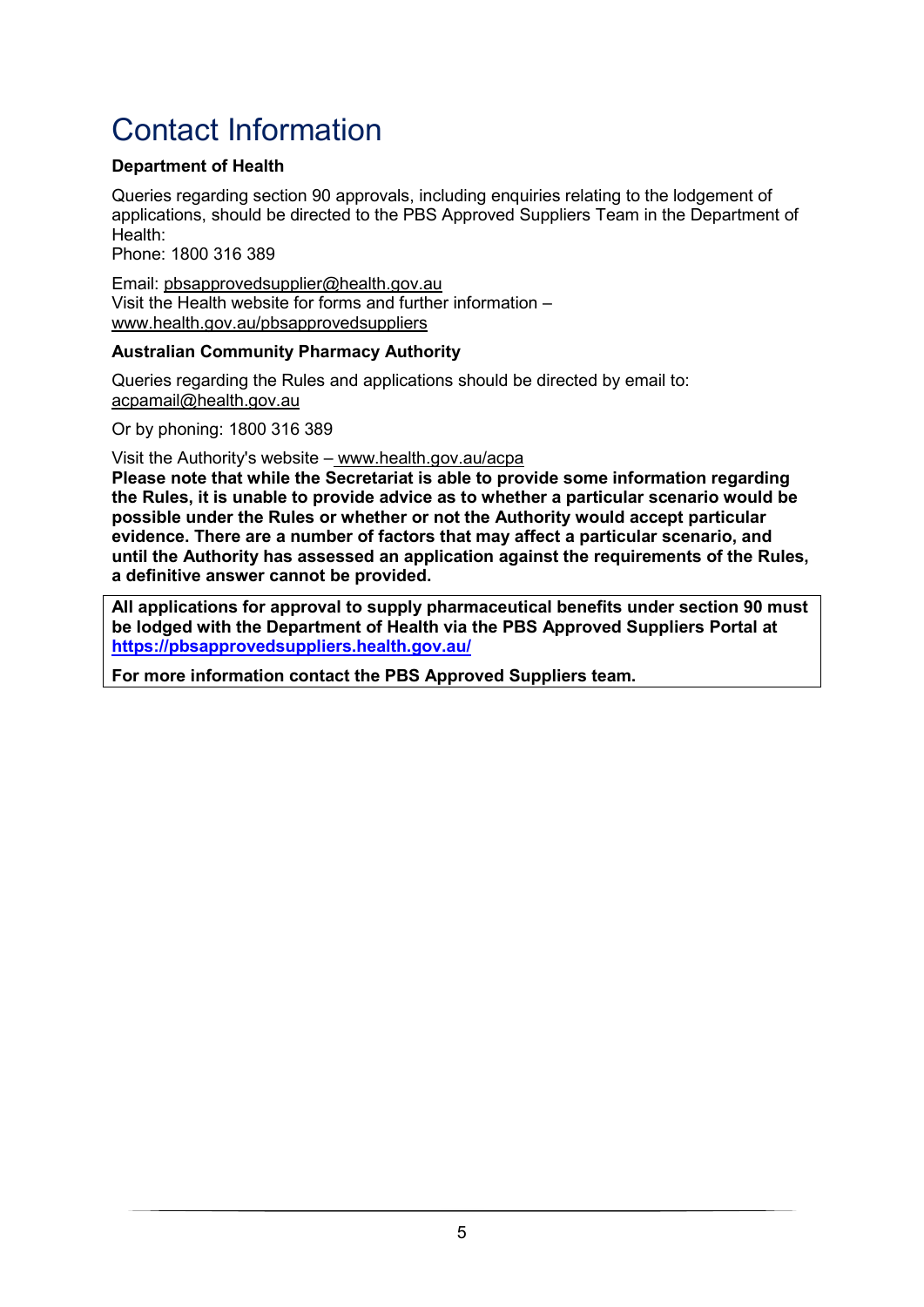# <span id="page-6-0"></span>**Background**

## <span id="page-6-1"></span>**Approval to supply pharmaceutical benefits**

Section 90 of the *National Health Act 1953* (Act) provides for the Secretary (of the Department of Health) to approve a pharmacist to supply pharmaceutical benefits at particular premises. Pharmaceutical benefits are drugs or medicinal preparations for which benefits will be paid by the Commonwealth.

The Secretary's responsibilities concerning the approval of pharmacists have been delegated to designated officers, within the Department of Health. Therefore, any references in this Handbook to the Secretary mean the delegate in the Department of Health.

The Secretary can generally only approve a pharmacist if the Authority has recommended approval, and the pharmacist is permitted under the relevant State or Territory law to carry on business as a pharmacist.

The Department of Health is also responsible for other matters associated with a pharmacy approval (for example, changes in pharmacy ownership, monitoring compliance, etc.). However, the Secretary does not require an Authority recommendation in order to make a decision to approve a change of pharmacy ownership or an expansion or contraction in the size of pharmacy premises.

### <span id="page-6-2"></span>**The Australian Community Pharmacy Authority (Authority)**

The Authority is established under the Act to consider applications for approval to supply pharmaceutical benefits at particular premises as referred by the Secretary, and to make recommendations to the Secretary as to whether or not a pharmacist should be approved. In making its recommendations, the Authority must comply with the Rules determined by the Minister under section 99L of the Act.

#### **Membership**

The Authority consists of the following part-time members:

- (a) a Chairperson
- (b) two pharmacists chosen from four pharmacists nominated by the Pharmacy Guild of Australia
- (c) one pharmacist chosen from two pharmacists nominated by the Pharmaceutical Society of Australia
- (d) an officer of the Department of Health
- $(e)$  one person who, in the Minister's opinion, is an appropriate person to represent the interests of consumers.

All members, other than the officer of the Department, are appointed by the Minister for Health.

#### **Secretariat support**

The Department of Health is responsible for providing secretariat services to the Authority. The Authority's Secretariat serves as the liaison between pharmacists and the Authority, and its duties include:

- forwarding applications to members referred by the Secretary for the Authority's consideration
- seeking comments from pharmacists in the vicinity of a proposed pharmacy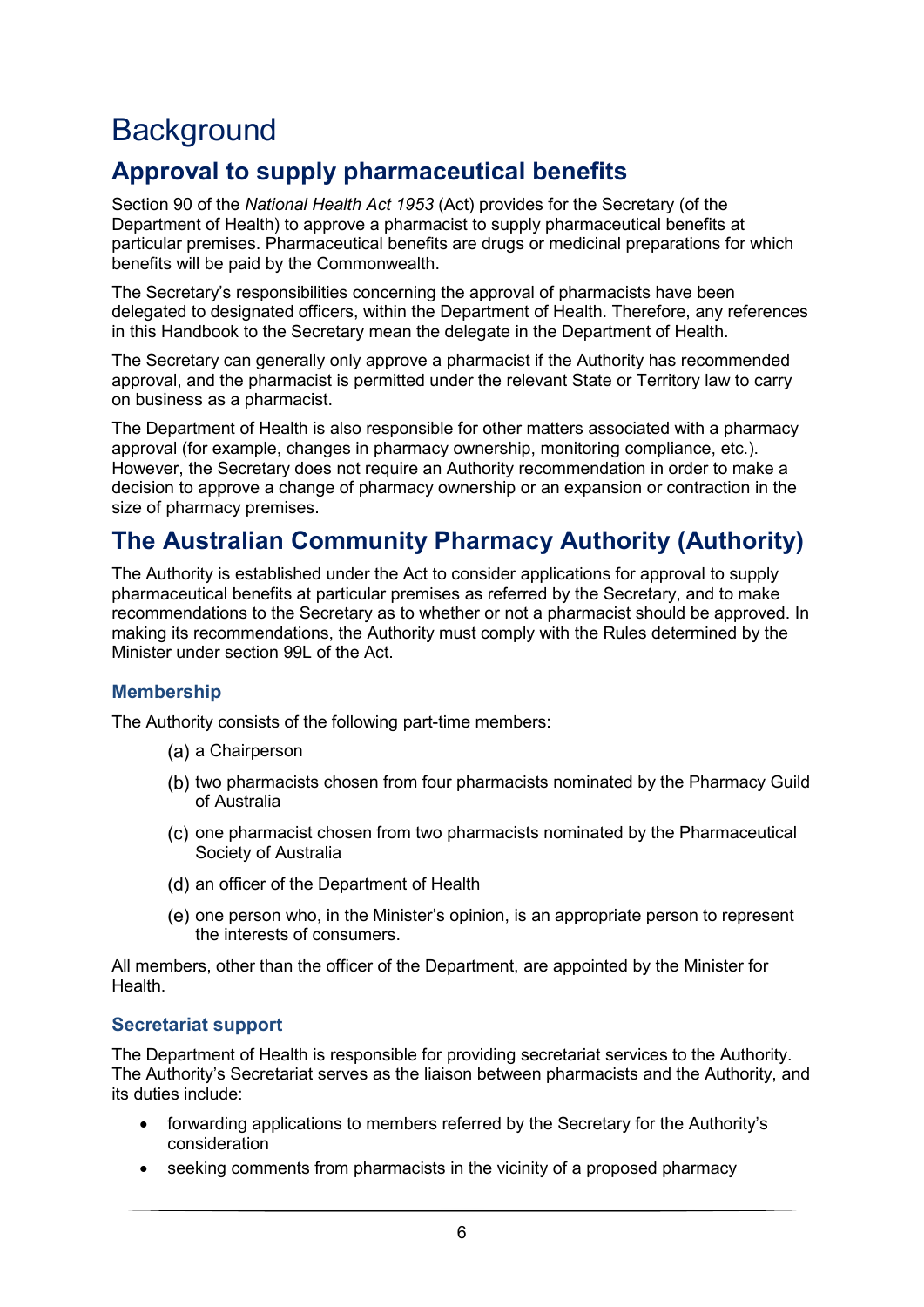- providing assistance about the Rules and the application process to any interested persons
- communicating the Authority's recommendations to the Secretary and applicants.

## <span id="page-7-0"></span>**The Pharmacy Location Rules (Rules)**

The Rules relate to the establishment of a new pharmacy, or the relocation of an existing pharmacy, approved to supply pharmaceutical benefits under section 90 of the Act. The Rules are agreed by the Australian Government and the Pharmacy Guild of Australia (Guild).

The Rules are legislated under the [National Health \(Australian Community](https://www.legislation.gov.au/Details/F2018L01321) Pharmacy [Authority Rules\) Determination 2018](https://www.legislation.gov.au/Details/F2018L01321) (PB 46 of 2018) (Rules), made under section 99L of the Act.

The Rules set out location-based criteria which must be met in order for the Authority to recommend approval of a pharmacist. The Authority cannot override the requirements of the Rules. It can only recommend that an application be approved if it is satisfied that all of the requirements of the item of the Rules, under which the application was made, have been met. Similarly, the Authority is unable to recommend that an application be approved if it is not satisfied that each of the requirements has been met.

The Rules remain consistent with the overall objective of the National Medicines Policy<sup>[1](#page-7-1)</sup> to improve the health outcomes of all Australians through access to and quality use of medicines.

-

<span id="page-7-1"></span><sup>1</sup> National Medicines Policy 2000, Commonwealth of Australia 1999; www.health.gov.au/nationalmedicinespolicy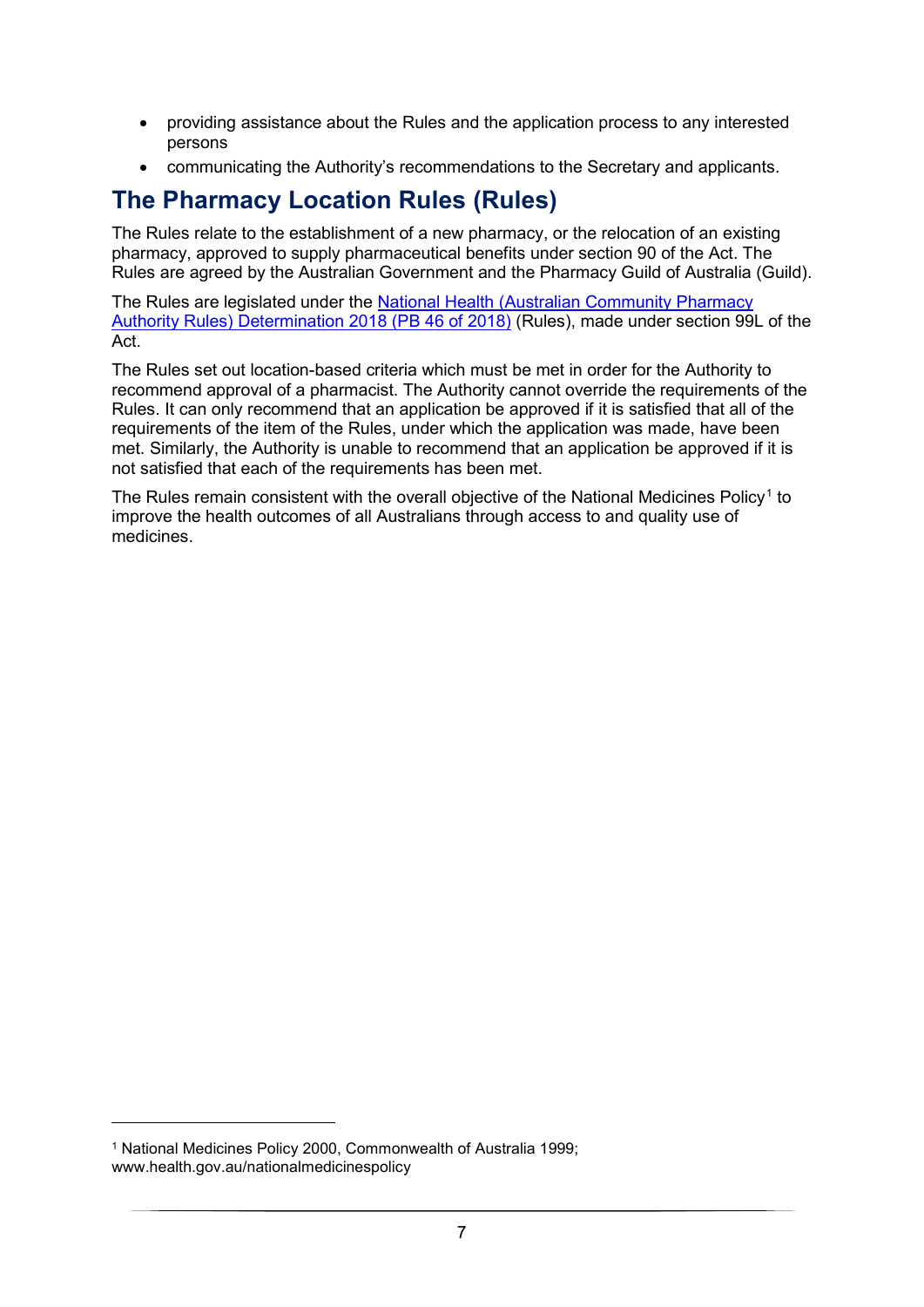# <span id="page-8-0"></span>The Application Process

### <span id="page-8-1"></span>**1. When a pharmacist must seek approval from the Secretary**

Whether simply taking on a new partner for an existing pharmacy, looking to relocate an existing pharmacy, or seeking to open a new pharmacy, a pharmacist must apply for approval under section 90 of the Act. If a pharmacist fails to obtain the necessary approval, they may not be eligible for payments from the Australian Government for the supply of pharmaceutical benefits and any payments received may need to be returned.

A pharmacist **MUST** apply for approval:

- to open a new pharmacy
- to relocate an existing pharmacy
- to expand or contract the size of an existing pharmacy
- to change the address of an existing pharmacy, even if the premises have simply been renumbered and the premises remain unchanged
- to change the ownership of an existing pharmacy, including changes resulting from the death of an owner.

Applicants are cautioned against using a 'just in time' approach for applying for approval. For applications referred to the Authority, the Authority must be satisfied that all criteria applicable to the item of the Rules under which an application has been made, are met. It is therefore not uncommon for a decision to be deferred to the next scheduled meeting to allow the Authority to seek further evidence.

A pharmacist **DOES NOT** need to apply for approval:

- to make internal changes to an existing pharmacy
- to alter the public access points of an existing pharmacy, or
- if pharmaceutical benefits will not be supplied from the pharmacy.

### <span id="page-8-2"></span>**2. When is an application referred to the Authority**

The Secretary is not required to refer all applications for approval to the Authority. The only applications which must be referred to the Authority are applications for the relocation of an existing pharmacy or the establishment of a new pharmacy.

Applications relating to an expansion or a contraction in the size of a pharmacy are not required to be referred to the Authority. However, in some circumstances the Secretary may consider it appropriate to do so. In this case, the application would be considered by the Authority against the relevant requirements of the Rules.

#### **This Handbook deals only with those applications for approval that are referred to the Authority, that is, applications to establish a new pharmacy, to relocate an existing pharmacy or (if applicable) to expand or contract the size of an existing pharmacy.**

All other applications for approval are dealt with by the Secretary and are not considered against the requirements of the Rules.

If any pharmacist is in any doubt as to whether they need to obtain approval for a certain change to their pharmacy, they should contact the Department of Health or the Authority's **Secretariat** 

**Please note:** If a pharmacist has failed to advise the Department of any change to their circumstances, there is a risk that the pharmacist will have to repay benefits paid to them.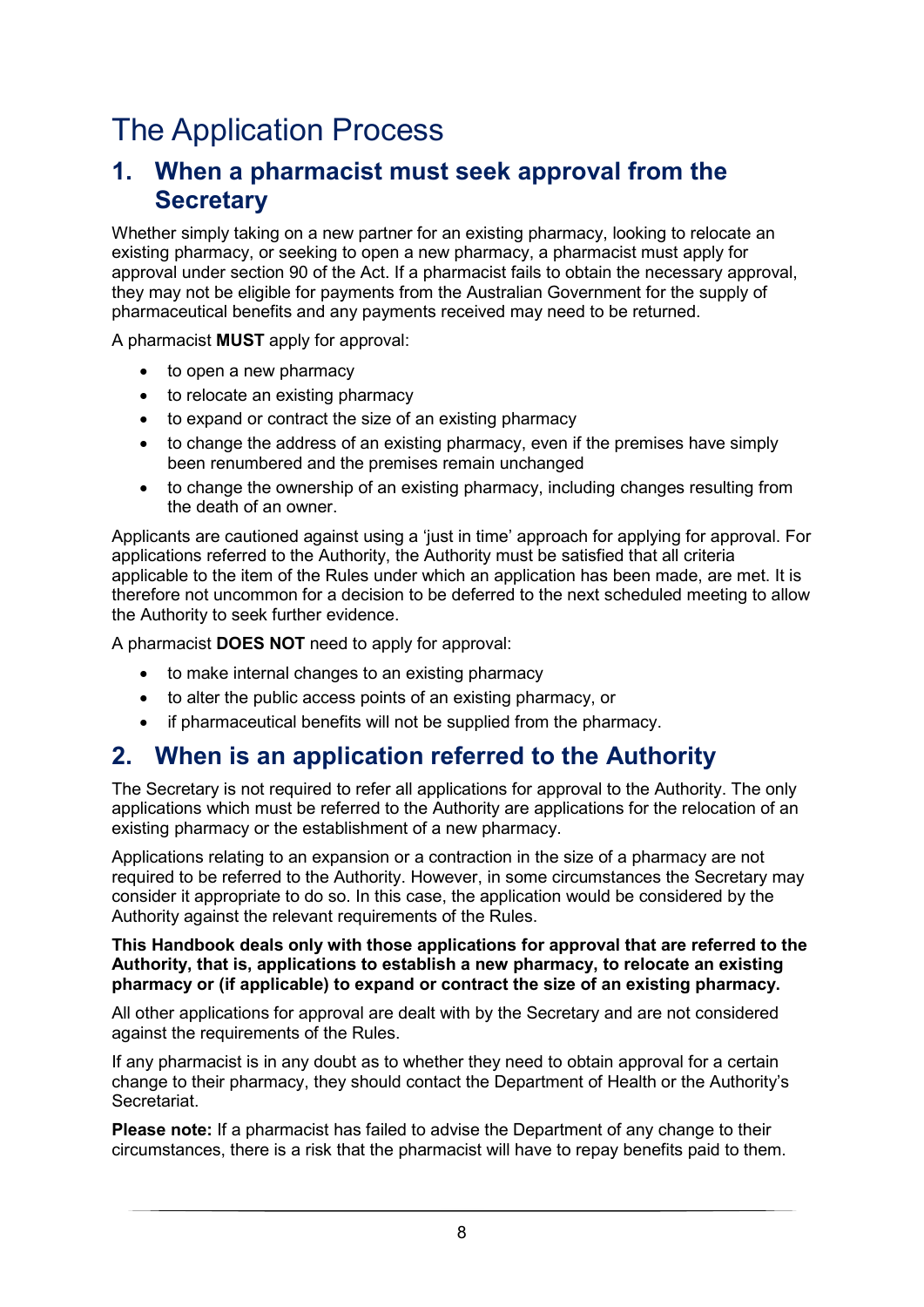# <span id="page-9-0"></span>**3. What constitutes an application**

The [National Health \(Pharmaceutical Benefits\) Regulations 2017](https://www.legislation.gov.au/Series/F2017L00313) provide that an application for approval must be made using the **approved application form**. The approved application form includes certain documents and information, and a declaration that all required documentation has been provided.

#### **All required documentation must be provided with the application at the time of lodging the application through the PBS Approved Suppliers Portal.**

Before an application can be registered by the Department of Health, the application form must be completed in full and the declaration must be signed and dated by all applicants. This Handbook describes the documents to be included in an application.

#### **It is important to note that additional documentation submitted after the date of application will not be accepted. Therefore any information that an applicant wishes the Authority to consider must be provided at the time of lodging the application.**

It is strongly recommended that all potential applicants consult this Handbook before lodging an application.

# <span id="page-9-1"></span>**4. Quality of evidence**

To avoid unnecessary delay it is in the best interests of applicants to ensure the evidence provided is relevant to the criteria for which it is being provided, and that it is current and up to date. Care should also be taken to ensure consistency is maintained across submitted evidence for issues such as applicants' names and addresses of premises that may appear on several pieces of evidence.

### <span id="page-9-2"></span>**5. Providing further information**

If, after lodging an application, an applicant finds that there is additional information that they would like the Authority to consider, a new application will need to be lodged with the Department of Health through the PBS Approved Suppliers Portal. The new application will need to include all of the information that the applicant wishes the Authority to consider. The new application does not replace the original application and the usual cut-off dates would apply for the new application.

The original application will be considered based on the information submitted with the original application. If a new application is made it will not be considered at the same meeting as the original application regardless of whether it was received by the cut-off date for that meeting.

If the applicant no longer wishes the Authority to consider the original application, a request must be made, in writing, to the Department of Health to request that the application be withdrawn.

### <span id="page-9-3"></span>**6. Different types of applications**

It is up to the applicant to determine the specific item of the Rules under which they wish to apply. Each item of the Rules sets out different requirements and it is the applicant's responsibility to select the item which best suits their situation. In addition to the application form, an applicant will need to include evidence addressing the specific requirements of the nominated item of the Rules.

Please refer to the [Pharmacy Location Rules section](#page-15-0) for specific items of the Rules.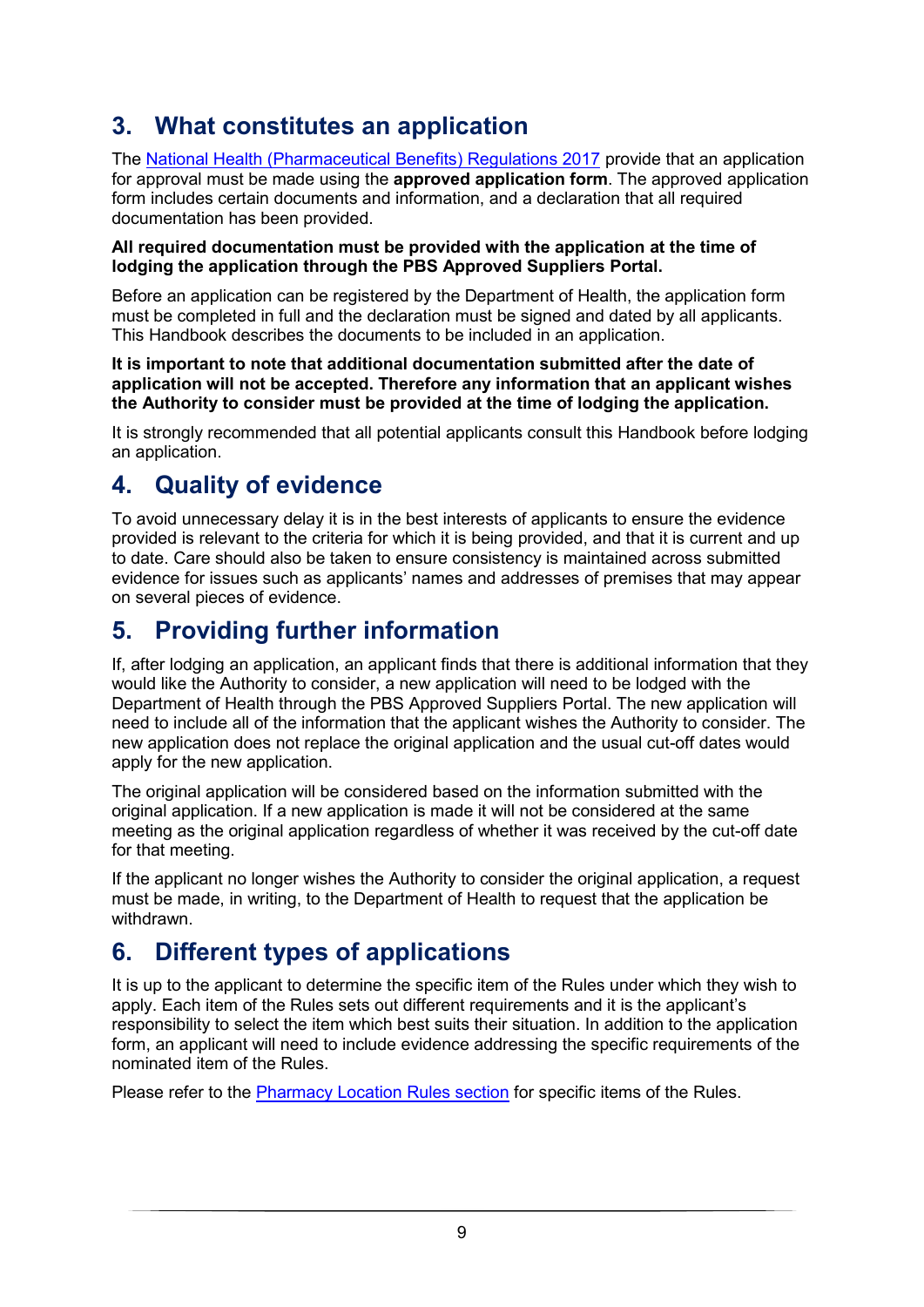# <span id="page-10-0"></span>**7. Representation**

If another person, other than the applicant(s), is authorised to represent the applicant(s), the relevant section on the application form must be completed to indicate this, otherwise neither the Authority Secretariat nor the Department of Health will be able to discuss the application with that person.

### <span id="page-10-1"></span>**8. Accuracy of information**

It is important to ensure that any information that is provided in relation to an application is accurate and up-to-date. Giving false or misleading information is a serious offence under Division 137 of the *Criminal Code Act 1995*, the maximum penalty for which is imprisonment for 12 months. If the Authority or the Department of Health suspects that evidence provided in support of an application is misleading or may be fraudulent, the application will be referred for possible investigation.

# <span id="page-10-2"></span>**9. Lodging an application**

Complete applications should be lodged through the [PBS Approved Suppliers Portal.](http://pbsapprovedsuppliers.health.gov.au/)

For more information contact the Department of Health on 1800 316 389 or refer to the information available on the [PBS Approved Suppliers website.](https://www1.health.gov.au/internet/main/publishing.nsf/Content/pharmaceutical-benefits-scheme-approved-supplier-administrative-functions?Open=&utm_source=health.gov.au&utm_medium=redirect&utm_campaign=digital_transformation&utm_content=pbsapprovedsuppliers)

### <span id="page-10-3"></span>**10. Receipt of an application**

Upon receipt of an application, a Departmental Officer in the Department of Health will check that the application form is valid.

If the application form is not valid, the application will be returned to the submitter via the PBS Approved Suppliers Portal. The Department will send an email to the application contact nominee detailing the reasons why the application has been deemed invalid and returned for resubmission. Resubmitted applications will not incur another fee, and the submission date and time will be recorded as the date and time the application is resubmitted.

The Department of Health is unable to provide advice to an applicant as to whether all of the required documentation has been provided with the application. Rather, the onus is on the applicant to ensure that each of the requirements has been addressed for the particular item of the Rules under which the application has been made.

If the application form is valid, the Department of Health will advise the applicant of the application's registration number. The application will then be referred to the Authority.

### <span id="page-10-4"></span>**11. Opportunity for nearby pharmacists to provide comment**

Once an application has been referred to the Authority, it is standard practice for the Authority to seek comments from other pharmacists in the vicinity of the proposed pharmacy. This practice applies to all types of applications to establish a new pharmacy.

The Authority does not, however, write to surrounding pharmacists for applications to relocate an existing pharmacy, as to do so would require the identification of the pharmacy to be relocated. This would constitute a breach of section 135A of the Act, which is a so called 'secrecy provision' and provides that it is a criminal offence for an officer of the Department of Health to disclose information that has been provided to the Department under a provision of the Act.

The Authority is not required or obliged to seek comments from nearby pharmacists, or to advise pharmacists that an application for approval has been made. However, this practice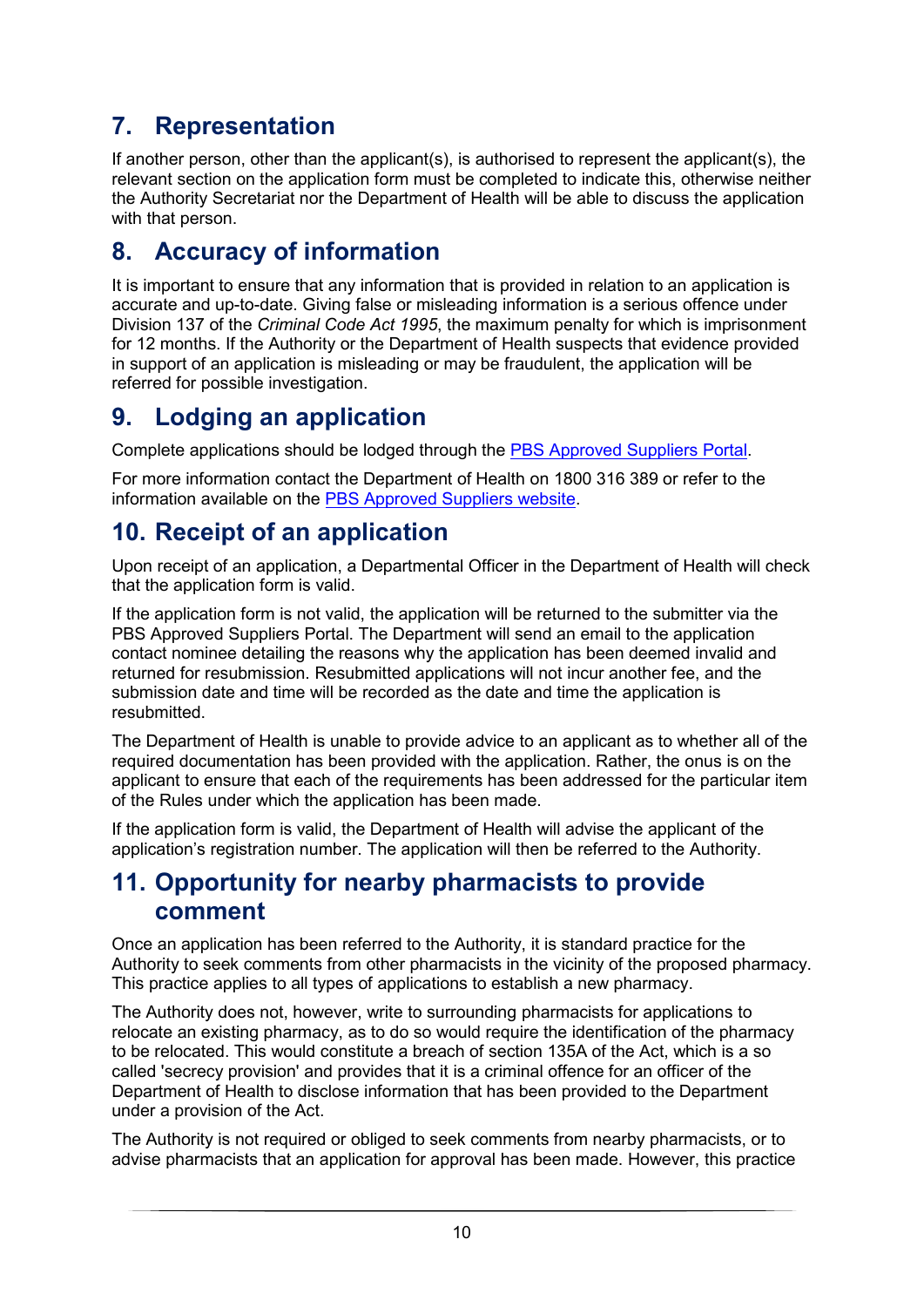of seeking comments allows other pharmacists the opportunity to comment on whether, in their opinion, the proposed pharmacy would meet the requirements of the Rules. It is also valuable for the Authority to obtain comments from persons other than the applicant, who have specialised knowledge of a particular area. Nearby pharmacists will generally be given two weeks to respond.

The Authority cannot guarantee that it will write to all pharmacists in the area of the application and therefore it may be in the interest of any pharmacist that receives an invitation for comment to make sure other pharmacists in the area are informed and have the opportunity to comment.

Any comments must be made in writing to the Authority, should be substantiated, and should relate to the relevant criteria of the Rules, as the Authority is unable to consider issues that are not within the Rules.

Pharmacists should ensure that when providing comments, they observe their obligations in regards to the collection, use or disclosure of personal and/or health information of individuals. These include ethical and legal obligations to protect the privacy of customers, who have a right to expect that their information will be held in confidence unless information is required to be released by law. There is no requirement for such information to be released in relation to commenting on an application for approval to supply pharmaceutical benefits.

Pharmacists should note that giving false or misleading information is a serious offence under Division 137 of the *Criminal Code 1995*, the maximum penalty for which is imprisonment for 12 months.

If either the Authority or the Department of Health suspects that evidence provided in support of an application is misleading or may be fraudulent, the matter will be referred for possible investigation.

Once the Authority has made a recommendation in respect of an application, the Authority will write to any pharmacist that provided comments on that application to advise the outcome. It should be noted that, if an Authority recommendation is subsequently the subject of an appeal to the Administrative Appeals Tribunal (AAT) or a Federal Court, the Authority will only advise pharmacists who provided comment on the application of the appeal.

The details of any comments, including the pharmacist that made the comments, will not be disclosed to the applicant or any other party. However, it is important to note that if the Authority's recommendation is the subject of a review by the AAT or a Federal Court, then any comments provided on that application will be released to the applicant and the AAT or court. Further, any comments provided on an application may be required to be released under the *Freedom of Information Act 1982*.

### <span id="page-11-0"></span>**12. Length of the application process**

The Authority generally meets 10 times each year to consider applications. It is important to note that there are application cut-off dates in respect of each Authority meeting (approximately five weeks prior to the meeting). Each meeting deals with a large number of applications and this timeframe allows for the Authority Secretariat to process the application, invite nearby pharmacists to comment on the application where appropriate, and distribute the applications to Authority members prior to the meeting to allow for preassessment of applications. Formal consideration of each application at the meeting will precede the decision on a recommendation.

Scheduled meeting dates and relevant application lodgement dates are available on th[e](http://www.health.gov.au/acpa) [Authority's website.](http://www.health.gov.au/acpa) These dates are subject to change and applicants should consult the website for the most current meeting and application lodgement dates.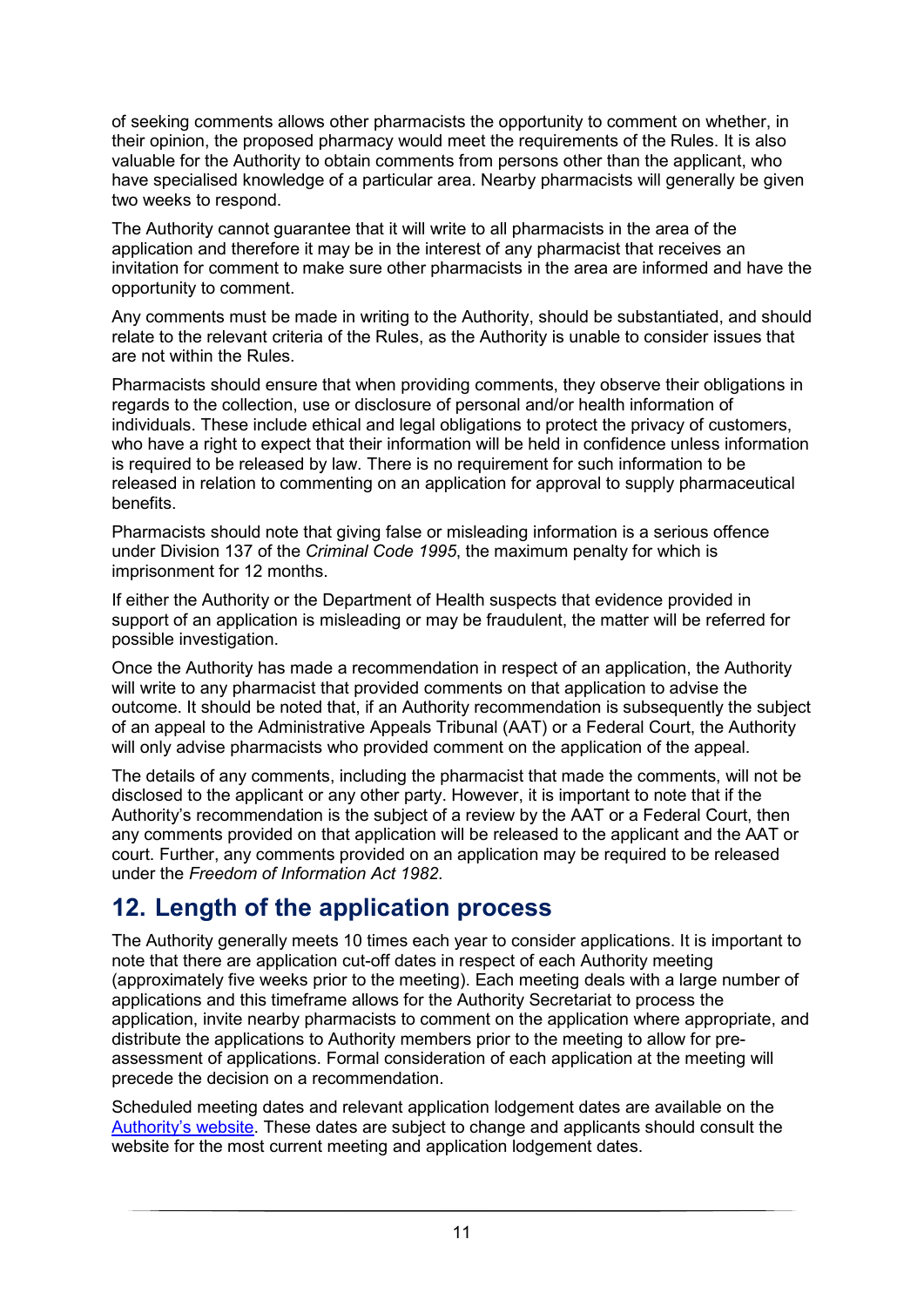The Secretariat does not have any discretion to accept a late application received after the cut-off date for a particular meeting, or to accept additional information provided by or on behalf of an applicant after the application has been registered.

In considering an application, the Authority might find that certain information needs to be clarified, or that additional information is necessary. In this case, the Authority may defer making a recommendation on the application until a subsequent meeting and request, in writing, that the applicant or another party provide the requested information by a specified date.

If more than one application is received in respect of a particular area, the Authority will generally consider applications in the order in which they have been received by the Department of Health, and not at the same meeting. Also, the Authority will only consider the next application for a particular area once it has made a recommendation in respect of the first application for that area. This means that there might be a delay before a second application for a particular area is considered.

It is recommended that applicants allow sufficient time between the lodgement of their application and their proposed commencement date in case of any delays.

Applicants are cautioned against using a 'just in time' approach for applying to the Authority.

The Authority must be satisfied that all criteria applicable to the particular item of the Rules are met. It is therefore not uncommon for a decision on an application to be deferred to the next scheduled meeting to allow the Authority to seek further evidence from the applicant. Alternatively, the Authority may recommend that the application not be approved.

## <span id="page-12-0"></span>**13. Requests for additional information by the Authority**

Where the Authority defers making a recommendation on an application and requests that the applicant or another party provide further information in support of an application, the Authority will specify the date by which that information needs to be provided. Where the Authority has requested additional information from an applicant, it is in the applicant's best interests to ensure that information provided in response is consistent with the Authority's request, rather than providing alternative information. In such circumstances, applicants should be aware that the late provision of information may result in the Authority further deferring its consideration of the application, or recommending that the application not be approved.

### <span id="page-12-1"></span>**14. Provision of advice to applicants and nearby pharmacists regarding decisions of the Authority**

The following timeframes have been implemented in which the Secretariat endeavours to advise the Secretary's Delegate in the Department of Health, applicants and nearby pharmacists of decisions made by the Authority following a meeting.

These timeframes are intended to ensure consistency and accuracy of information and procedural fairness for all parties, and may vary depending on the number of applications considered at a meeting.

#### **Notification of ACPA meeting outcomes**

Meeting outcomes will be published on the PBS Approved Suppliers Portal within five working days after a meeting.

The Secretary's delegate in the Department of Health will be provided with the decisions of the Authority where a recommendation to approve or not approve an application has been made.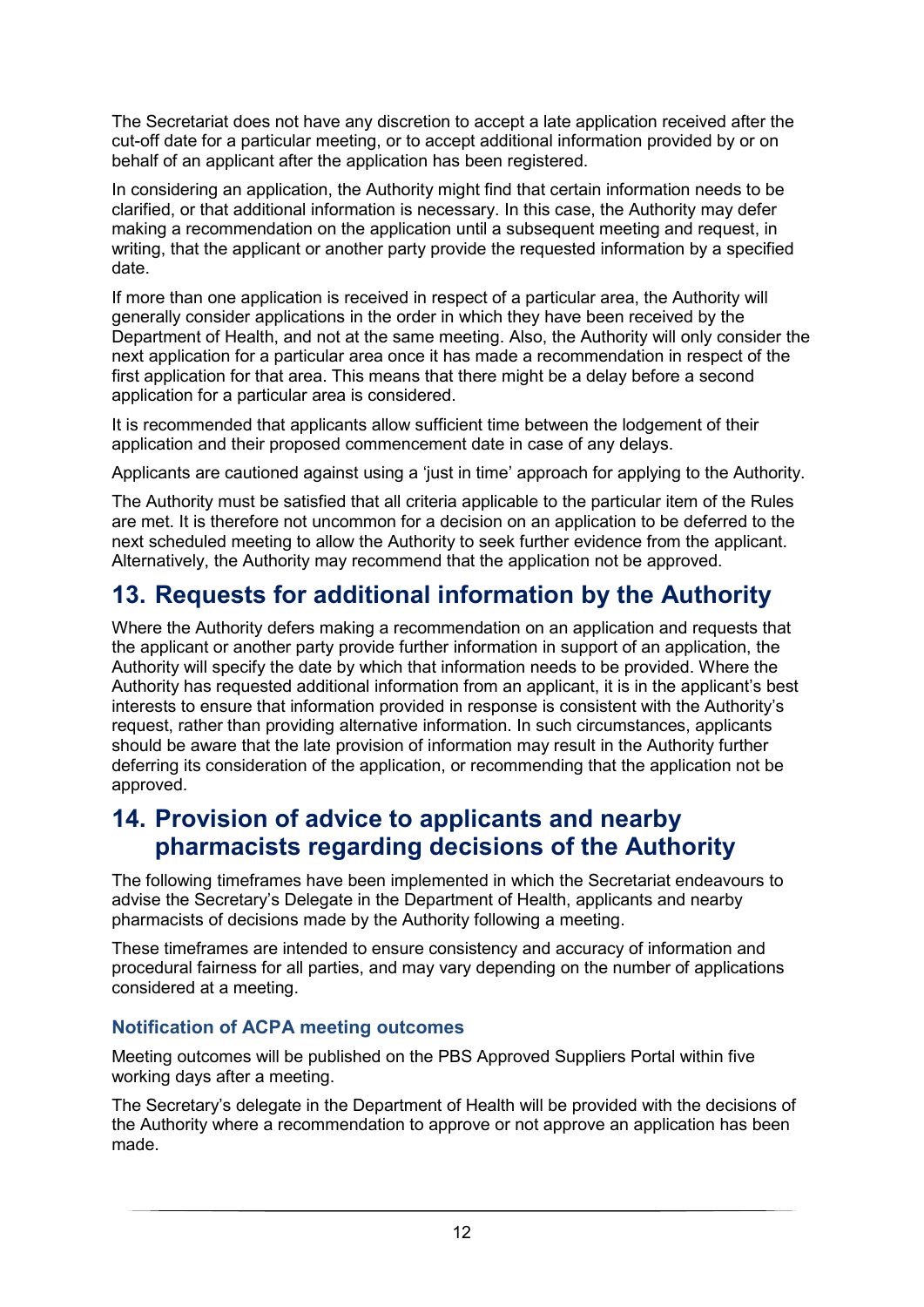If the recommendation by the Authority is to approve an application, the relevant delegate in the Department of Health is responsible for granting the approval. However, the delegate may also reject the application even if approval has been recommended by the ACPA.

The Secretariat does not write to applicants when the Authority has recommended an application be approved. Once a recommendation to approve an application has been published on the [PBS Approved Suppliers Portal,](https://pbsapprovedsuppliers.health.gov.au/) the Department of Health will write to recommended applicants to advise of the decision and outline the requirements for obtaining approval.

#### **Up to five working days after the meeting**

If the ACPA defers consideration of the application to the next meeting, the Secretariat will endeavour to advise the applicant of the reasons for the deferral within five working days after the meeting.

#### **Up to ten working days after the meeting**

If the Authority has recommended that an application not be approved, the Applicant will be advised of the decision and their rights of review.

Where the Authority has made a decision to either recommend or not recommend that an application be approved, any pharmacist(s) who provided comments to the Authority will be advised of the Authority's decision. It should be noted that such advice will not be provided until the Authority has finalised correspondence to all applicants.

#### **Please note:**

- The Secretariat will not advise nearby pharmacists or their authorised representative of the Authority's decisions any earlier than ten working days after a meeting.
- Due to the secrecy provisions of the *National Health Act 1953* the Secretariat is unable to provide information to a third party about the reasons for a decision, or any details relating to the applicant or the application.
- The Secretariat does not advise nearby pharmacists if a decision has been made to defer an application.

### <span id="page-13-0"></span>**15. Reasons for decisions**

Where the Authority recommends that an application not be approved, the applicant may seek from the Authority a statement of reasons outlining the reasons for the Authority's decision.

Third parties who believe that they are aggrieved by a decision of the Authority to recommend that an application be approved, may be entitled to request a statement of reasons from the Authority outlining the reasons for the Authority's decision.

A request for a statement of reasons must be made, in writing, to the Authority within 28 days of the date of receiving notification of the Authority's recommendation. Upon receipt of a request, the Authority has 28 days in which to provide the statement of reasons to the applicant or third party.

### <span id="page-13-1"></span>**16. Review of decisions**

#### **Administrative Appeals Tribunal**

Applicants may be entitled to seek a review by the Administrative Appeals Tribunal (AAT) in relation to a recommendation by the Authority that the application not be approved.

An applicant seeking a review of an Authority recommendation has 28 days from the date of notification of the recommendation in which to seek a review of the decision.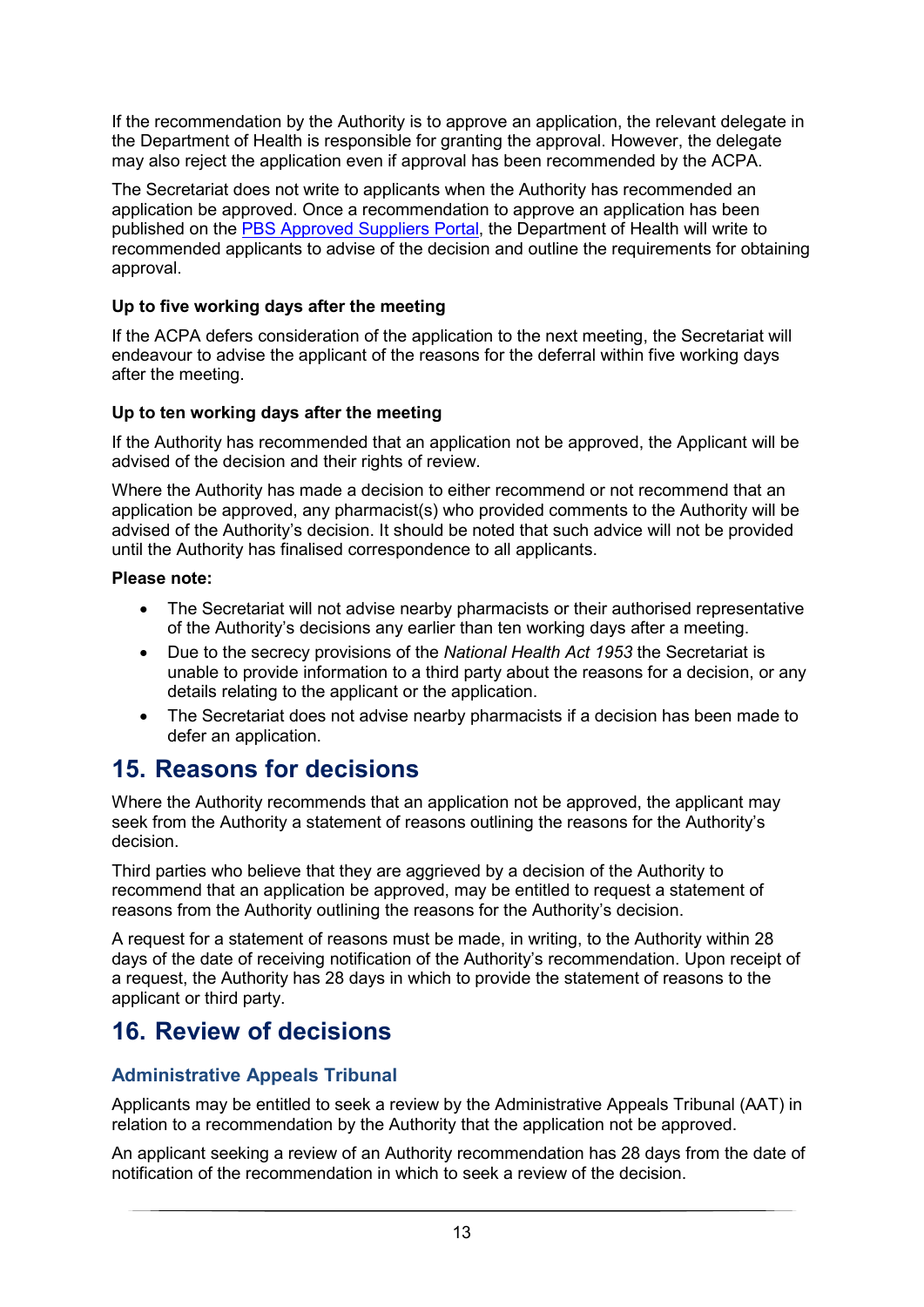If the applicant has requested a statement of reasons from the Authority outlining the reasons for the decision not to recommend approval, they have 28 days from the date they receive the statement in which to seek a review of the decision.

There are fees associated with seeking a review. For further information please contact the AAT in your relevant State or Territory. It is also recommended that independent legal advice be sought before proceeding. Information about the AAT is available on the [AAT's website.](http://www.aat.gov.au/)

Third parties are generally not entitled to seek a review by the AAT in relation to a recommendation by the Authority. If a third party believes that they are aggrieved by a decision of the Authority, it is recommended that they seek independent legal advice to discuss their options.

#### **Federal Court**

Third parties, who believe that they are aggrieved by a decision of the Authority to recommend that an application be approved, may be entitled to seek a review of the decision by the Federal Court.

There are timeframes that apply in which review of the decision by the Federal Court may be sought. There are also fees associated with seeking a review. For further information please contact the Federal Court in the relevant State or Territory. It is also recommended that independent legal advice be sought before proceeding.

#### **Ministerial discretion to approve**

Under subsection 90A(2) of the Act the Minister for Health has a discretionary power to approve a pharmacist to supply pharmaceutical benefits at particular premises. This discretionary power is only available in certain circumstances.

This is not an alternative to applying for approval under section 90 of the Act, and may only be sought after an application has been considered by the Authority and rejected by the delegate in the Department of Health.

For information about this discretionary power, please refer to the guidelines on the [Department of Health website.](https://www1.health.gov.au/internet/main/publishing.nsf/Content/pharmaceutical-benefits-scheme-approved-supplier-guides-and-forms)

### <span id="page-14-0"></span>**17. Obtaining approval after a recommendation by the Authority**

A recommendation from the Authority for approval does not constitute an approval.

The applicant must still obtain final approval from the delegate in the Department of Health who is responsible for the issuing and cancellation of approvals. The delegate may reject the application even if approval has been recommended by the ACPA.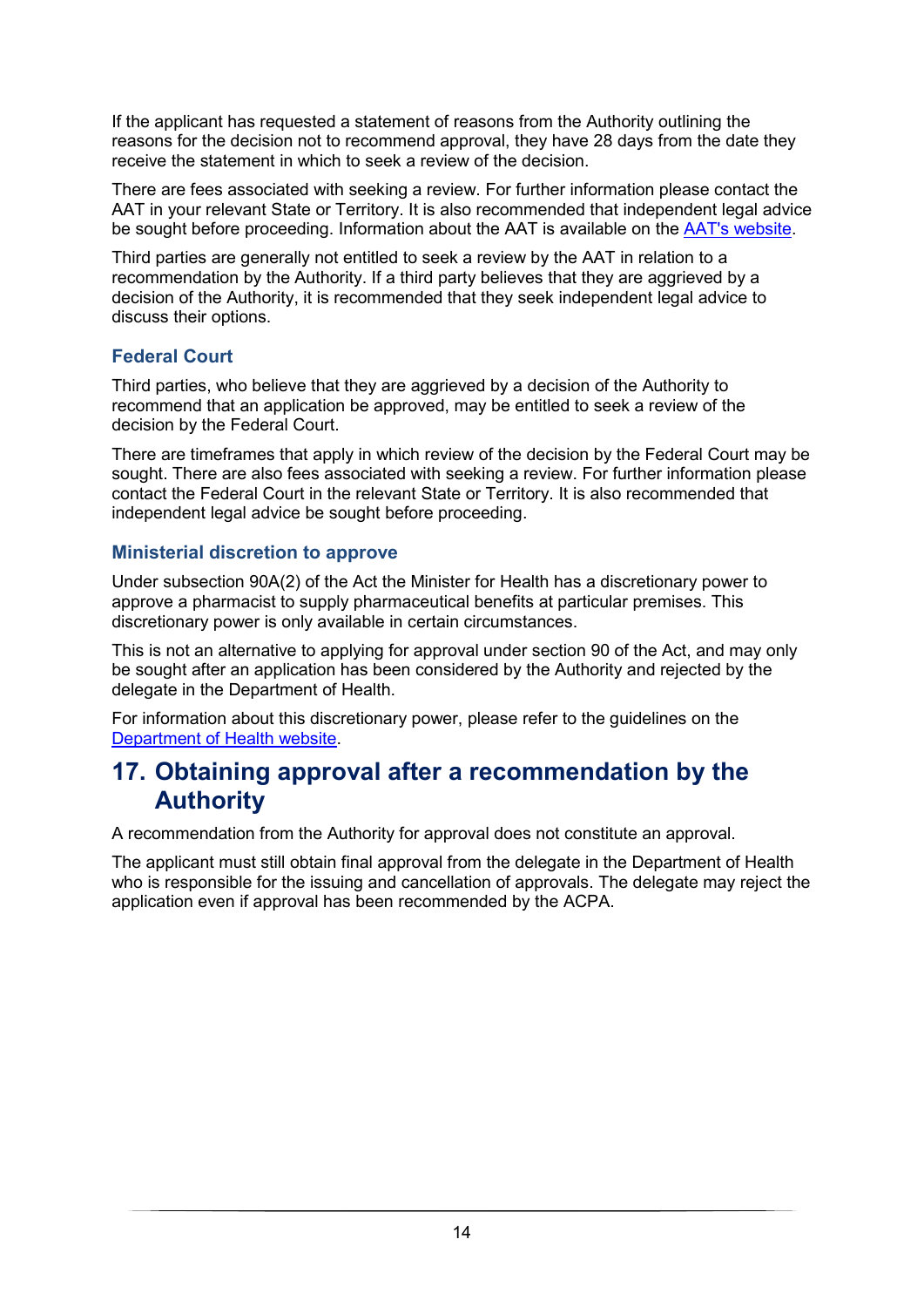# <span id="page-15-0"></span>The Pharmacy Location Rules

The Rules are divided into two general types – those for the relocation of an existing pharmacy and those for the establishment of a new pharmacy.

### <span id="page-15-1"></span>**Relocating an existing pharmacy**

An existing pharmacy approval is required to relocate a pharmacy under these items of the Rules.

A pharmacist will need to relocate either their own approval or, by agreement, another pharmacist's approval.

An existing pharmacy is 'relocated' by cancelling the existing approval for the purpose of having another approval granted in respect of another site. An application to relocate an existing pharmacy must, therefore, demonstrate that either the applicant or another pharmacist has requested that their approval be cancelled before the approval under consideration is granted.

There are provisions in the Rules for relocating an existing pharmacy approval:

Item [121: Expansion or contraction \(not usually referred to the Authority\)](#page-24-0)

Item 122: [Relocation within a designated complex](#page-25-0)

Item [123: Relocation within the same town \(10 km\)](#page-27-0)

Item [124: Relocation up to 1 km](#page-29-0)

Item [125: Relocation of 1 to 1.5 km](#page-32-0)

A pharmacist seeking to relocate an existing pharmacy approval must decide which item of the Rules is most appropriate to their circumstances.

### <span id="page-15-2"></span>**Establishing a new pharmacy**

An existing pharmacy approval is not required in order to obtain a new approval. There are a number of provisions in the Rules for establishing a new approved pharmacy:

Item [130: New pharmacy \(at least 1.5 km\)](#page-36-0)

Item [131: New pharmacy \(at least 10 km\)](#page-39-0)

Item [132: New additional pharmacy \(at least 10 km\)](#page-41-0)

Item [133: New pharmacy in a designated complex](#page-45-0) (small shopping centre)

Item 134: New pharmacy [in a designated complex](#page-48-0) (large shopping centre with no approved [premises\)](#page-48-0)

Item [134A: New additional pharmacy in a designated complex \(large shopping centre with](#page-50-0)  [approved premises\)](#page-50-0)

Item [135: New pharmacy in a designated complex \(large private hospital\)](#page-53-0)

Item [136: New pharmacy in a designated complex](#page-55-0) (large medical centre)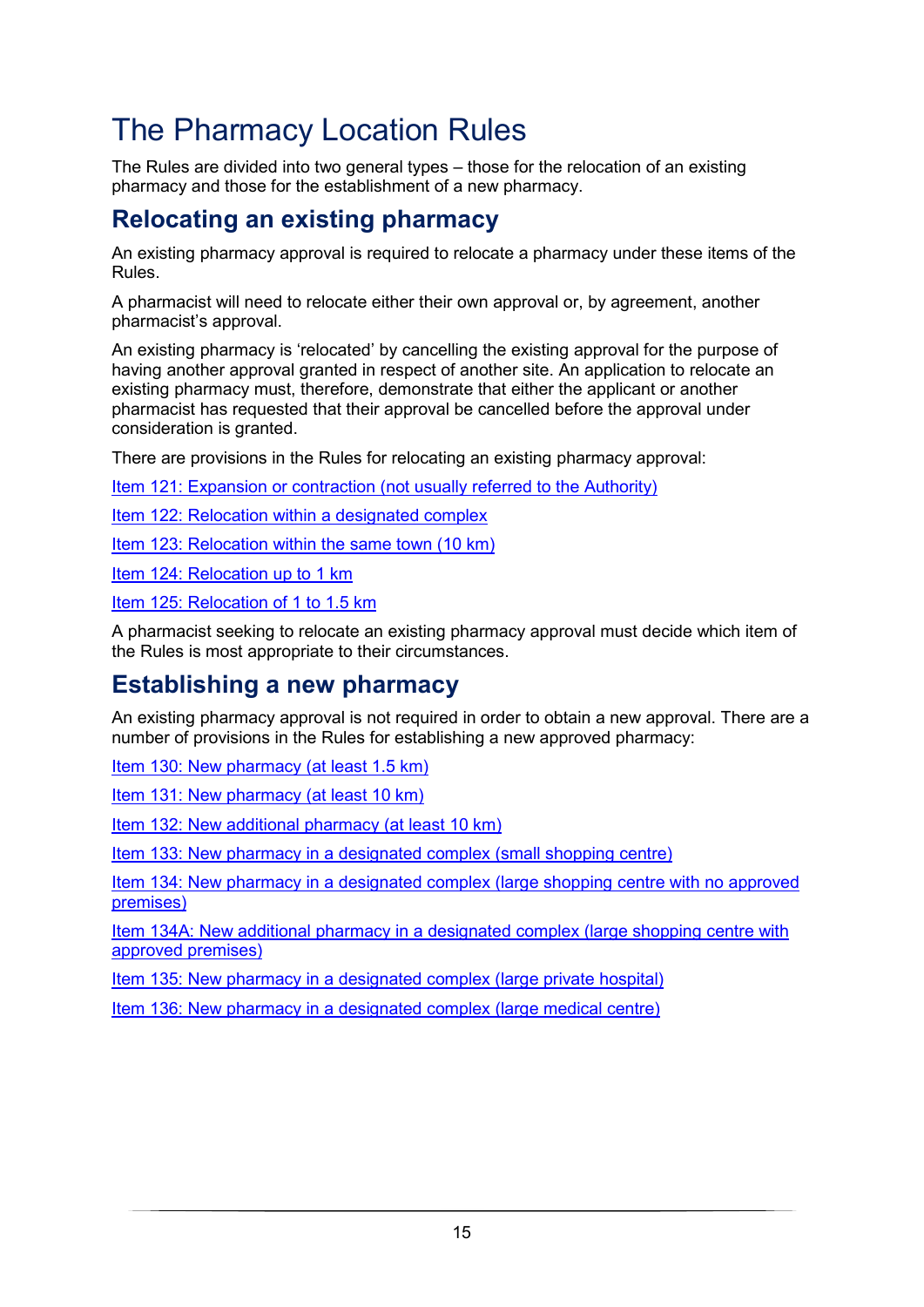# <span id="page-16-0"></span>**Practicalities of lodging an application**

The Authority must be satisfied that all criteria applicable to the selected item of the Rules are met. It is therefore advisable for applicants to present clear evidence for each criterion and to indicate the evidence provided for each.

Following these simple points will ensure that an application is processed as promptly as possible.

- Refer to the online information on and quides available to assist with the navigation of the PBS Approved Suppliers Portal.
- Make sure the online application has been completed and that the declaration, and authorisation form (if required) has been signed by all relevant persons. If the application involves another pharmacist's existing pharmacy approval, ensure that each approved pharmacist has also signed the relevant form and that this is uploaded with your application.
- Note that applicant details can no longer include reference to a trust. From 11 December 2020, trusts will no longer be considered or referenced when assessing and approving applications. (Note that if the Authority recommends approval of an application, evidence of the relevant state or territory pharmacy board approval will still be required prior to the Delegate of the Secretary considering whether or not to grant approval. The delegate will continue to confirm that the details on the relevant pharmacy board approval match those details on the application, with the exception of any reference to trusts on the pharmacy board approval).
- Make sure that you have selected the correct item of the Rules, and that the relevant documentation is uploaded for each requirement, noting that additional documents can be uploaded as required (refer to the online user guides).
- Include a covering letter or a summary of the application to clearly describe the documentation provided and any circumstances of the application that might be relevant. Documentation provided in support of each requirement should be clearly labelled as such.
- Clearly label any attachments, maps or photos.
- In providing marked-up maps or plans, use symbols rather than colours. This ensures that, if required, the Authority Secretariat can properly duplicate the application for the purposes of the Authority's consideration.
- Ensure that any maps provided are clearly scaled and the source of the map is cited.
- Ensure that any survey reports are undertaken in accordance with the requirements outlined in this Handbook. The survey report should be undertaken by a licenced or registered surveyor and should include a statement that the measurement has been undertaken in accordance with the requirements, be on the surveyor's letterhead, and be signed and dated by the surveyor.
- Ensure that any photographs include the date the photograph was taken.
- Provide any statutory declarations on a Commonwealth of Australia statutory declaration template<sup>[2](#page-16-1)</sup>, and ensure that it has been signed in the presence of an authorised witness.

<span id="page-16-1"></span> $2$  As an application for a pharmacy approval is made to a Commonwealth Department, statutory declarations should be made on a Commonwealth of Australia statutory declaration template, and signed in the presence of an authorised witness. Information on Commonwealth statutory declarations, including templates and information on authorised witnesses, is available from the Attorney-General's Department's website at [www.ag.gov.au.](http://www.ag.gov.au/)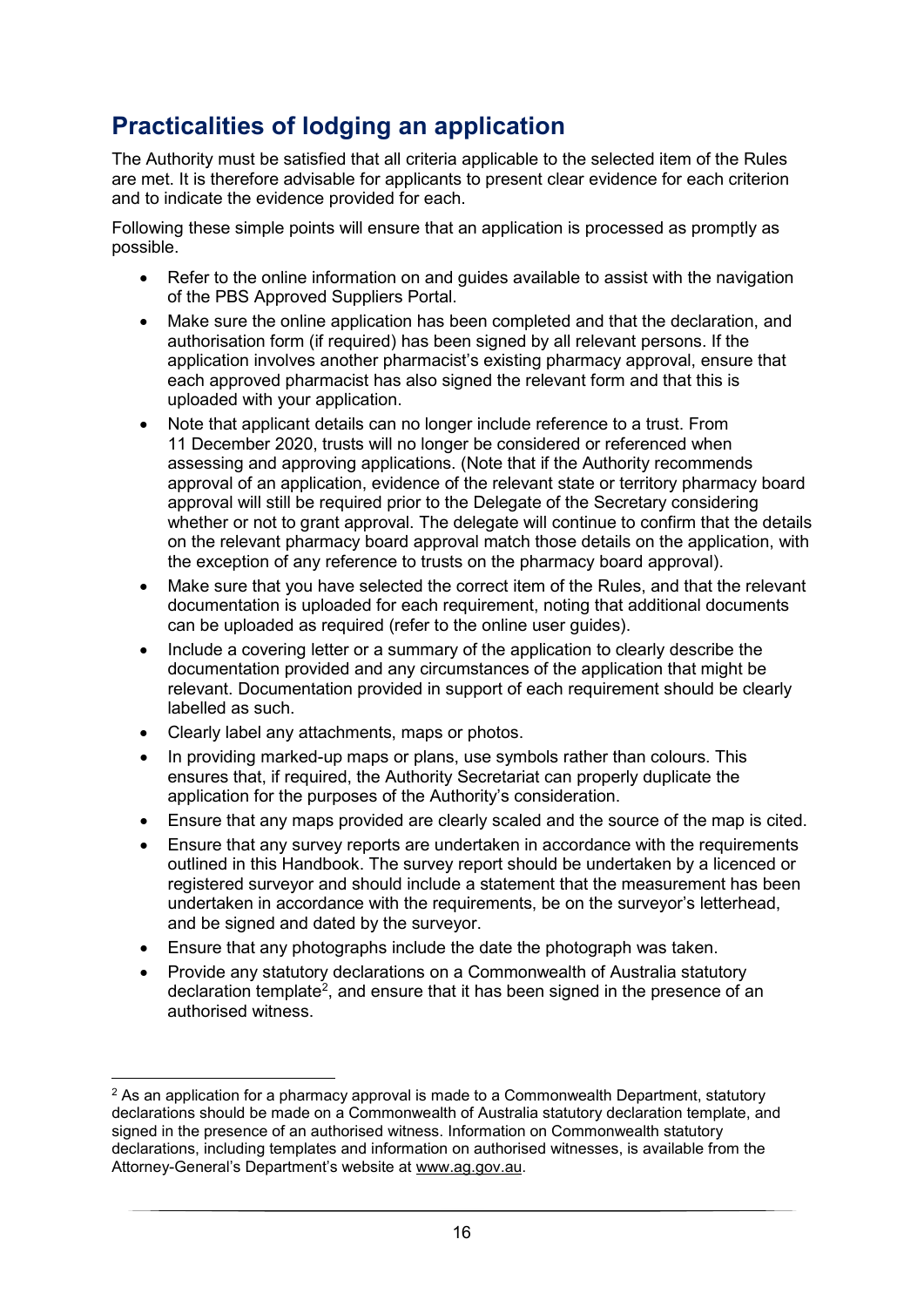• Above all, ensure that the application clearly addresses each and every one of the relevant requirements of the item under which the application has been made.

#### **It is important to note that:**

- In providing evidence, it is the applicant's responsibility to summarise the material, draw conclusions from the material and clearly identify how the relevant requirements of the Rules are met by the evidence. It is not the Authority's responsibility to examine large volumes of information and identify how it satisfies the requirements.
- The Authority is unable to consider information provided by an applicant unless the information was provided at the time the application was lodged, or unless additional information has been requested by the Authority.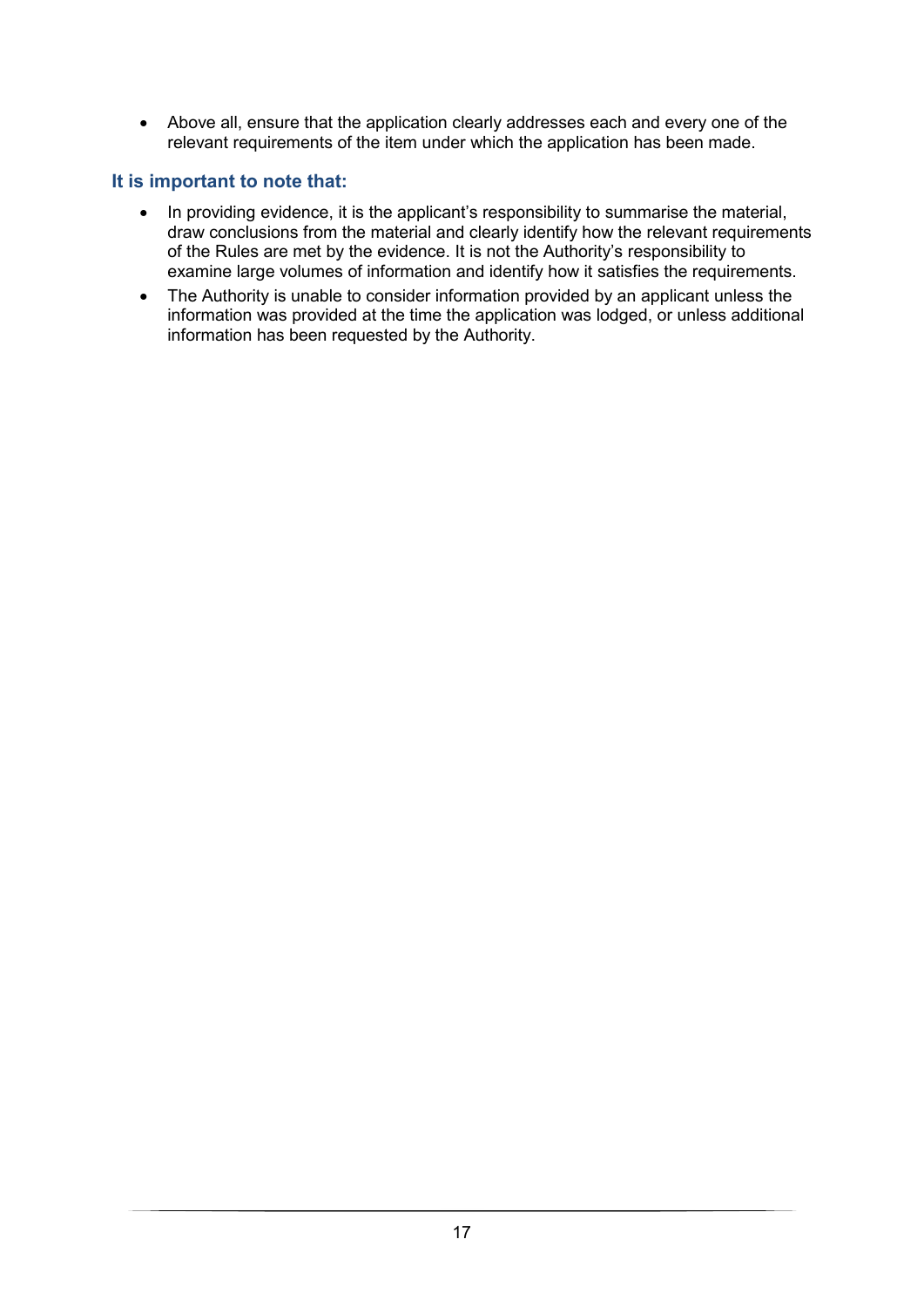## <span id="page-18-0"></span>**General requirements for all applications**

Part 2, Section 10 of the Rules sets out the circumstances when the Authority must recommend that an applicant be approved, including the general requirements that apply to every application, regardless of whether the application involves the cancellation of an existing approval or not. Every application for approval, whether it is for the establishment of a new pharmacy or the relocation of an existing pharmacy, must satisfy the Authority that each of the general requirements is met.

This section explains the general requirements which all applications must meet.

#### **Identification of particular premises**

The Authority is required to have a clear understanding of the location of the proposed premises. Therefore, it is important to ensure that the proposed premises are clearly identified and accurately and consistently described, including full details of specific street names, numbers and suburbs as well as any relevant shop, floor, suite or lot numbers.

In addition, applicants should ensure that the address details on any evidence provided corresponds to the address nominated as the proposed premises on the application for approval to supply pharmaceutical benefits. If the proposed premises are known as more than one address, evidence must be provided to demonstrate that this is the case.

A scaled, drafted (not hand drawn sketch) site and floor plan of the proposed premises should be provided, clearly identifying the required details. Any adjacent or adjoining premises should also be identified.

#### **Evidence that the proposed premises are not approved premises**

**Part 2, Section 10, subsection 3(a) of the Rules requires that:** the Authority is satisfied that at all relevant times the proposed premises are not approved premises

The meaning of approved premises includes premises:

- $(a)$  in relation to which an approval granted under section 90 of the Act is in force (this, in most cases, includes deactivated approvals); or
- (b) in relation to which the Authority has recommended an applicant be approved under section 90 of the Act and the Secretary has not yet made a decision on the application.

The Applicant should provide a statement as to whether the proposed premises are currently occupied, and if so, by what type of business.

When referring an application to the Authority, the Department of Health will provide information to the Authority in relation to this requirement.

#### **Evidence of legal right to occupy the proposed premises**

**Part 2, Section 10, subsection 3(b) of the Rules requires that the Authority is satisfied that: the applicant has, at all relevant times, a legal right to occupy the proposed premises (whether the right is to occupy the premises on the day the application is made or after that day)**

To support this requirement, the application must include evidence which demonstrates that the applicant has a legal right to occupy the proposed premises on the date the application is lodged, and on the date on which the Authority makes a recommendation in respect of the application. Such evidence may include a lease or agreement to lease, which includes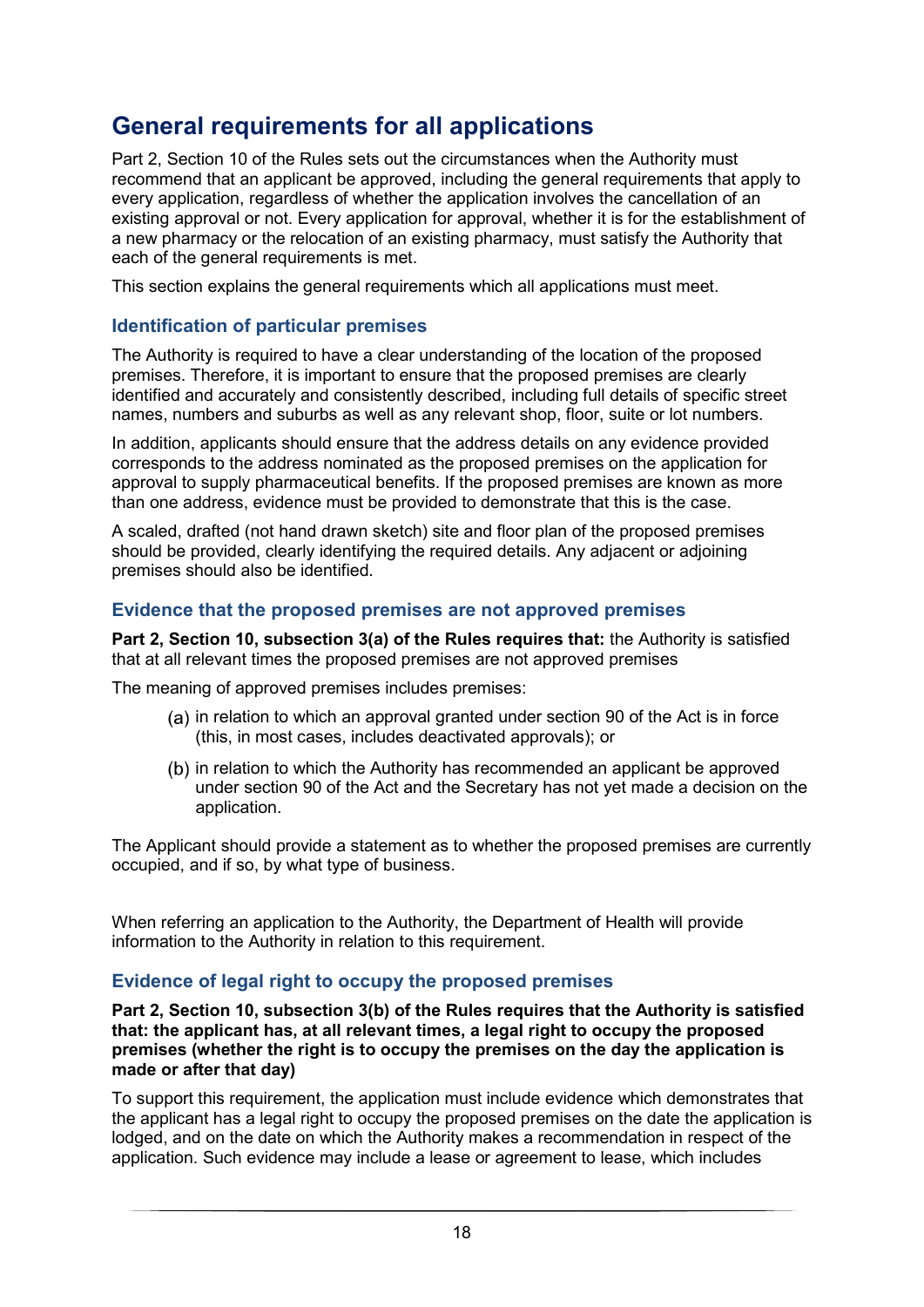agreed terms, a commencement date, and which has been executed (signed) and dated by both the lessor and lessee. **Please note that providing a copy of an unsigned lease or agreement to lease is not sufficient to demonstrate legal right, and may result in the Authority recommending that the application not be approved.**

If more than one pharmacist is making the application, evidence must be provided to demonstrate that the legal right is applicable to all applicants, that is, that the lease or agreement to lease includes all applicants named in the application.

#### **Leasing premises**

If the proposed premises are to be leased by the applicant, the application should include a complete copy of the fully executed lease. Alternatively, other evidence may be sufficient provided that it demonstrates that agreement has been reached between the lessee and lessor on the terms and conditions of the lease, and which has been signed by both parties to indicate offer and acceptance.

#### **Sub-leasing premises**

In the case of a sub-lease, evidence is also required to demonstrate that the sub-lease is permitted under the terms of the head lease, or that the head lessor has consented to the sub- lease.

#### **Purchasing premises**

If the proposed premises are owned or are being purchased by the applicant, the application should include a copy of the title deed and/or relevant sales contract including any conditions to which it may be subject.

#### **Leasing or purchasing premises in a company name**

If the applicant is leasing or buying the proposed premises in the name of a company, evidence must be provided to link the applicant(s) to that company, for example, a copy of an Australian Securities and Investments Commission (ASIC) company extract that indicates that the applicant(s) is/are director(s) of that company. If there are other directors of the company who are not applicants, evidence must be provided to demonstrate that agreement has been reached between the directors of the company and the applicant on the terms and conditions for the use of the premises by the applicant.

#### **Leasing arrangements involving trusts**

Where a trust is involved, evidence must be provided of the relationship between the trust and the applicant (such as the trust deed for the Trust).

#### **Evidence of council approval to use the proposed premises for the purposes of operating a pharmacy**

#### **Part 2, Section 10, subsection 3(c) of the Rules requires that the Authority is satisfied that:**

at all relevant times the proposed premises could be used for the operation of a pharmacy under applicable local government and State or Territory laws relating to land development

In support of this requirement, the application must include evidence to demonstrate that the proposed premises could be used for the purposes of operating a pharmacy. That is, that the relevant government authority, such as the local council, permits a pharmacy to operate at the proposed premises.

Please note that: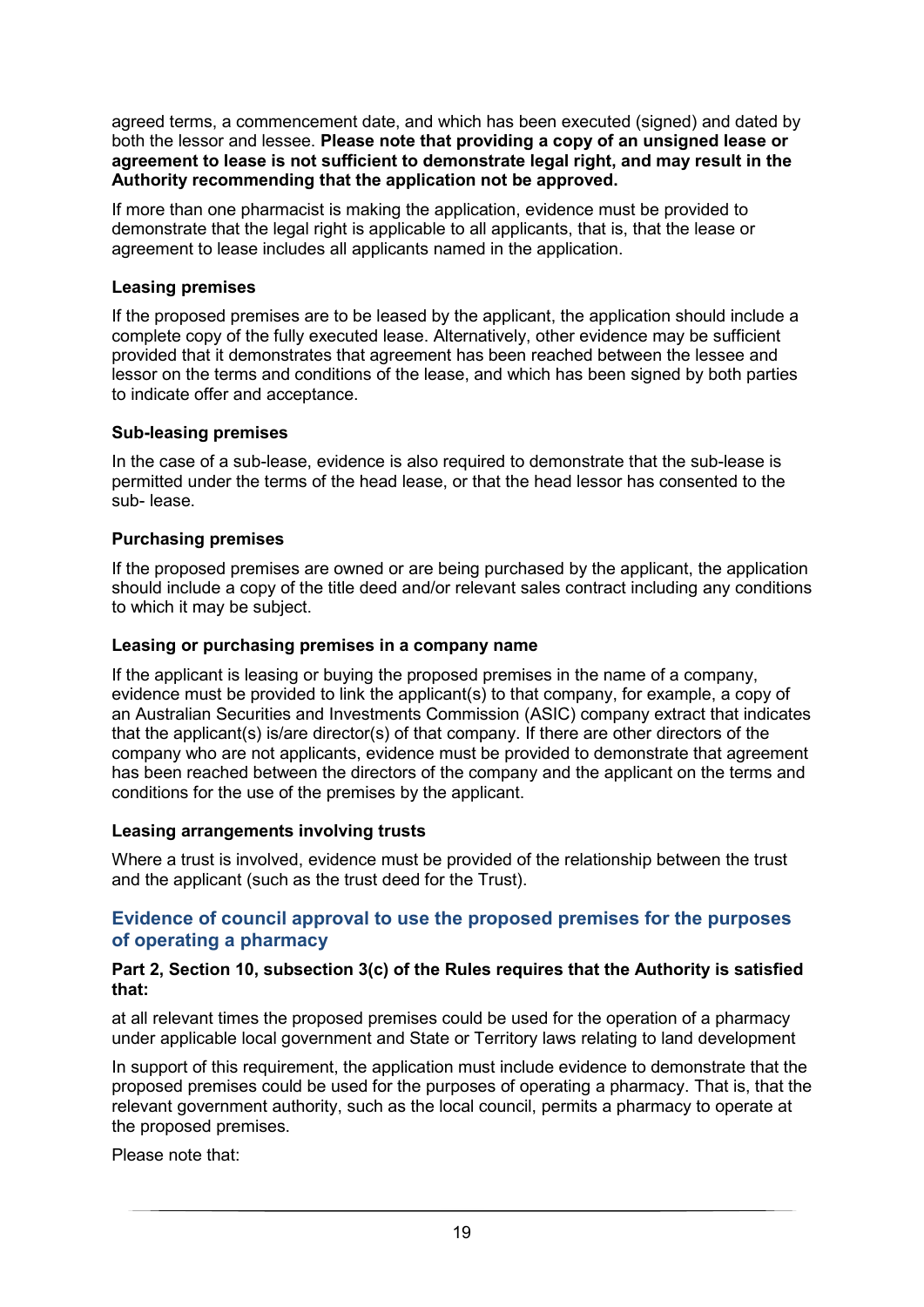- This is not the same as an approval to operate a pharmacy business at particular premises granted by the relevant pharmacy approval authority.
- Approval by the landlord within the lease to operate a pharmacy is not sufficient evidence to support this item.

This requirement would be satisfied if planning approval for the proposed pharmacy has been obtained or, if this is not necessary in the State or Territory where the pharmacy would be located, the proposed premises are on land that is zoned to enable the operation of a pharmacy. An application to obtain building works approval or a certificate of occupancy, or similar, is not required to satisfy this requirement. However, it may be needed for compliance with the requirement that the proposed premises will be ready to trade within six months depending on the operation of applicable State or Territory land development laws.

The type of evidence required will vary depending on the location of the proposed premises and the requirements of the particular local council. Some examples include:

- Evidence that relevant government or local Council planning approval for a pharmacy to operate at the proposed premises has been obtained, such as a decision notice approving a development application to vary or change the use of the proposed premises for the purpose of operating a pharmacy. (Please note that the lodgement of a development application on which a decision has not yet been made is not sufficient evidence to satisfy this Item.).
- Evidence that the land is suitably zoned to allow the operation of a pharmacy. This may include a letter from the local council confirming that the proposed premises are able to be used for the purpose of operating a pharmacy without the need for a development application, or print outs from the relevant council website of the Property Planning Report for the proposed premises, including all relevant schedules to the Report.
- Evidence that the relevant government authority has approved the site for a mix of retail shops and services that includes a pharmacy where the proposed premises are located within a shopping centre.

Applicants should provide succinct, clear information in support of this requirement, rather than 'dumping' large volumes of Council zoning information in an application, as it can be difficult for members of the Authority to determine the relevant sections of the information and how it might relate to an application. Applicants should also not refer the Authority to other sources or websites to obtain Council documents.

#### **Evidence that the proposed premises would be accessible by the public**

#### **Part 2, Section 10, subsection 3(d) of the Rules requires that the Authority is satisfied that: the proposed premises would be accessible by the public**

Evidence is required to demonstrate that the proposed premises will be accessible by the public, not just certain classes of the public. For example, the local council may approve premises for the purpose of operating a medical centre and ancillary pharmacy or dispensary, with a restriction that the pharmacy or dispensary can only be used by patients of the medical centre. This would not satisfy the requirements of this item of the Rules as it does not support the purpose of the Pharmaceutical Benefits Scheme, which is to ensure that pharmaceutical benefits are available to the community and not restricted to certain members of the public. For this reason, where an 'ancillary' pharmacy or dispensary has been approved by the relevant council, applicants are required to provide evidence that the council allows the pharmacy or dispensary to service the public and not be limited to only patients of the medical centre or private hospital.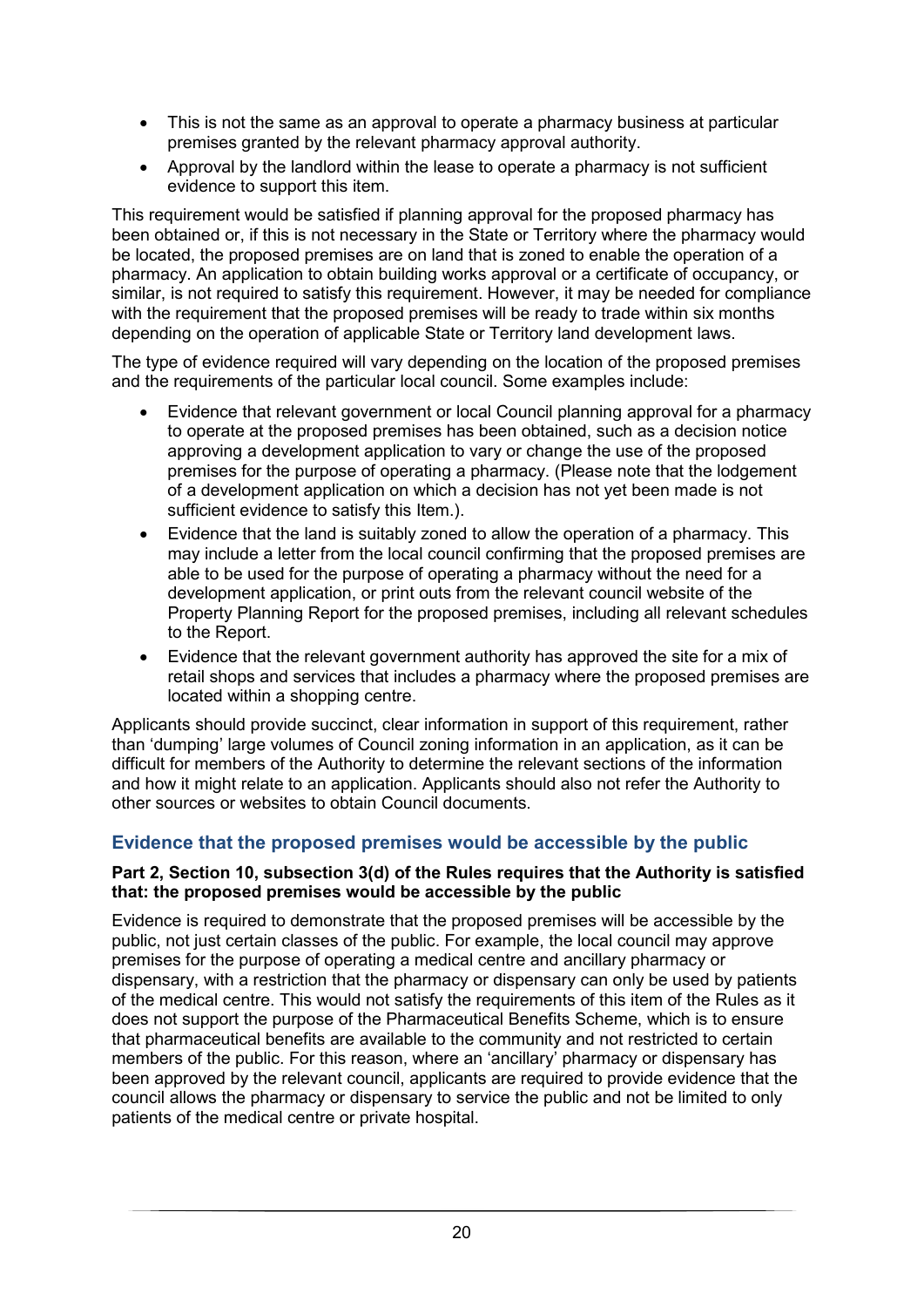#### **Proposed premises will be ready to trade within six months of a recommendation being made by the Authority**

**Part 2, Section 10, subsection 3(e) of the Rules requires that the Authority is satisfied that: within 6 months after the day on which the Authority makes a recommendation in relation to the application, the applicant will be able to begin operating a pharmacy at the proposed premises.**

An applicant must demonstrate that they will be ready to begin operating a pharmacy at the proposed premises within six months of the date the Authority makes its recommendation. The intention of this provision is to improve timely access to the supply of pharmaceutical benefits by ensuring that pharmaceutical benefits will be supplied to the relevant community within six months of the Authority recommending approval of an applicant. It is also intended to prevent applications being made prematurely.

Evidence addressing this requirement may include:

- plans that have already been approved by the relevant local council
- a building or fit-out schedule that indicates works will be completed by a certain date
- photographs demonstrating that the proposed premises are already established and need little work in order to be made ready. Please note that the date the photograph was taken should be included on the photo.

#### **Proposed premises are not accessible from a supermarket**

#### **Part 2, Section 10, subsection 3(f) of the Rules requires that the Authority is satisfied that: the proposed premises will not be directly accessible by the public from within a supermarket.**

The Rules defines a supermarket as meaning a retail store the primary business of which is the sale of a range of food, beverages, groceries and other domestic goods.

It is intended to mean a retail store, usually self-service, the primary business of which is the retail sale of a range of food, beverages, groceries and other domestic goods which can be purchased in a single transaction, and in which a person could do their weekly shopping for fresh food (e.g. dairy, meat, bread), pantry items, cleaning products, personal care items and other household staples (e.g. laundry pegs, plastic food wrap). Reference to the primary business means that the definition would not expand to a department or variety store that has a deli or café section, nor does it include a petrol station or market (retail/wholesale) selling a range of produce.

Where the primary business of the retail store is the sale of liquor or petrol, that retail store is not a supermarket. A liquor store can be included as part of a supermarket where items from the liquor store can be purchased along with items from the supermarket in a single transaction, or where a liquor aisle is contained within the supermarket footprint.

Evidence to address this requirement may include a plan of the proposed premises and any adjacent or joining shops, which highlights the public access points to the proposed pharmacy and information about the type of adjacent or joining shops.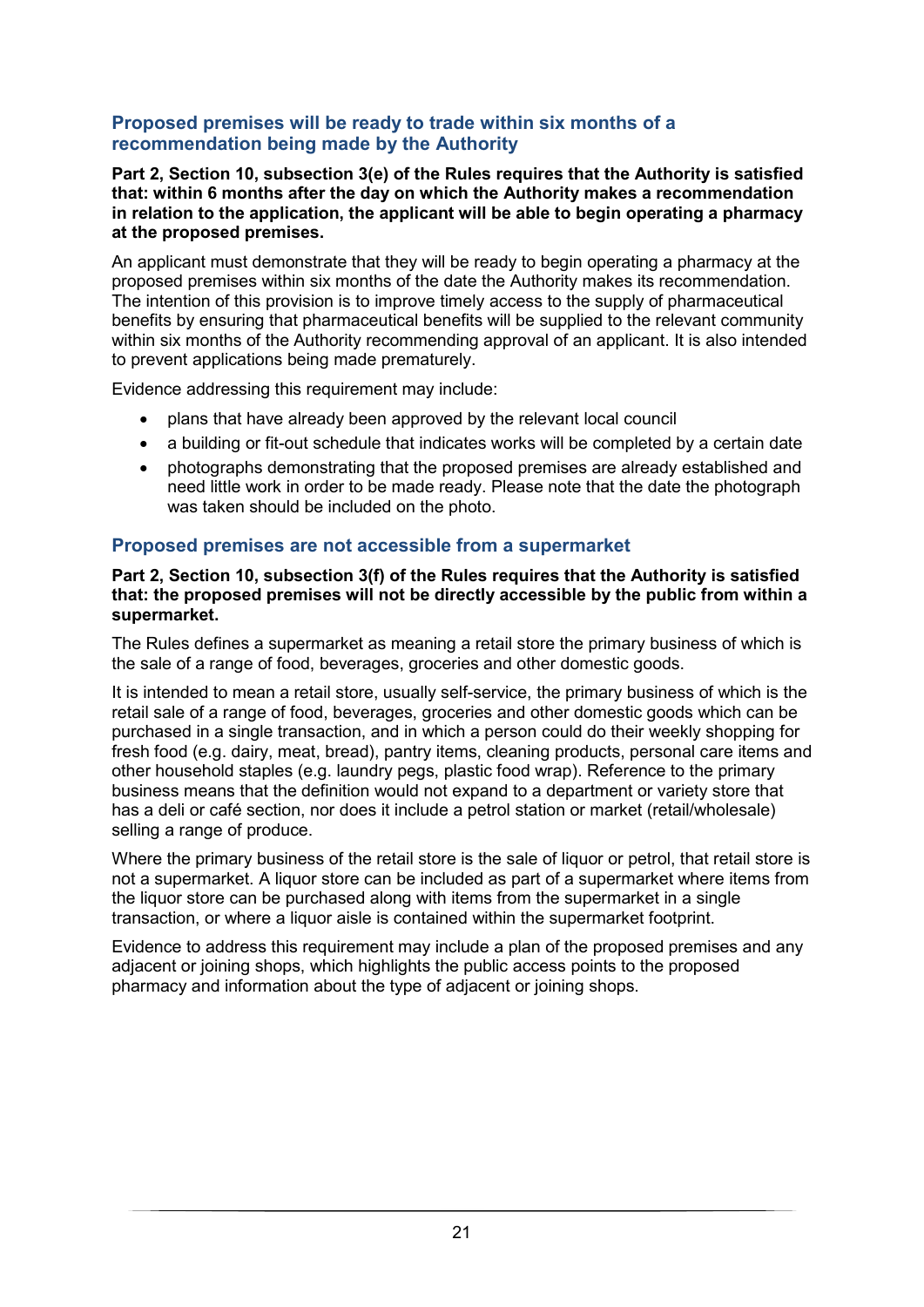# <span id="page-22-0"></span>Applications involving the relocation of an existing pharmacy

This part of the Handbook sets out the requirements that must be met for all applications to relocate an existing pharmacy, including the types of evidence which might be provided to demonstrate that the requirements are met, and any restrictions associated with an approval granted under each item of the RulesSchedule 1, Part 1 of the Rules sets out the requirements for applications involving the relocation of an existing pharmacy.

There are a number of provisions in the Rules for the relocation of an existing pharmacy:

| Item $121$ : | Expansion or contraction (not usually referred to the Authority) |  |
|--------------|------------------------------------------------------------------|--|
|              |                                                                  |  |

- Item 122: Relocation within a designated complex
- Item 123: Relocation within the same town (10 km)

Item 124: Relocation up to 1 km

Item 125: Relocation of 1 to 1.5 km

The Handbook outlines the requirements that apply to all applications to relocate an existing pharmacy. It provides that the Authority must be satisfied:

- that an approved pharmacist has requested that his or her approval be cancelled immediately before approval in respect of the subject application is granted, and
- that, on the day the application is made, one or more approvals in respect of the existing premises, have been in force continuously for at least five years immediately before the day the application is made.

Where an approval is located within a designated complex or in a town where the pharmacy is at least 10 km from the nearest approved premises, the approval is taken to have been in force continuously from the time it is first granted in that facility or town, regardless of any subsequent relocation within that designated complex or town. This means that the five year time period that normally recommences after each relocation, will continue for as long as the approval remains in the same designated complex or town.

If the approval has been in force for a continuous period of less than five years, an applicant must provide evidence to demonstrate that the circumstances meets one of the exceptions specified in the Rules.

The exceptions are described below:

- the proposed premises are located within the same designated complex in which the existing premises are located and the application is made under Item 122 Relocation within a designated complex, or
- the existing premises are the only approved premises in a particular town and the proposed premises are located within the same town as the existing premises and the application is made under Item 123 Relocation within the same town (10 km), or
- the purpose of the application is to allow the pharmacy operated by the applicant at the existing premises to move to the proposed premises while the existing premises are renovated or refurbished and the application is not made under Item 125, or
- the proposed premises are renovated or refurbished premises that are the same, or substantially the same, premises previously occupied by the pharmacy operated by the applicant or by the previous owner of the pharmacy and the application is not made under Item 125, or
- because of a disaster or exceptional circumstances pharmaceutical benefits are unable to be supplied at the existing premises, and will not be able to be supplied at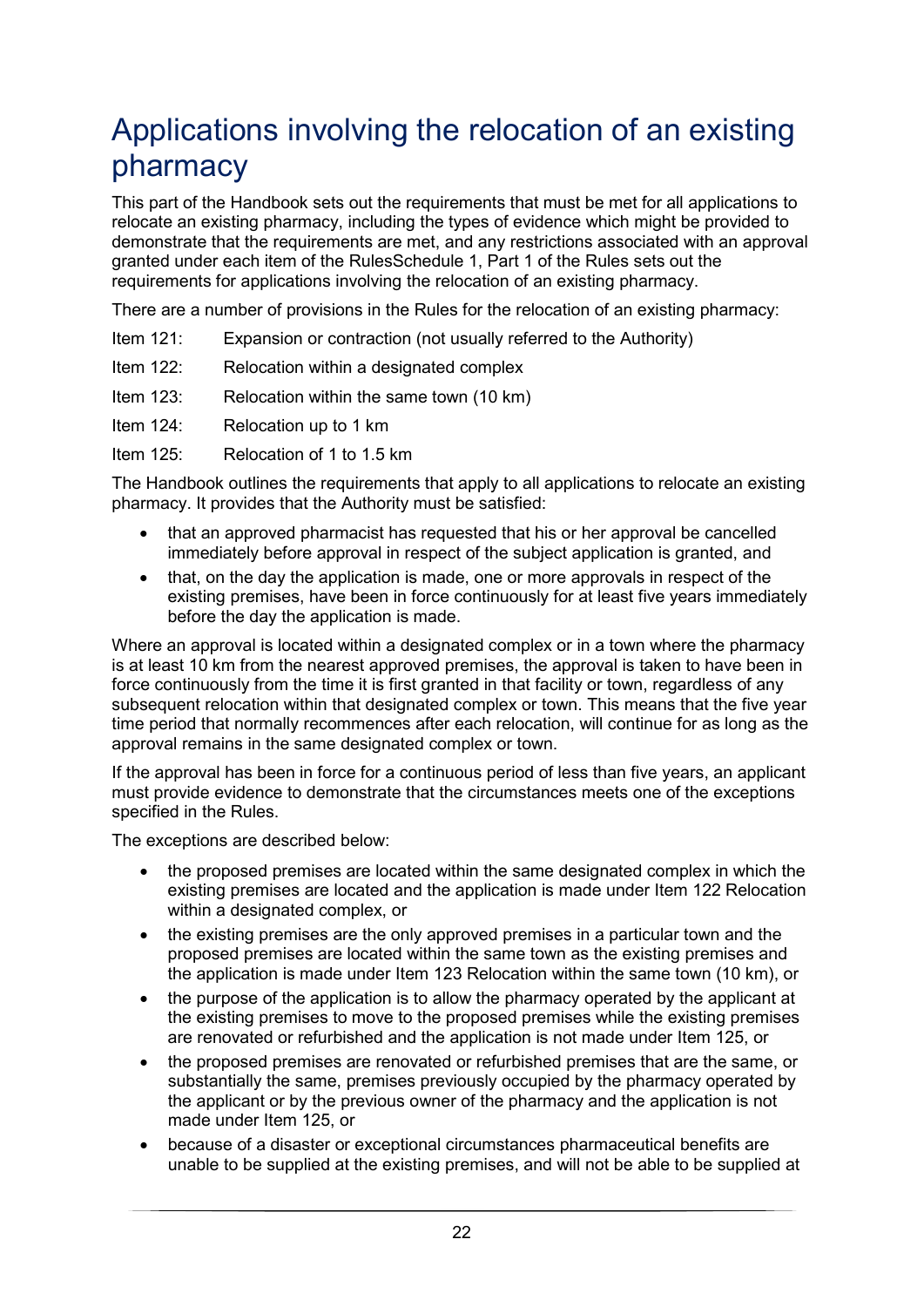the existing premises in the future, and the application is not made under Item 125, or

- the existing approval was granted following an application for an expansion or contraction of the premises and the existing and previous approvals at those premises have been in force continuously for a total of at least five years, or
- the application is for the expansion or contraction of approved premises and the application has been referred to the Authority.

Schedule 2, Part 2 of the Rules specifies the restrictions that apply to certain applications to relocate an existing approval. It is important to note that some of the restrictions under previous Rules continue to apply for the period specified in the restriction.

When referring an application to the Authority, the Department of Health will provide information to the Authority in relation to any relevant restrictions.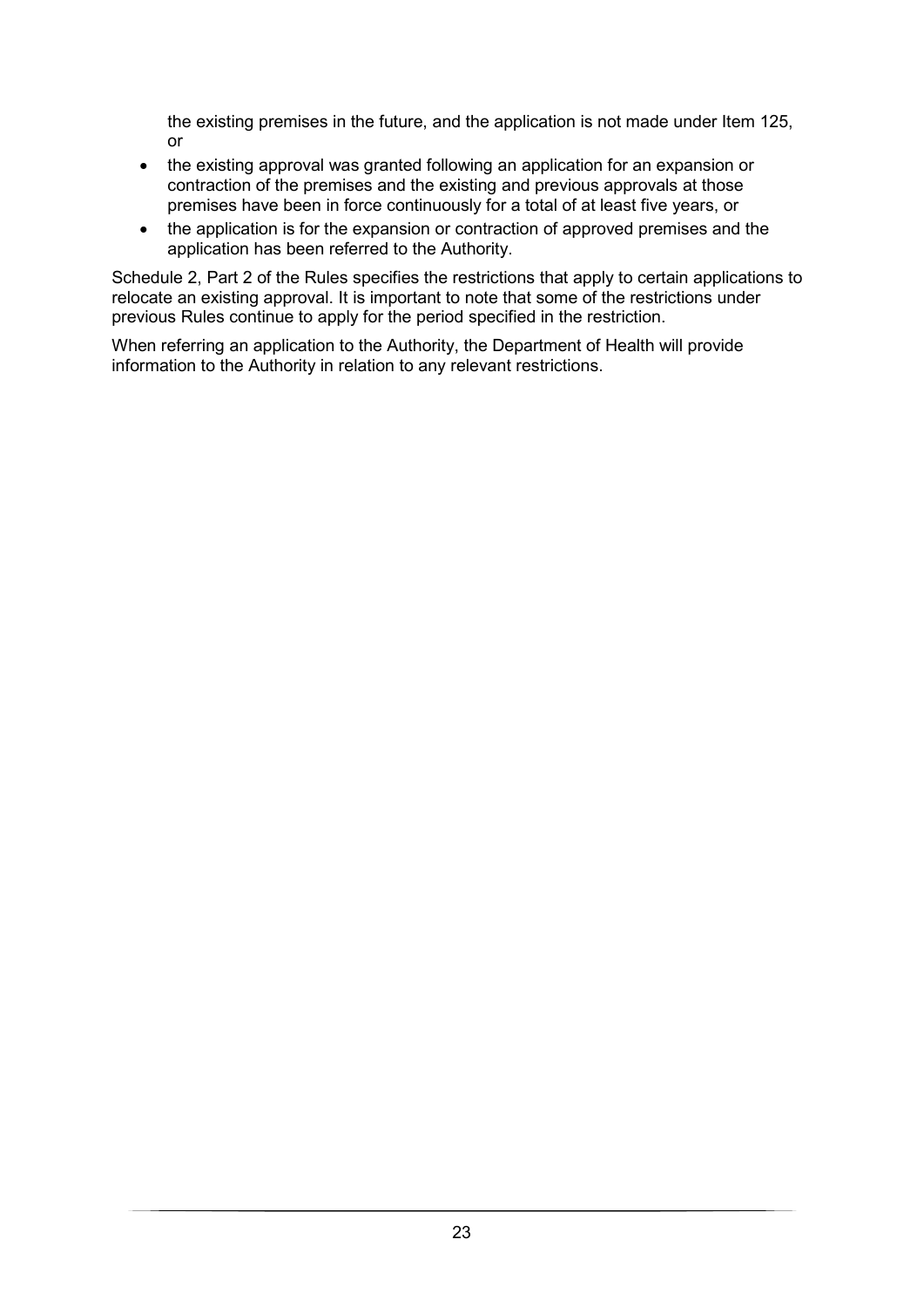## <span id="page-24-0"></span>**Rule 121: Expansion or contraction**

The Secretary has the power to approve or reject applications for an expansion or contraction in the size of a pharmacy, without a recommendation by the Authority. However, the Secretary has the discretion to refer such an application to the Authority if he/she considers it should be assessed against the Rules. For example, the Secretary may refer an application to the Authority if he/she is not satisfied that the expanded or contracted premises will not be directly accessible from within a supermarket.

#### **Requirements**

An application for an expansion or contraction must meet all of the requirements listed below.

- **The application is for an expansion or contraction of pharmacy premises, in which the proposed premises will occupy any of the space occupied by the existing premises; and**
- **the application has been referred to the Authority**

#### **Evidence required**

A floor plan highlighting the existing premises and the premises to be occupied following the expansion or contraction of the pharmacy must be provided.

#### **General requirements**

Please note that it is important to clearly identify the proposed premises that are the subject of an application, as well as the existing premises. Evidence must also be provided in support of each of requirements below:

- At all relevant times, the proposed premises are not approved premises. (Note: Where there is a physical difference between the proposed expanded or contracted premises and the existing approved premises, the proposed premises are not deemed to be the approved premises for the purpose of this Rule.)
- The applicant has, at all relevant times, a legal right to occupy the proposed premises (whether the right is to occupy the premises on the day the application is made or after that day).
- At all relevant times the proposed premises could be used for the purpose of operating a pharmacy under applicable local government and State or Territory laws relating to land development.
- The proposed premises would be accessible by the public.
- Within 6 months after the day on which the Authority makes a recommendation in relation to the application, the applicant will be able to begin operating a pharmacy at the proposed premises.
- The proposed premises will not be directly accessible by the public from within a supermarket.

The evidence required for the above is outlined under ['General Requirements for all](#page-18-0)  [applications'](#page-18-0) section.

#### **Note:**

An expansion or contraction of pharmacy premises is described in subsection 90(3AE) of the Act. It applies where an existing pharmacy is expanding or contracting its premises, and the expanded or contracted premises occupy any of the space occupied by the existing pharmacy premises. This does not include proposed and existing premises that share only a common wall - this would constitute a relocation (see Items 122, 124 or 125).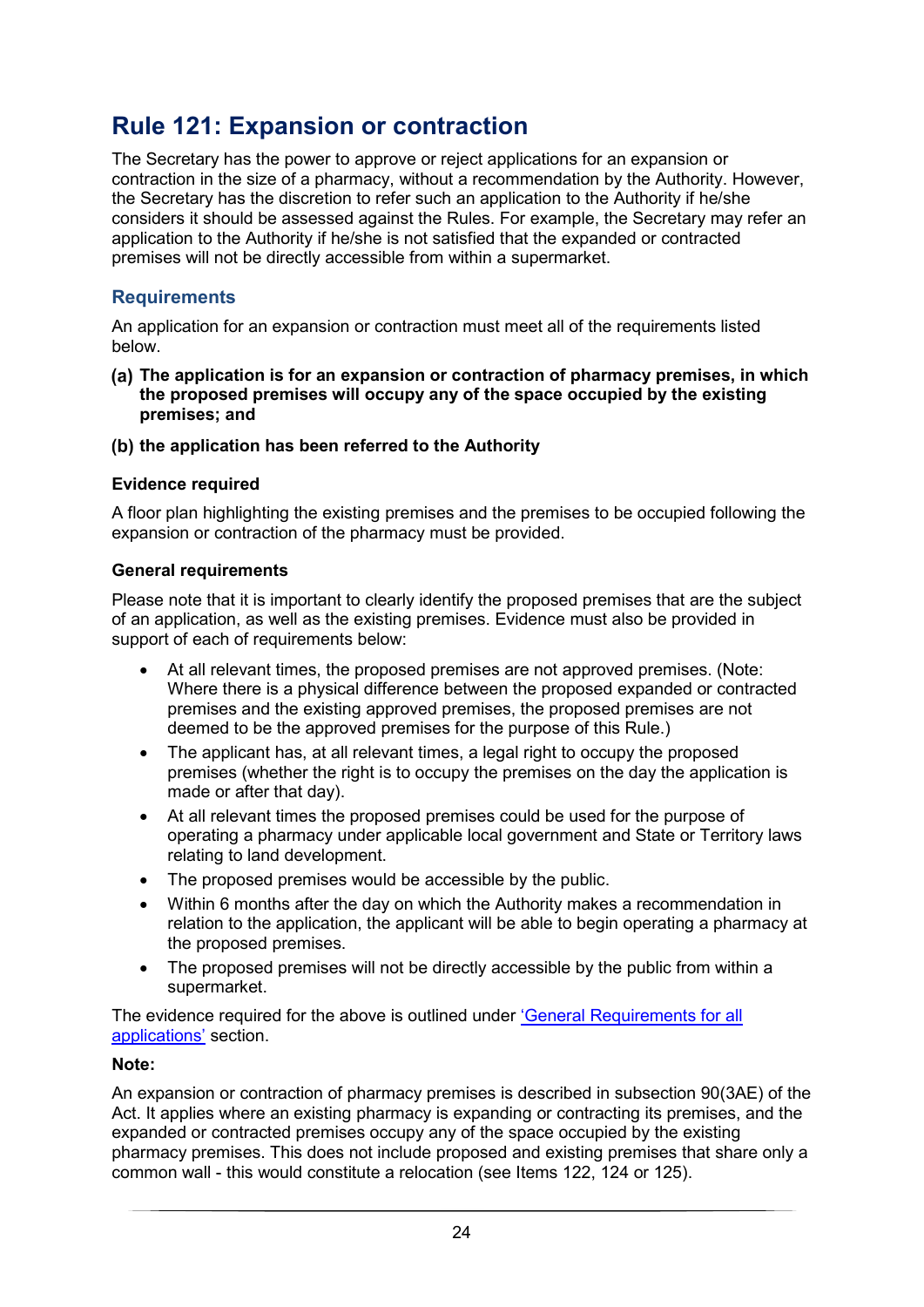# <span id="page-25-0"></span>**Item 122: Relocation within a designated complex**

#### **Requirements**

An application made under this item of the Rules must meet all of the requirements, including all of the general requirements, listed below.

#### **The proposed premises are in the same designated complex\* as the existing premises**

\* Please refer to the [Glossary](#page-59-0) for the definition of 'designated complex'

#### **Evidence required**

A designated complex is defined in the Rules to include a 'small shopping centre', a 'large shopping centre', a 'large medical centre', or a 'large private hospital'. Each of these are also defined in the Rules.

Evidence is required to demonstrate that both the proposed premises and the existing (current) premises are located within a designated complex.

Such evidence could include a floor plan of the complex, clearly marking the location of the existing and the proposed premises, and a statutory declaration (made on a Commonwealth of Australia statutory declaration template) from the centre management of the shopping centre, the governing body of the large private hospital or large medical centre, confirming that the designated complex meets the definition of a small shopping centre, a large shopping centre, a large medical centre, or a large private hospital, by providing relevant details, for example, information regarding the size of the shopping centre and the number of commercial establishments within the centre.

Single management, for a small shopping centre, a large shopping centre, or a large medical centre means:

- (a) an arrangement in which a single entity, or two or more entities working cooperatively under an agreement, is responsible for marketing, maintenance and administration for the centre as a whole, and
- (b) does not include independent owners or tenants of premises in a building or centre that cooperate on particular occasions, or that cooperate in relation to some, but not all, of the matters mentioned in paragraph (a) in relation to the building or the centre.

If the existing and proposed premises are located within a private hospital and an applicant is unsure as to whether the private hospital meets the required definition, they should contact the governing body of the hospital for advice.

The Authority has been required to recommend that a number of applications made under this item, not be approved. The common reason for applications not meeting the requirements of Item 122 has been that the existing and the proposed premises have not been in a designated complex as defined by the Rules.

If the small shopping centre or large shopping centre or large medical centre or large private hospital does not meet the definition in the Rules, the Authority is unable to recommend approval under this item. In such cases, applicants may wish to consider applying under Item 124

#### **General requirements**

Please note that it is important to clearly identify the proposed premises that are the subject of an application. Evidence must also be provided in support of each of the requirements below: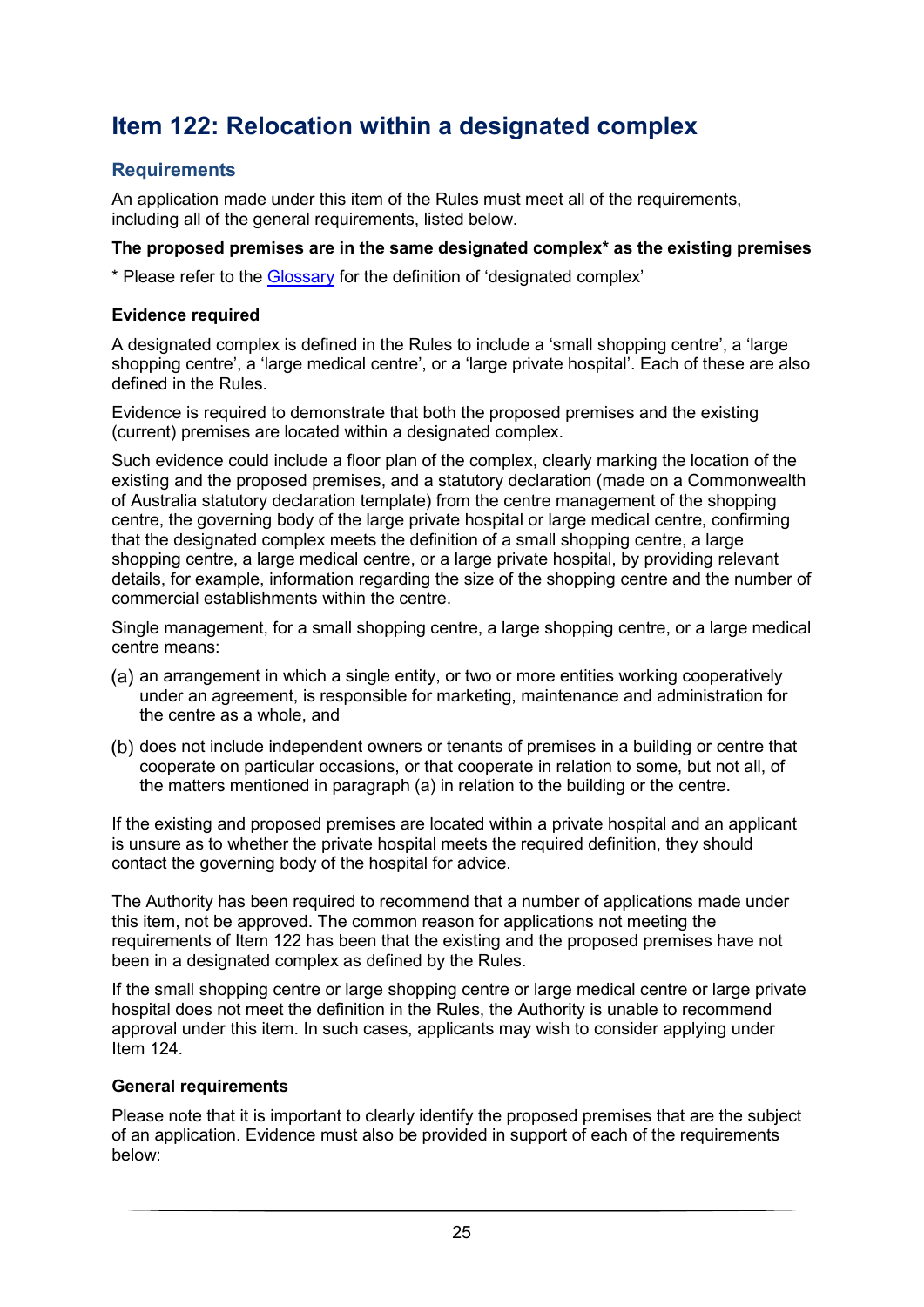- At all relevant times, the proposed premises are not approved premises.
- The applicant has, at all relevant times, a legal right to occupy the proposed premises (whether the right is to occupy the premises on the day the application is made or after that day).
- At all relevant times the proposed premises could be used for the purpose of operating a pharmacy under applicable local government and State or Territory laws relating to land development.
- The proposed premises would be accessible by the public.
- Within 6 months after the day on which the Authority makes a recommendation in relation to the application, the applicant will be able to begin operating a pharmacy at the proposed premises.
- The proposed premises will not be directly accessible by the public from within a supermarket.

The evidence required for the above is outlined under ['General Requirements for all](#page-18-0)  [applications'](#page-18-0) section.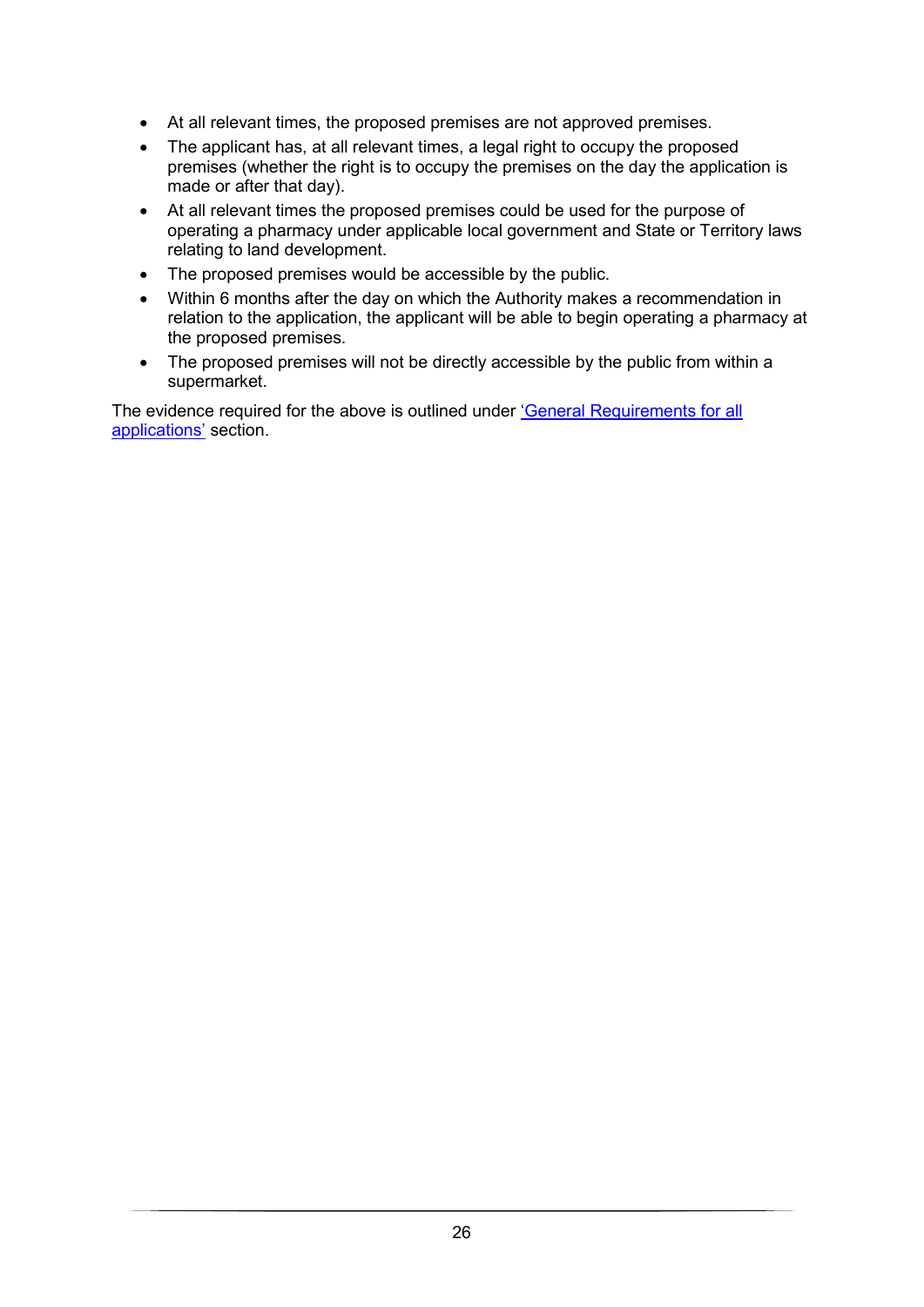# <span id="page-27-0"></span>**Item 123: Relocation within the same town (10 km)**

#### **Requirements**

An application made under this item of the Rules must meet all of the requirements, including all of the general requirements, listed below:

- **The proposed premises are in the same town as the existing premises; and**
- **The proposed premises are at least 10 km, by the shortest lawful access route, from the nearest approved premises, other than the existing premises**

#### **Evidence required for 123(a)**

A map highlighting the location and addresses of the existing premises and the proposed premises is required to demonstrate that both premises are located within the same town.

"Same town" is intended to mean where two towns share the same name, as well as the same postcode. The name of a town, in respect of particular premises, means the physical locality of those premises assigned by the local planning authority/council. Two towns that are in close proximity to one another and share the same postcode, but not the same name, are not considered to be in the "same town".

#### **Evidence required for 123(b)**

The shortest lawful access route is one generally available to be taken between premises that could reasonably be used by average persons travelling that route. It can be by car, walking, or other legal means of travel, or a combination of these. The route can include walking through public land such as parks and reserves, however the route must be one available to most members of the public rather than one catering to persons or groups with specialised needs.

The measurement of the shortest lawful access route must follow the shortest lawful access route between the two premises, from the centre, at ground level, of the public entrance of the first premises to the centre, at ground level, of the public entrance of the second premises. If there is more than one public access door for either or both of the premises, the measurement must be taken from the public access door nearest to the other premises, that is, the shortest measurement that can be taken.

If the distance separating the nearest approved pharmacy and the proposed premises is substantially greater than 10 km, it may be sufficient to provide a clearly scaled map, highlighting the location and addresses two premises and the approximate shortest lawful access route distance using the scale on the map as the basis.

If the distance between the nearest approved pharmacy and the proposed premises is very near to the required distance, applicants should provide a report from a licenced or registered surveyor, of the measurement of the shortest lawful access route distance. Any surveyor's report should include:

- the surveyor's licence or registration number
- a clearly scaled map
- a description of the methodology and equipment used in the measurement
- the shortest lawful access route distance measured
- the margin for error in the measurement
- detailed information about the public access doors to each of the premises, and
- confirmation that the measurement has been undertaken from the mid-point at ground level of the public access door of each of the premises.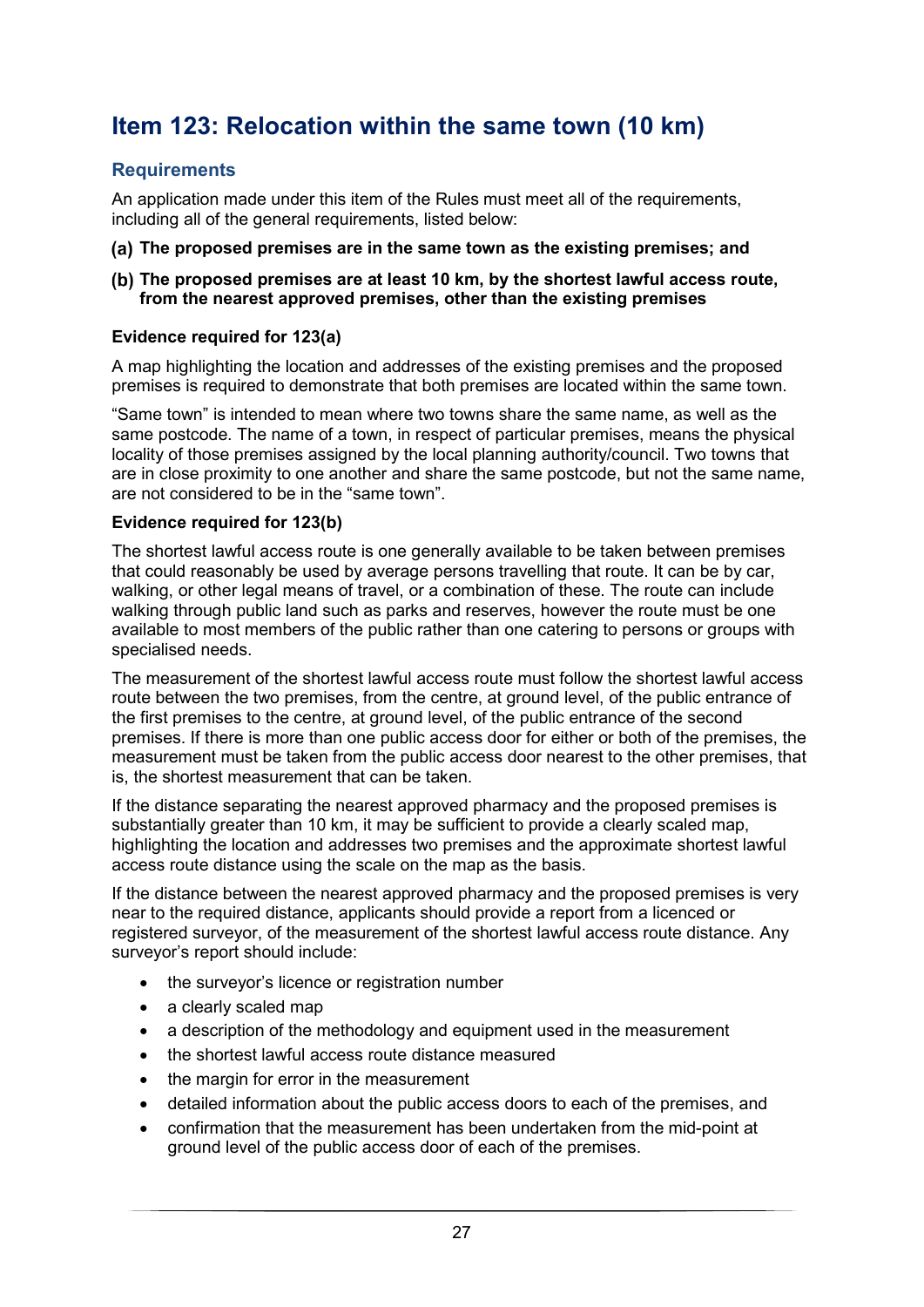#### **General requirements**

Please note that it is important to clearly identify the proposed premises that are the subject of an application. Evidence must also be provided in support of each of the requirements below:

- At all relevant times, the proposed premises are not approved premises.
- The applicant has, at all relevant times, a legal right to occupy the proposed premises (whether the right is to occupy the premises on the day the application is made or after that day).
- At all relevant times the proposed premises could be used for the purpose of operating a pharmacy under applicable local government and State or Territory laws relating to land development.
- The proposed premises would be accessible by the public.
- Within 6 months after the day on which the Authority makes a recommendation in relation to the application, the applicant will be able to begin operating a pharmacy at the proposed premises.
- The proposed premises will not be directly accessible by the public from within a supermarket.

The evidence required for the above is outlined under ['General Requirements for all](#page-18-0)  [applications'](#page-18-0) section.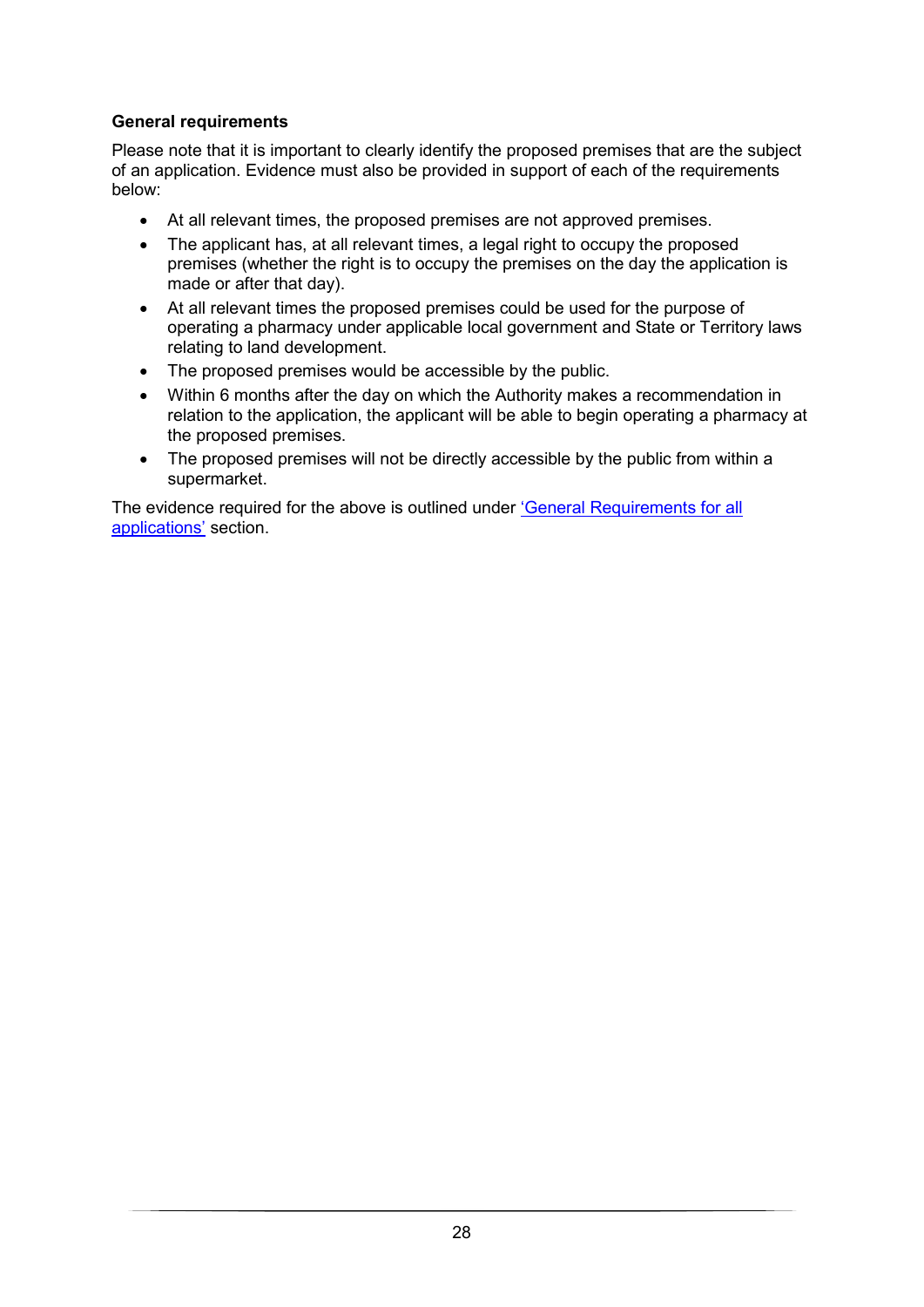# <span id="page-29-0"></span>**Item 124: Relocation up to 1 km**

#### **Requirements**

An application made under this item of the Rules must meet all of the requirements, including all of the general requirements, listed below.

- **the proposed premises are no more than 1 km, in a straight line, from the**   $(a)$ **existing premises; and**
- $(b)$ **one of the following applies:**
	- **(i) the existing premises are not in a designated complex;**
	- **(ii) the existing premises are in a large shopping centre and the proposed premises are at least 300 m, in a straight line, from all approved premises not in the large shopping centre;**
	- **(iii) the existing premises are in a small shopping centre, a large medical centre or a large private hospital and the proposed premises are at least 500 m, in a straight line, from all approved premises not in the small shopping centre, large medical centre or large private hospital**

#### **Evidence required for 124(a)**

The Rules specify that the straight line distance must be taken from the mid-point at ground level of the public access door of each of the premises. If there is more than one public access door for either or both of the premises, the measurement must be taken from the public access door nearest to the other premises, that is, the shortest measurement that can be taken.

If the distance separating the existing premises and the proposed premises is substantially less than 1 km, it may be sufficient to provide a scaled map, highlighting and clearly identifying the locations of the two premises, and the approximate straight line distance using the scale on the map as the basis.

If the distance between the existing premises and the proposed premises is near to the required distance, applicants should provide a report from a licenced or registered surveyor, of the measurement of the straight line distance between the two premises. Any surveyor's report should include:

- the surveyor's licence or registration number
- a clearly scaled map
- a description of the methodology and equipment used in the measurement
- the straight line distance measured
- the margin for error in the measurement
- detailed information about the public access doors to each of the premises. and
- confirmation that the measurement has been undertaken from the mid-point at ground level of the public access door of each of the premises.

#### **Evidence required for 124(b)**

**(i) If the existing pharmacy premises, which are the subject of the relocation application, are not in a designated complex (small shopping centre, large shopping centre, large medical centre or large private hospital) evidence must be provided to demonstrate that this is the case.**

This may include a photograph of the existing and adjoining premises, or a letter from the manager / owner of the building in which the premises are located,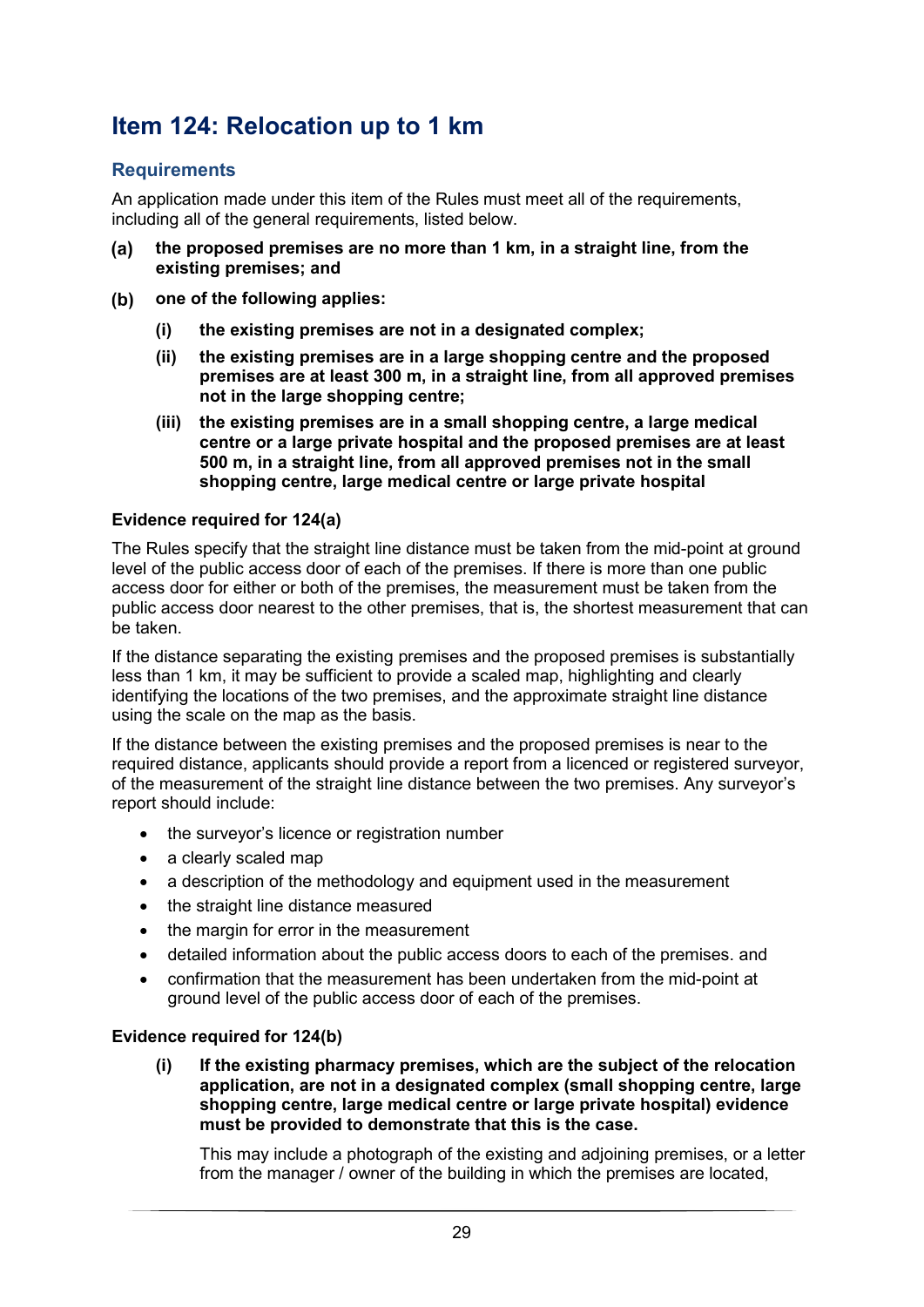confirming that the premises are not located within a designated complex (small shopping centre, large shopping centre, large medical centre or large private hospital).

- **(ii) If the existing pharmacy premises, which are the subject of the relocation application, are within a large shopping centre, evidence that the proposed premises are at least 300 m, by straight line, from all other approved pharmacies other than those located within that same large shopping centre, is required.**
- **(iii) If the existing premises, which are the subject of the relocation application, are in a small shopping centre, a large medical centre or a large private hospital, evidence that the proposed premises are at least 500 m, in a straight line, from all approved premises not in the same small shopping centre, large medical centre or large private hospital, is required.**

Please refer to the evidence required for requirement (a) (above). If the distance separating the approved premises not located within the same large shopping centre, small shopping centre, large medical centre or large private hospital in which the existing premises which are the subject of the relocation application, are located , and the proposed premises is substantially more than the minimum distance requirement, it may be sufficient to provide a scaled map, highlighting and clearly identifying the relevant premises (the existing premises, the proposed premises, and the nearest approved premises if relevant) and the approximate straight line distance between the relevant premises using the scale on the map as the basis. However, if the distance is near to the minimum distance requirement, a surveyor's report should be provided (see (a) above).

#### **General requirements**

Please note that it is important to clearly identify the proposed premises that are the subject of an application. Evidence must also be provided in support of each of the requirements below:

- At all relevant times, the proposed premises are not approved premises.
- The applicant has, at all relevant times, a legal right to occupy the proposed premises (whether the right is to occupy the premises on the day the application is made or after that day).
- At all relevant times the proposed premises could be used for the purpose of operating a pharmacy under applicable local government and State or Territory laws relating to land development.
- The proposed premises would be accessible by the public.
- Within 6 months after the day on which the Authority makes a recommendation in relation to the application, the applicant will be able to begin operating a pharmacy at the proposed premises.
- The proposed premises will not be directly accessible by the public from within a supermarket.

The evidence required for the above is outlined under ['General Requirements for all](#page-18-0)  [applications'](#page-18-0) section.

#### **Restrictions**

Applicants wishing to relocate an existing approval that was originally granted under an item associated with a new rural approval under the previous Rules, or following an application under Item 131 or 132 (new pharmacy (at least 10 km) or a new additional pharmacy (at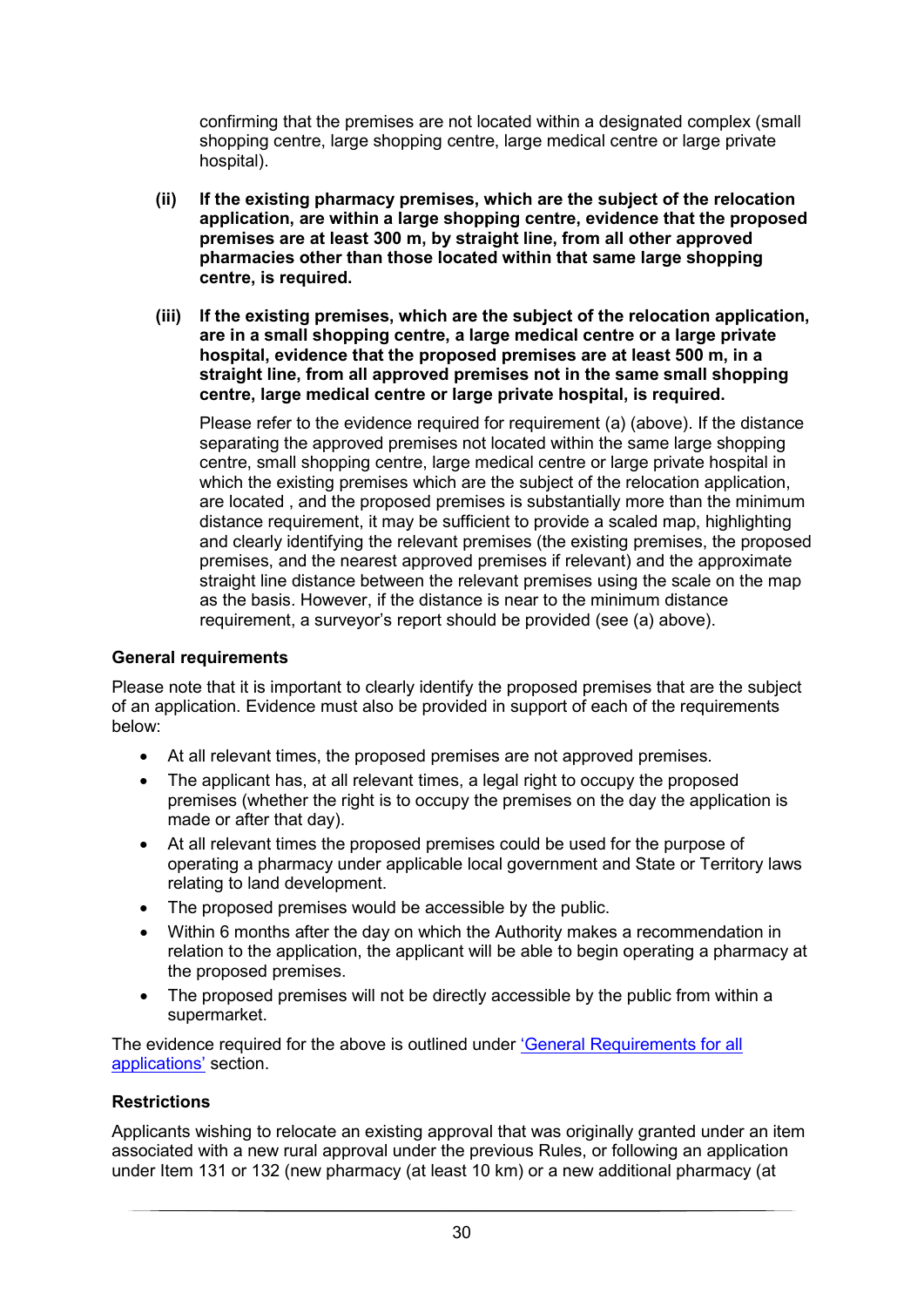least 10 km)), must demonstrate that the proposed premises are within the same town in which the approval was originally granted.

Applicants wishing to relocate an existing approval that was originally granted under Item 133, 134, or 134A, and for which the application to relocate is made within 10 years after the day the approval was granted as a result of an application under Item 133, 134 or 134A, must satisfy the Authority that there are exceptional circumstances if the proposed premises are not located within the same facility in which the approval was originally granted.

Applicants wishing to relocate an existing approval that was originally granted under Item 130, within the five years prior to the date of application, may only relocate to proposed premises that are not more than 1 km, by straight line, from those original premises.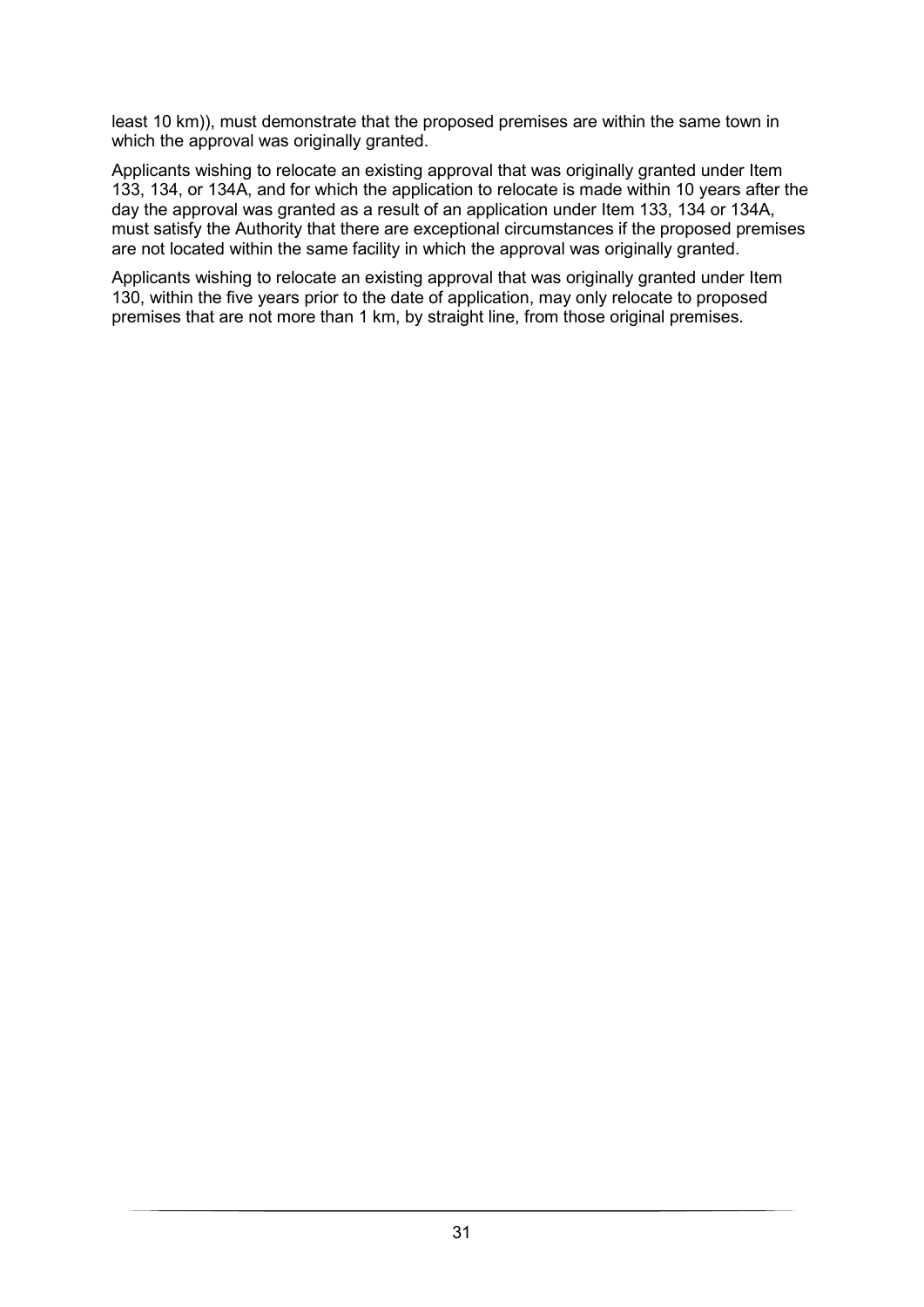# <span id="page-32-0"></span>**Item 125: Relocation of 1 to 1.5 km**

#### **Requirements**

An application made under this item of the Rules must meet all of the requirements, including all of the general requirements, listed below.

- **(a) the proposed premises are more than 1 km, but no more than 1.5 km, in a straight line, from the existing premises; and**
- **(b) one of the following applies:**
	- **the existing premises are not in a designated complex and the proposed premises are at least 300 m, in a straight line, from the nearest approved premises;**
	- **the existing premises are in a large shopping centre and the proposed premises are at least 300 m, in a straight line, from the nearest approved premises;**
	- **the existing premises are in a small shopping centre, a large medical centre or a large private hospital and the proposed premises are at least 500 m, in a straight line, from the nearest approved premises.**

#### **Evidence required for 125(a)**

The Rules specify that the straight line distance must be taken from the mid-point at ground level of the public access door of each of the premises. If there is more than one public access door for either or both of the premises, the measurement must be taken from the public access door nearest to the other premises, that is, the shortest measurement that can be taken.

If the distance separating the existing premises and the proposed premises is substantially more than 1 km or substantially less than 1.5 km, it may be sufficient to provide a scaled map, highlighting and clearly identifying the locations of the two premises, and the approximate straight line distance using the scale on the map as the basis.

If the distance between the existing premises and the proposed premises is near to the required distance, applicants should provide a report from a licenced or registered surveyor, of the measurement of the straight line distance between the two premises. Any surveyor's report should include:

- the surveyor's licence or registration number
- a clearly scaled map
- a description of the methodology and equipment used in the measurement
- the straight line distance measured
- the margin for error in the measurement
- detailed information about the public access doors to each of the premises, and
- confirmation that the measurement has been undertaken from the mid-point at ground level of the public access door of each of the premises.

#### **Evidence required for 125(b)**

**(i) If the existing pharmacy premises, which are the subject of the relocation application, are not in a designated complex (small shopping centre, large shopping centre, large medical centre or large private hospital) evidence must be provided to demonstrate that this is the case.**

This may include a photograph of the existing and adjoining premises, or a letter from the manager / owner of the building in which the premises are located,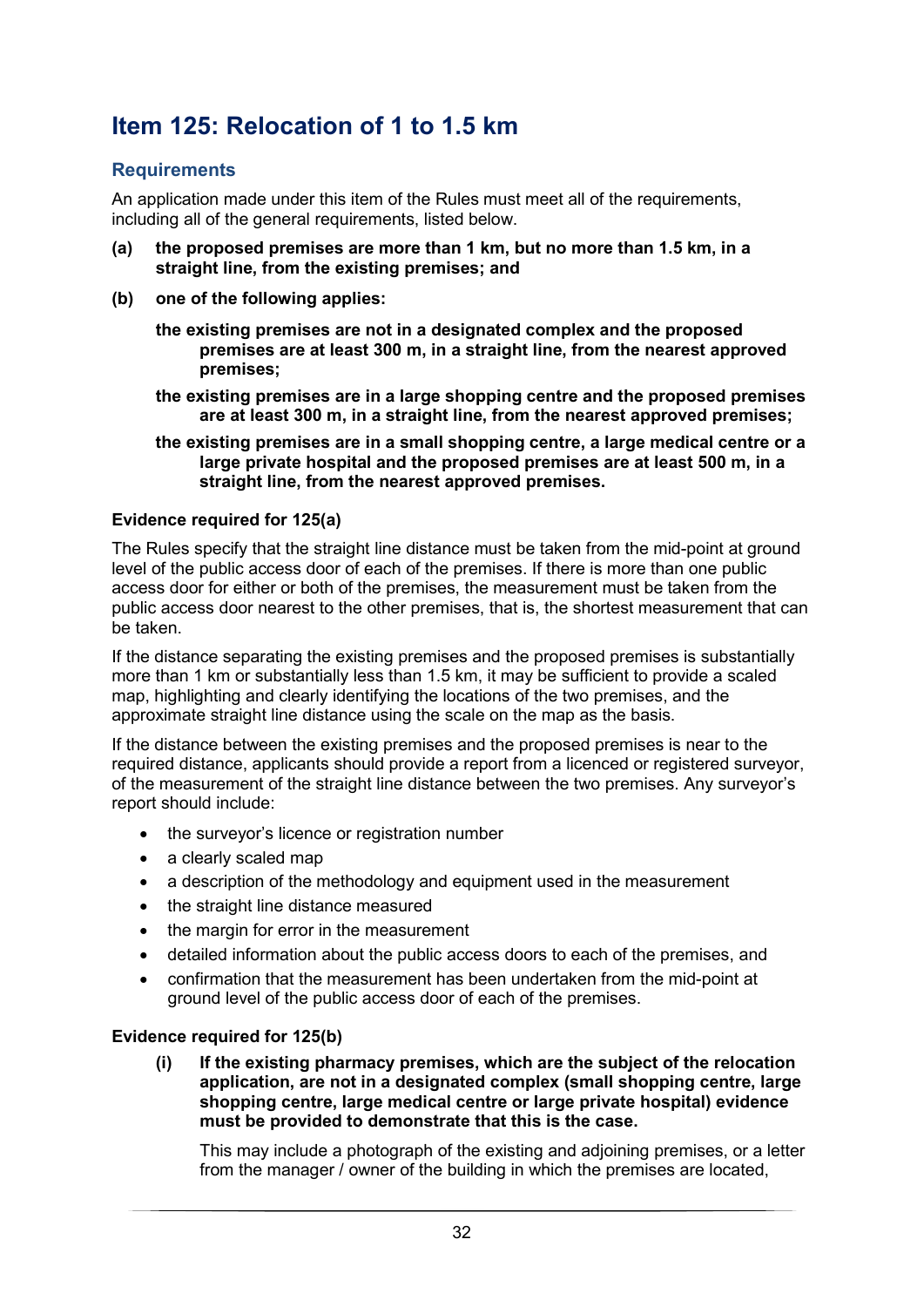confirming that the premises are not located within a designated complex (small shopping centre, large shopping centre, large medical centre or large private hospital).

- **(ii) If the existing pharmacy premises, which are the subject of the relocation application, are within a large shopping centre, evidence that the proposed premises are at least 300 m, in a straight line, from the nearest approved premises, is required.**
- **(iii) If the existing premises, which are the subject of the relocation application, are in a small shopping centre, a large medical centre or a large private hospital, evidence that the proposed premises are at least 500 m, in a straight line, from the nearest approved premises, is required.**

Please refer to the evidence required for requirement (a) (above). If the distance separating the approved premises not located within the same large shopping centre, small shopping centre, large medical centre or large private hospital in which the existing premises which are the subject of the relocation application, are located, and the proposed premises is substantially more than the minimum distance requirement, it may be sufficient to provide a scaled map, highlighting and clearly identifying the two premises and the approximate straight line distance using the scale on the map as the basis. However, if the distance is near to the minimum distance requirement, a surveyor's report should be provided (see (a) above).

#### **General requirements**

Please note that it is important to clearly identify the proposed premises that are the subject of an application. Evidence must also be provided in support of each of the requirements below:

- At all relevant times, the proposed premises are not approved premises.
- The applicant has, at all relevant times, a legal right to occupy the proposed premises (whether the right is to occupy the premises on the day the application is made or after that day).
- At all relevant times the proposed premises could be used for the purpose of operating a pharmacy under applicable local government and State or Territory laws relating to land development.
- The proposed premises would be accessible by the public.
- Within 6 months after the day on which the Authority makes a recommendation in relation to the application, the applicant will be able to begin operating a pharmacy at the proposed premises.
- The proposed premises will not be directly accessible by the public from within a supermarket.

The evidence required for the above is outlined under ['General Requirements for all](#page-18-0)  [applications'](#page-18-0) section.

#### **Restrictions**

Applicants wishing to relocate an existing approval that was originally granted under an item associated with a new rural approval under the previous Rules, or following an application under Item 131 or 132 (new pharmacy (at least 10 km) or a new additional pharmacy (at least 10 km)), must demonstrate that the proposed premises are within the same town in which the approval was originally granted.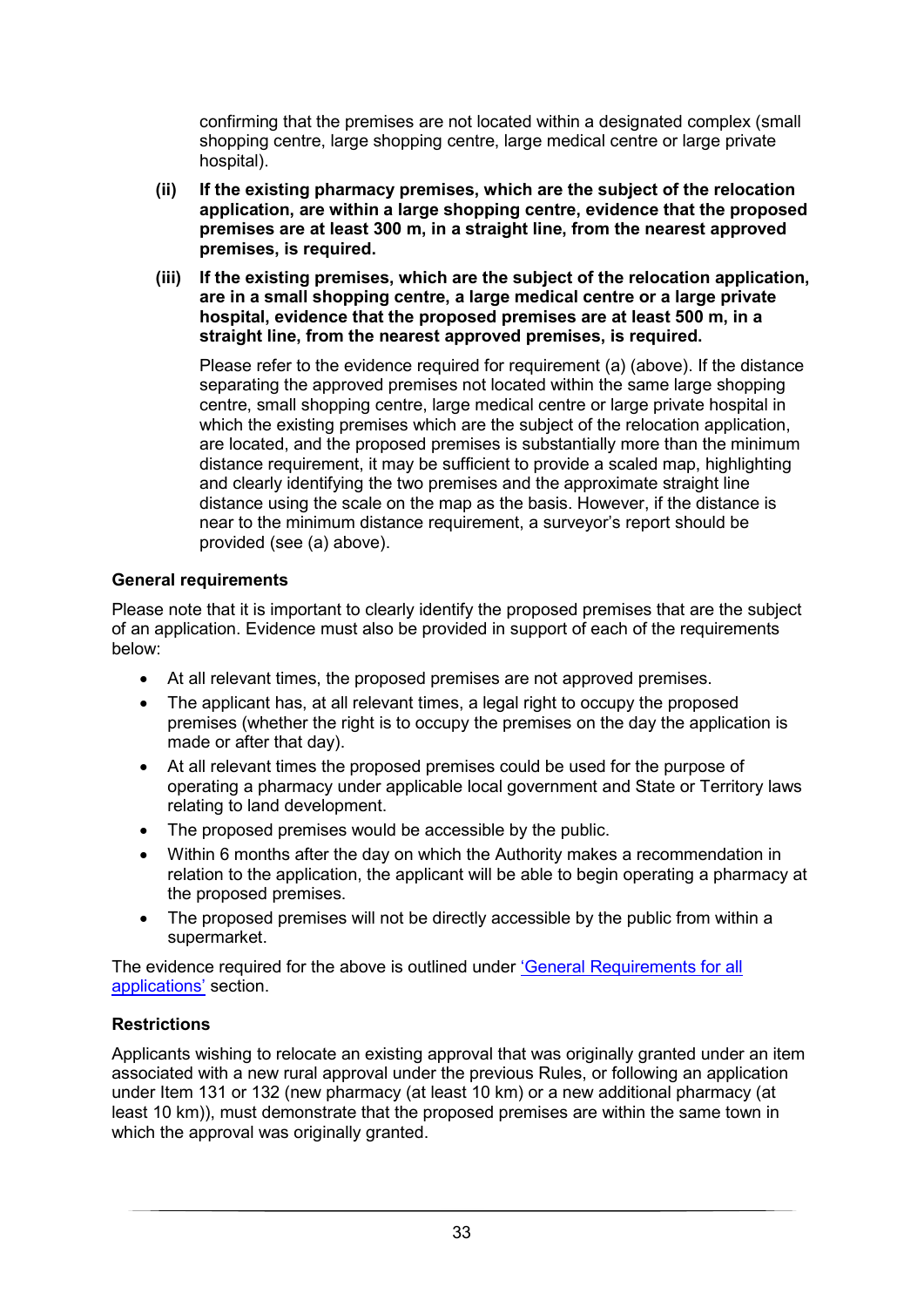Applicants wishing to relocate an existing approval that was originally granted under Item 133, 134, or 134A, and for which the application to relocate is made within 10 years after the day the approval was granted as a result of an application under Item 133, 134 or 134A, must satisfy the Authority that there are exceptional circumstances if the proposed premises are not located within the same facility in which the approval was originally granted.

Applicants wishing to relocate an existing approval that was originally granted under Item 130, within the five years prior to the date of application, may only relocate to proposed premises that are not more than 1 km, by straight line, from those original premises.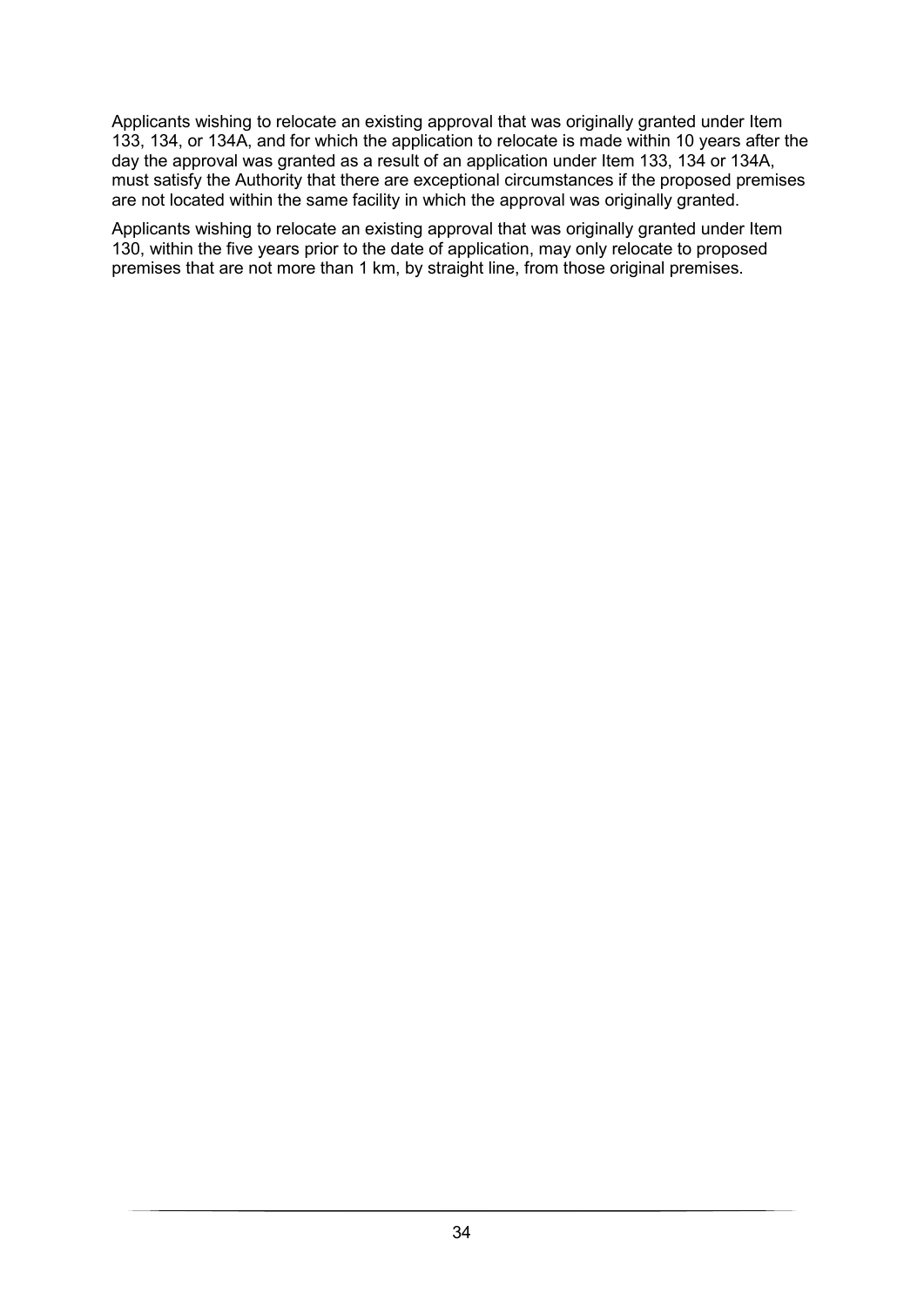# <span id="page-35-0"></span>Applications to establish a new pharmacy

This part of the Handbook sets out the requirements that must be met for all applications to establish a new pharmacy, including the types of evidence which might be provided to demonstrate that the requirements are met, and any restrictions associated with an approval granted under each item of the Rules.

Schedule 1 Part 2 of the Rules sets out the requirements that must be met for all applications to establish a new pharmacy.

There are a number of provisions in the Rules for establishing a new approval:

Item 130: New pharmacy (at least 1.5 km)

Item 131: New pharmacy (at least 10 km)

Item 132: New additional pharmacy (at least 10 km)

Item 133: New pharmacy in a designated complex (small shopping centre)

Item 134: New pharmacy in a designated complex (large shopping centre with no approved premises)

Item 134A: New pharmacy in a designated complex (large shopping centre with approved premises)

Item 135: New pharmacy in a designated complex (large private hospital)Item 136: New pharmacy in a designated complex (large medical centre)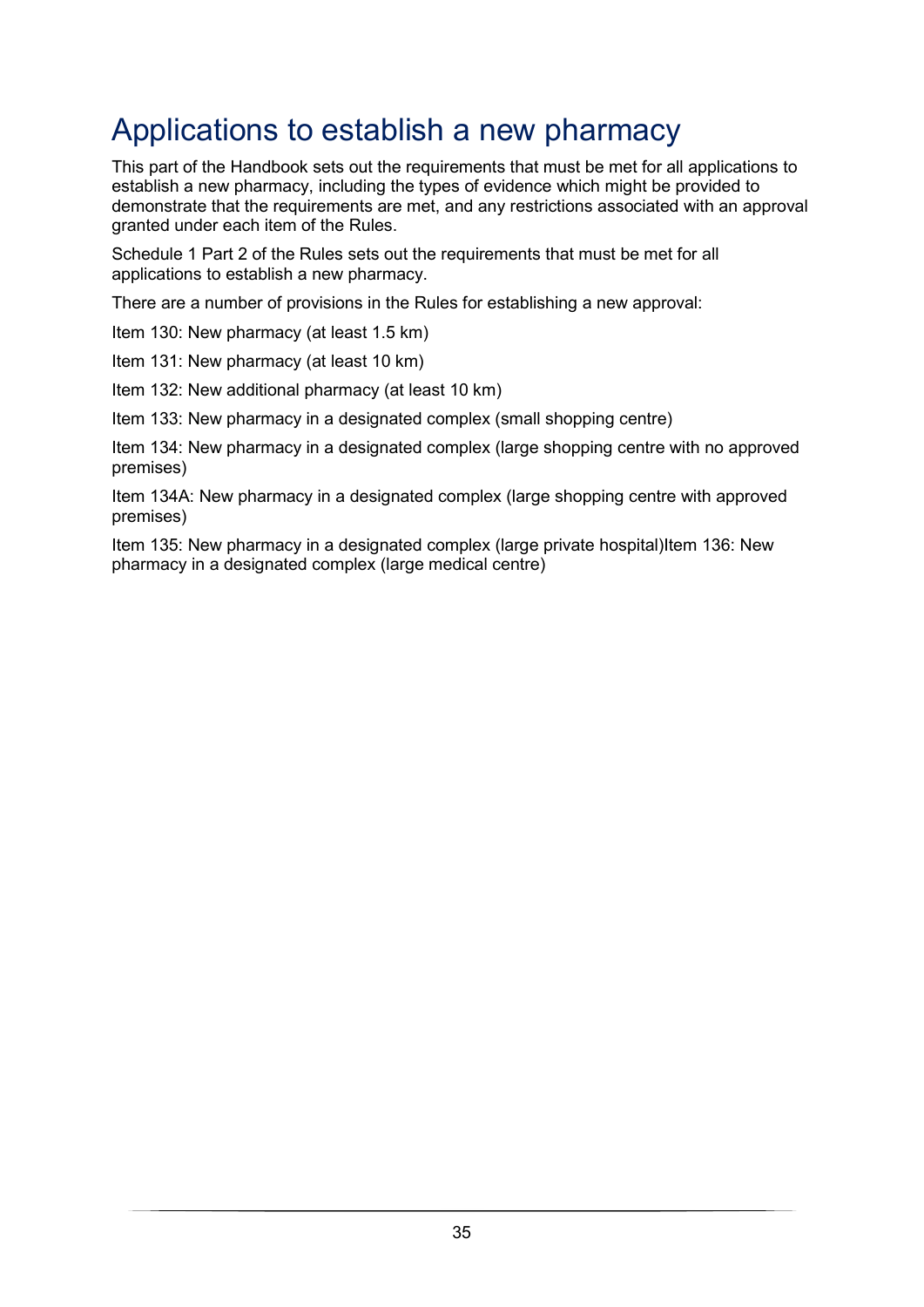# <span id="page-36-0"></span>**Item 130: New pharmacy (at least 1.5 km)**

#### **Requirements**

An application made under this item of the Rules must meet all of the requirements, including all of the general requirements, listed below.

- **(a) the proposed premises are at least 1.5 km, in a straight line, from the nearest approved premises; and**
- **(b) the Authority is satisfied that, at all relevant times\* there is, within 500 m, in a straight line from the proposed premises, either:**
	- **(i) both the equivalent of at least one full time\* prescribing medical practitioner; and a supermarket with a gross leasable area\* of at least 1,000 m2 ; or**
	- **(ii) a supermarket that has a gross leasable area of at least 2,500 m2**

\* Please refer to the [Glossary](#page-59-0) for the definition of 'all relevant times', 'full-time', and 'gross leasable area'

#### **Evidence required for 130(a)**

The Rules specify that the straight line measurement must be taken from the mid-point at ground level of the public access door of each of the premises. If there is more than one public access door for either or both of the premises, the measurement must be taken from the public access door nearest to the other premises, that is, the shortest measurement that can be taken.

If the distance separating the nearest approved pharmacy and the proposed premises is substantially greater than 1.5 km, it may be sufficient to provide a scaled map, highlighting and clearly identifying the location of the two premises and the approximate straight line distance using the scale on the map as the basis.

If the distance between the nearest approved pharmacy and the proposed premises is very near to the required distance, applicants should provide a report from a licenced or registered surveyor, of the measurement of the straight line distance between the two premises. Any surveyor's report should include:

- the surveyor's licence or registration number
- a clearly scaled map
- a description of the methodology and equipment used in the measurement
- the straight line distance measured
- the margin for error in the measurement
- detailed information about the public access doors to each of the premises, and
- confirmation that the measurement has been undertaken from the mid-point at ground level of the public access door of each of the premises.

#### **Evidence required for 130(b)**

- **(i) both the equivalent of at least one full time prescribing medical practitioner; and a supermarket with a gross leasable area of at least 1,000 m2 ; or**
- **(ii) a supermarket that has a gross leasable area of at least 2,500 m2**

When claiming that a full-time prescribing medical practitioner and a supermarket with a gross leasable area of at least 1,000  $m<sup>2</sup>$  is within 500 m, in a straight line from the proposed premises, evidence must be provided, which could include: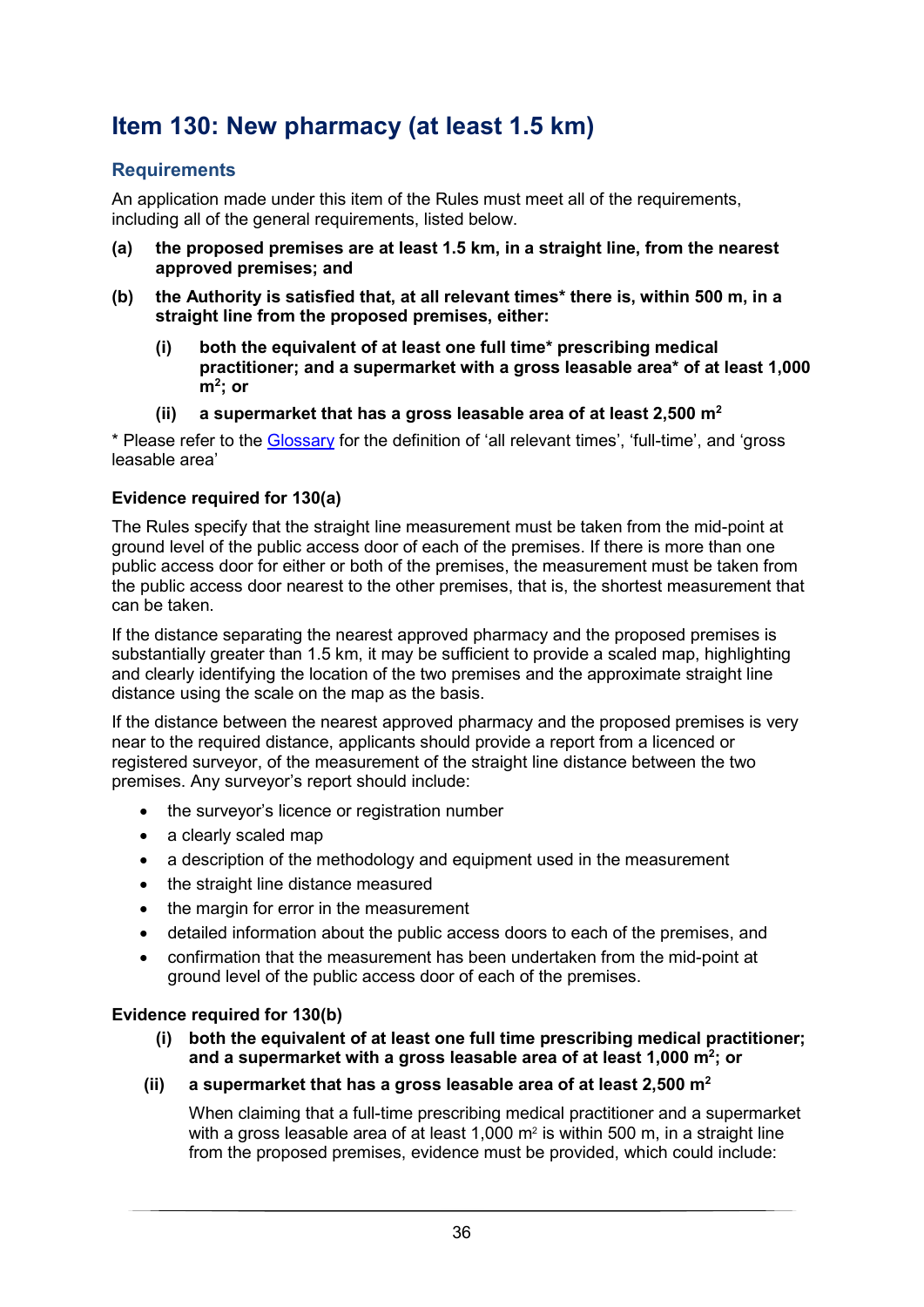- a statement or statutory declaration (made on a Commonwealth of Australia statutory declaration template) from the relevant medical practitioner or practice manager stating the hours that the medical practice operates, the hours the medical practitioner(s) is available for appointments and for the issuing of prescriptions for pharmaceutical benefits, in addition to a practice information sheet and provider number(s) for the medical practitioner(s), and
- a clearly scaled map highlighting and clearly identifying the locations of the proposed premises and the medical practitioner's premises and / or supermarket and a statement of the distance between the premises using the scale on the map as the basis, and
- evidence of the gross leasable area of the supermarket, sourced from the relevant local Council (or relevant approval authority), or other public document such as retail strategies, activity centre strategies prepared by local governments or state government departments, or from proprietary databases.

When claiming that a supermarket with a gross leasable area of at least  $2,500$  m<sup>2</sup> is within 500 m, in a straight line from the proposed premises, evidence must be provided, which could include:

- a clearly scaled map highlighting and clearly identifying the locations of the proposed premises and the supermarket and a statement of the distance between the premises using the scale on the map as the basis, and
- evidence of the gross leasable area of the supermarket, sourced from the relevant local Council (or relevant approval authority), or other public document such as retail strategies, activity centre strategies prepared by local governments or state government departments, or from proprietary databases.

**Note:** *gross leasable area* of a supermarket is intended to mean the total floor area of the supermarket, and includes space approved by council (or the relevant development authority) to conduct a supermarket business, including supermarket trading floor area and minimal back of house (typically no more than 25-30% of the total floor area). It does not include portable storage units, such as shipping containers, used for the purpose of storing supermarket items; or separate tenancies rented by the supermarket proprietors to store supermarket items, unless those tenancies are approved for the purpose of operating a supermarket business.

It is not sufficient to provide evidence stating the gross leasable area is greater than the required size of either 1,000  $m^2$  or 2,500  $m^2$ . The actual gross leasable area, that is the total floor area of the supermarket, excluding loading docks and car parks, should be stated, and supported by the evidence outlined above.

As outlined in requirement (a) above, the Rules specify that the straight line measurement must be taken from the midpoint at ground level of the public access door of each of the premises. If there is more than one public access door for either or both of the premises, the measurement must be taken from the public access door nearest to the other premises, that is, the shortest measurement that can be taken.

If the distance between the proposed premises and the medical practitioner's premises and/or supermarket is very near to the required distance, applicants should provide a surveyor's report of the measurement of the straight line distance as outlined in requirement (a) above.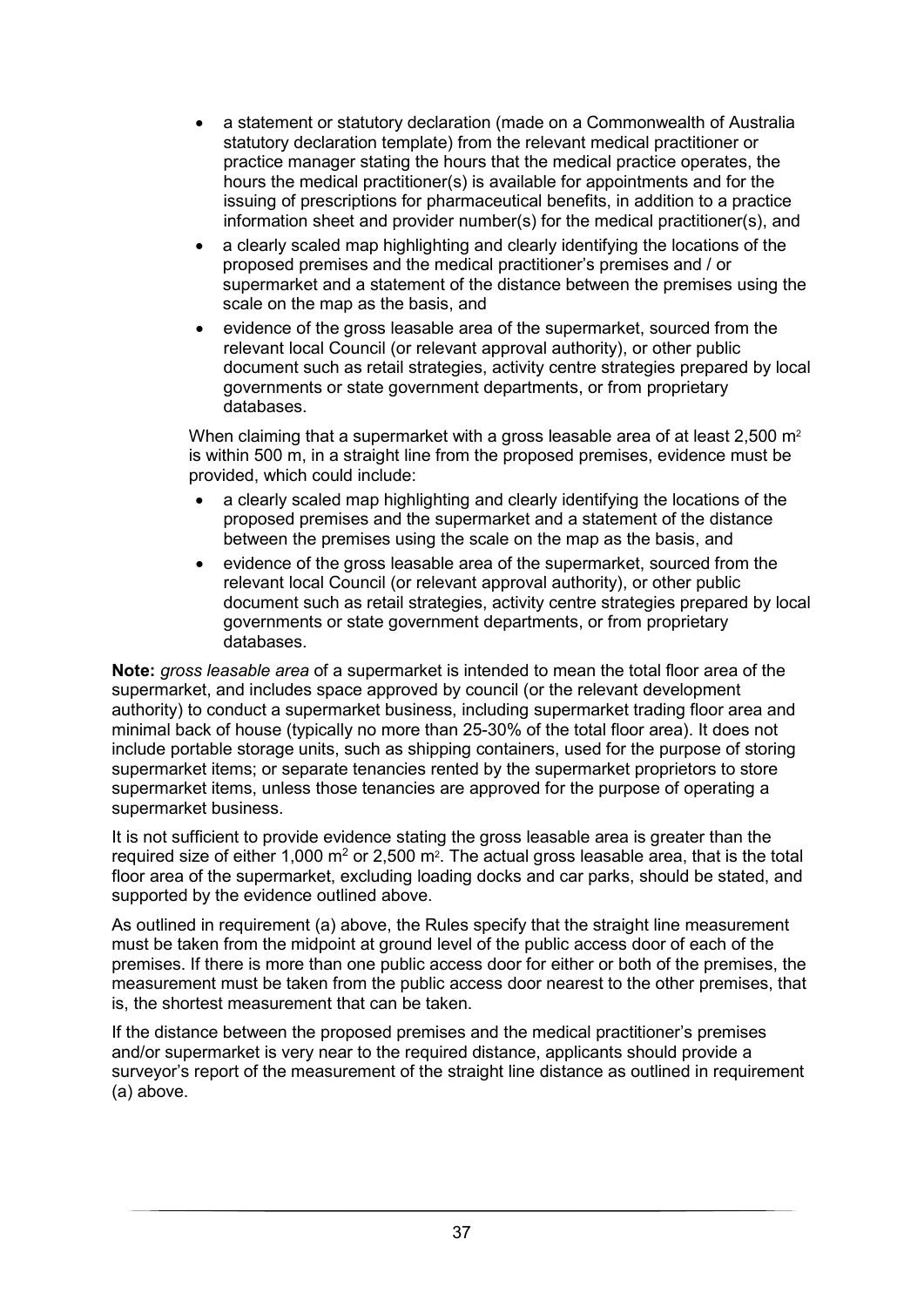#### **General requirements**

Please note that it is important to clearly identify the proposed premises that are the subject of an application. Evidence must also be provided in support of each of the requirements below:

- At all relevant times, the proposed premises are not approved premises.
- The applicant has, at all relevant times, a legal right to occupy the proposed premises (whether the right is to occupy the premises on the day the application is made or after that day).
- At all relevant times the proposed premises could be used for the purpose of operating a pharmacy under applicable local government and State or Territory laws relating to land development.
- The proposed premises would be accessible by the public.
- Within 6 months after the day on which the Authority makes a recommendation in relation to the application, the applicant will be able to begin operating a pharmacy at the proposed premises.
- The proposed premises will not be directly accessible by the public from within a supermarket.

The evidence required for the above is outlined under ['General Requirements for all](#page-18-0)  [applications'](#page-18-0) section.

#### **Restrictions**

To ensure that new approvals that are granted to address community need remain in that area of need, an approval granted following an application made under Item 130 must stay within a 1 km radius of the premises in respect of which the approval was originally granted, for a period of 5 years.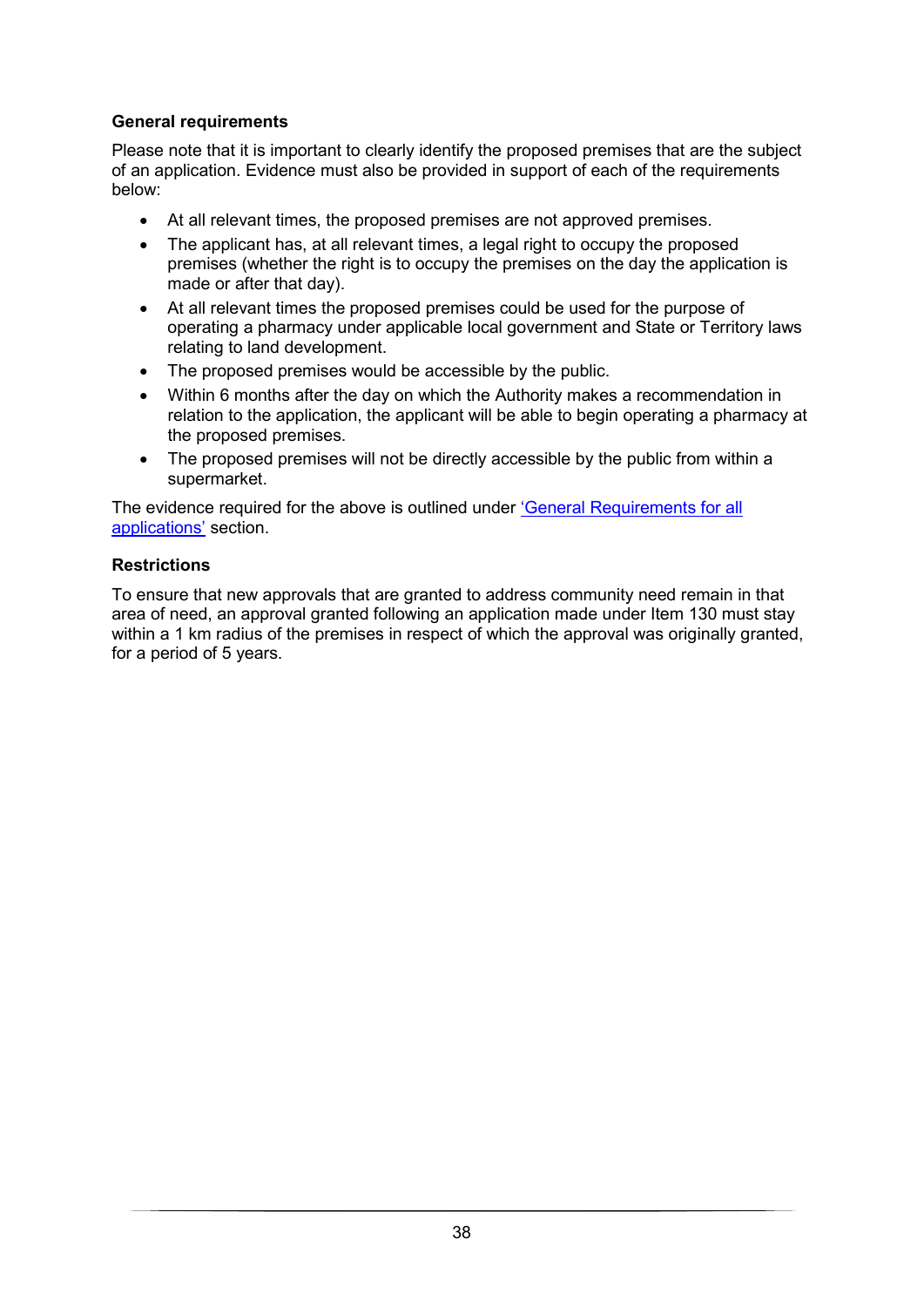# <span id="page-39-0"></span>**Item 131: New pharmacy (at least 10 km)**

#### **Requirements**

An application made under this item of the Rules must meet the requirements, including all of the general requirements, listed below.

#### **The proposed premises are at least 10 km, by the shortest lawful access route, from the nearest approved premises**

#### **Evidence required**

The shortest lawful access route is one generally available to be taken between premises that could reasonably be used by average persons travelling that route. It can be by car, walking, or other legal means of travel, or a combination of these. The route can include walking through public land such as parks and reserves; however the route must be one available to most members of the public rather than one catering to persons or groups with specialised needs.

The measurement of the shortest lawful access route must follow the shortest lawful access route between the two premises, from the centre, at ground level, of the public entrance of the first premises to the centre, at ground level, of the public entrance of the second premises. If there is more than one public access door for either or both of the premises, the measurement must be taken from the public access door nearest to the other premises, that is, the shortest measurement that can be taken.

If the distance separating the nearest approved pharmacy and the proposed premises is substantially greater than 10 km, it may be sufficient to provide a clearly scaled map, highlighting the location and addresses of the two premises and the approximate shortest lawful access route distance using the scale on the map as the basis.

If the distance between the nearest approved pharmacy and the proposed premises is near to the required distance, applicants should provide a report from a licenced or registered surveyor, of the measurement of the shortest lawful access route distance between the two premises.

Any surveyor's report should include:

- the surveyor's licence or registration number
- a clearly scaled map
- a description of the methodology and equipment used in the measurement
- the shortest lawful access route distance measured
- the margin for error in the measurement
- detailed information about the public access doors to each of the premises, and
- confirmation that the measurement has been undertaken from the mid-point at ground level of the public access door of each of the premises.

#### **General requirements**

Please note that it is important to clearly identify the proposed premises that are the subject of an application. Evidence must also be provided in support of each of the requirements below:

- At all relevant times, the proposed premises are not approved premises.
- The applicant has, at all relevant times, a legal right to occupy the proposed premises (whether the right is to occupy the premises on the day the application is made or after that day).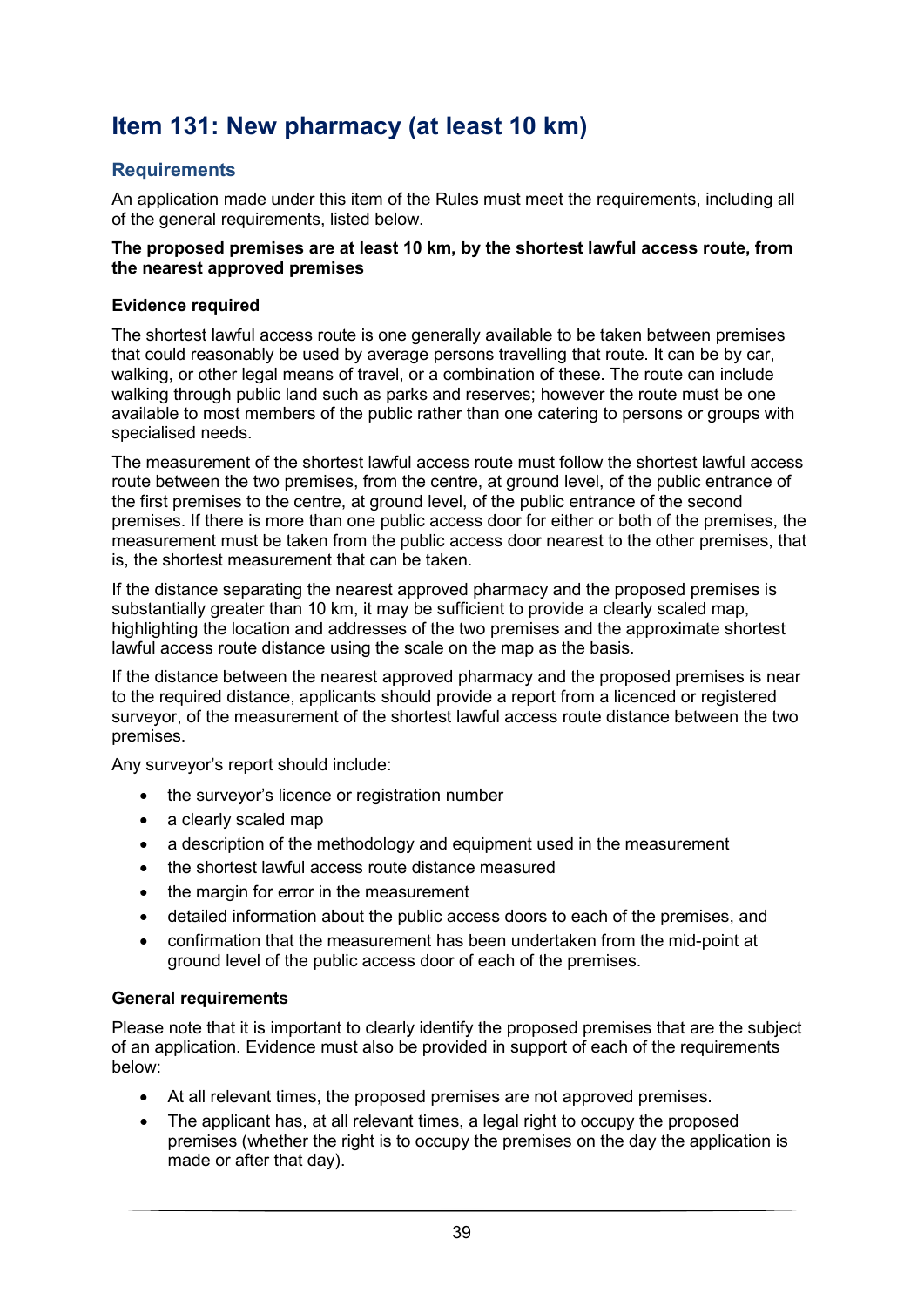- At all relevant times the proposed premises could be used for the purpose of operating a pharmacy under applicable local government and State or Territory laws relating to land development.
- The proposed premises would be accessible by the public.
- Within 6 months after the day on which the Authority makes a recommendation in relation to the application, the applicant will be able to begin operating a pharmacy at the proposed premises.
- The proposed premises will not be directly accessible by the public from within a supermarket.

The evidence required for the above is outlined under ['General Requirements for all](#page-18-0)  [applications'](#page-18-0) section.

#### **Restrictions**

New approvals that are granted following an application made under Item 131 cannot under any circumstances relocate from the town in which the approval was originally granted. It may only be relocated within the same town.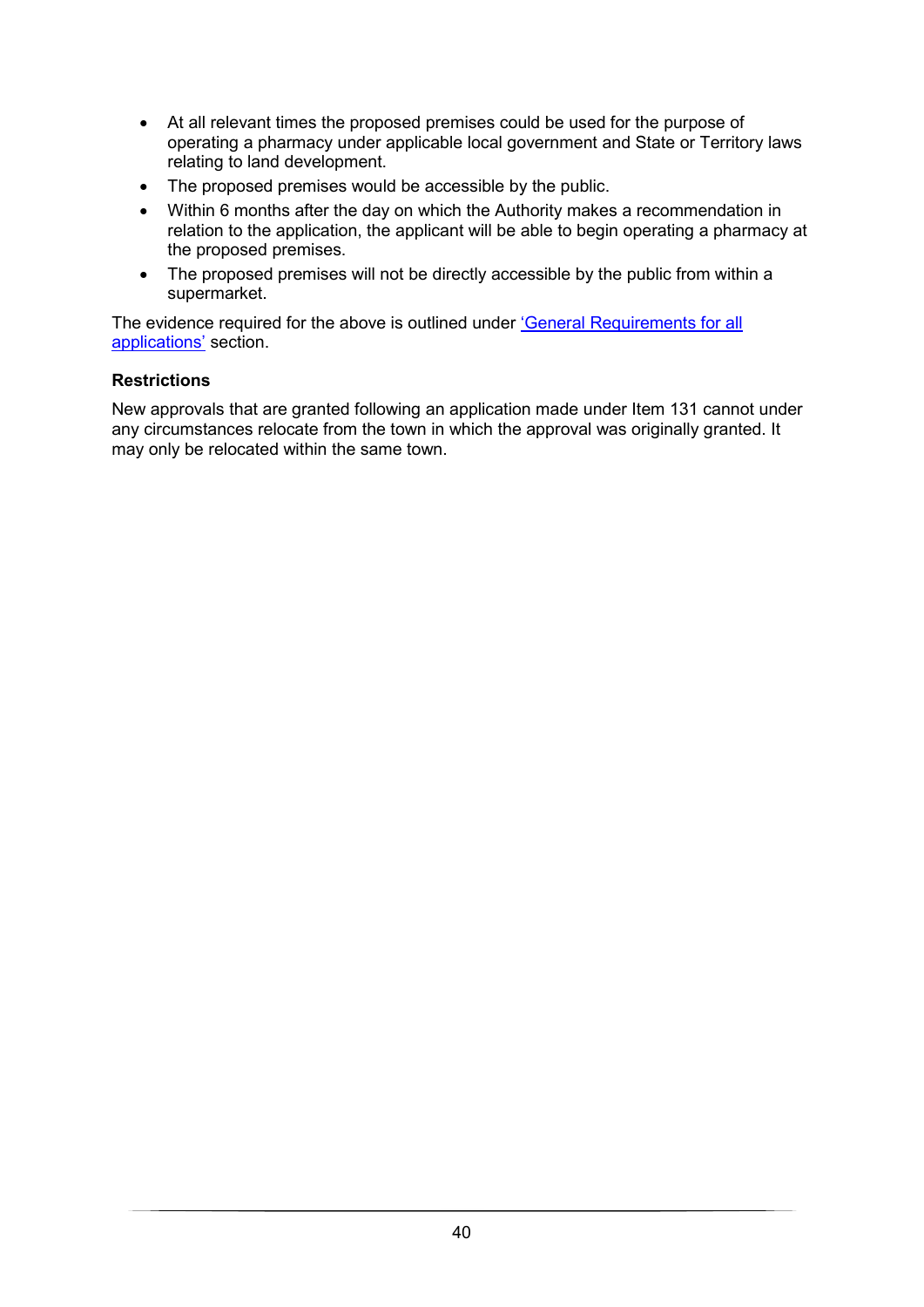## <span id="page-41-0"></span>**Item 132: New additional pharmacy (at least 10 km)**

#### **Requirements**

An application made under this item of the Rules must meet the requirements, including all of the general requirements, listed below.

- **(a) the proposed premises are:** 
	- **(i) in the same town as an approved premises; and**
	- **(ii) at least 200 m, in a straight line, from the nearest approved premises; and**
	- **(iii) at least 10 km, by the shortest lawful access route, from any approved premises other than the approved premises mentioned at (ii) above; and**
- **(b) the Authority is satisfied that, at all relevant times\*, in the same town as the proposed premises are:**
	- **(i) the equivalent of at least 4 full-time\* prescribing medical practitioners\* practising; and**
	- **(ii) one or 2 supermarkets that have a combined total gross leasable area\* of at least 2,500 m2**

\*Please refer to the [Glossary](#page-59-0) for the definition of 'all relevant times', 'full-time', 'prescribing medical practitioner' and 'gross leasable area'.

#### **Evidence required for 132(a)**

- **(i) in the same town as an approved premises; and**
- **(ii) at least 200 m, in a straight line, from the nearest approved premises**

A map highlighting and clearly identifying the location and addresses of the existing approved premises within the town, and the proposed premises is required to demonstrate that both premises are located within the same town.

The Rules specify that the straight line measurement must be taken from the midpoint at ground level of the public access door of each of the premises. If there is more than one public access door for either or both of the premises, the measurement must be taken from the public access door nearest to the other premises, that is, the shortest measurement that can be taken.

If the distance separating the nearest approved pharmacy and the proposed premises is substantially greater than 200 m, it may be sufficient to provide a scaled map, highlighting and clearly identifying the location and addresses of the two premises and the approximate straight line distance using the scale on the map as the basis.

If the distance between the nearest approved pharmacy and the proposed premises is near to the required distance, applicants should provide a report from a licenced or registered surveyor, of the measurement of the straight line distance between the two premises. Any surveyor's report should include:

- the surveyor's licence or registration number
- a clearly scaled map
- a description of the methodology and equipment used in the measurement
- the straight line distance measured
- the margin for error in the measurement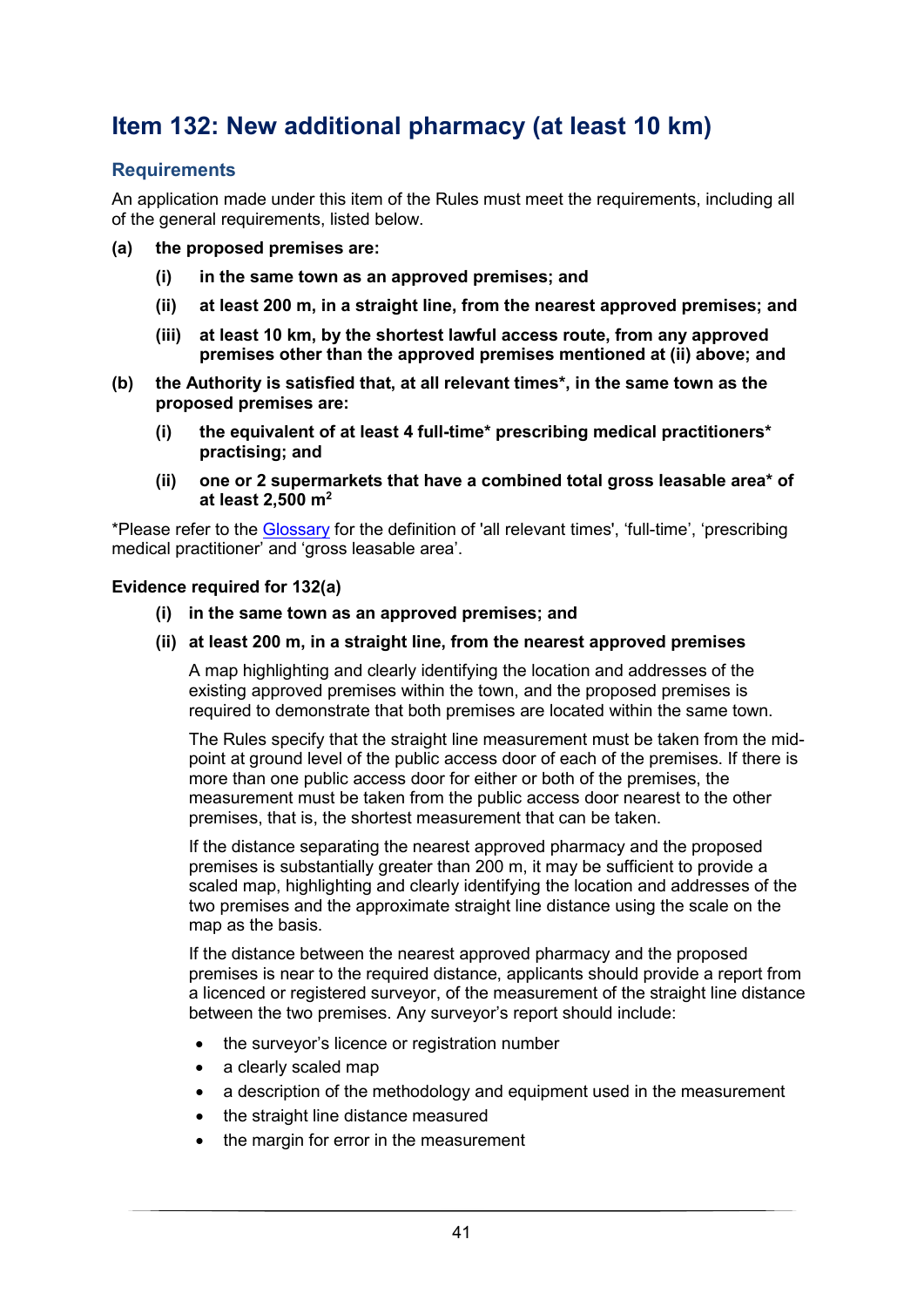- detailed information about the public access doors to each of the premises, and
- confirmation that the measurement has been undertaken from the mid-point at ground level of the public access door of each of the premises.

**Note**: when counting the number of approved premises in the town (Item 132(a)(i)), if approved premises have been recommended to be relocated to new premises, but have not yet been approved, the new premises are not counted as approved premises, but are included for distance measurements.

#### **(iii) at least 10 km, by the shortest lawful access route, from any approved premises other than the approved premises mentioned at (ii) above**

A map highlighting and clearly identifying the location and addresses of the proposed premises and the next nearest approved premises is required.

The shortest lawful access route is one generally available to be taken between premises that could reasonably be used by average persons travelling that route. It can be by car, walking, or other legal means of travel, or a combination of these. The route can include walking through public land such as parks and reserves, however, the route must be one available to most members of the public rather than one catering to persons or groups with specialised needs. The measurement of the shortest lawful access route must follow the shortest lawful access route between the two premises, from the centre, at ground level, of the public entrance of the first premises to the centre, at ground level, of the public entrance of the second premises. If there is more than one public access door for either or both of the premises, the measurement must be taken from the public access door nearest to the other premises, that is, the shortest measurement that can be taken.

If the distance separating the nearest approved pharmacy and the proposed premises is substantially greater than 10 km, it may be sufficient to provide a scaled map, highlighting and clearly identifying the location of the two premises and the approximate shortest lawful access route distance using the scale on the map as the basis

If the distance between the nearest approved pharmacy and the proposed premises is near to the required distance, applicants should provide a report from a licenced or registered surveyor, of the measurement of the shortest lawful access route distance between the two premises.

Any surveyor's report should include:

- the surveyor's licence or registration number
- a clearly scaled map
- a description of the methodology and equipment used in the measurement
- the shortest lawful access route distance measured
- the margin for error in the measurement
- detailed information about the public access doors to each of the premises, and
- confirmation that the measurement has been undertaken from the mid-point at ground level of the public access door of each of the premises.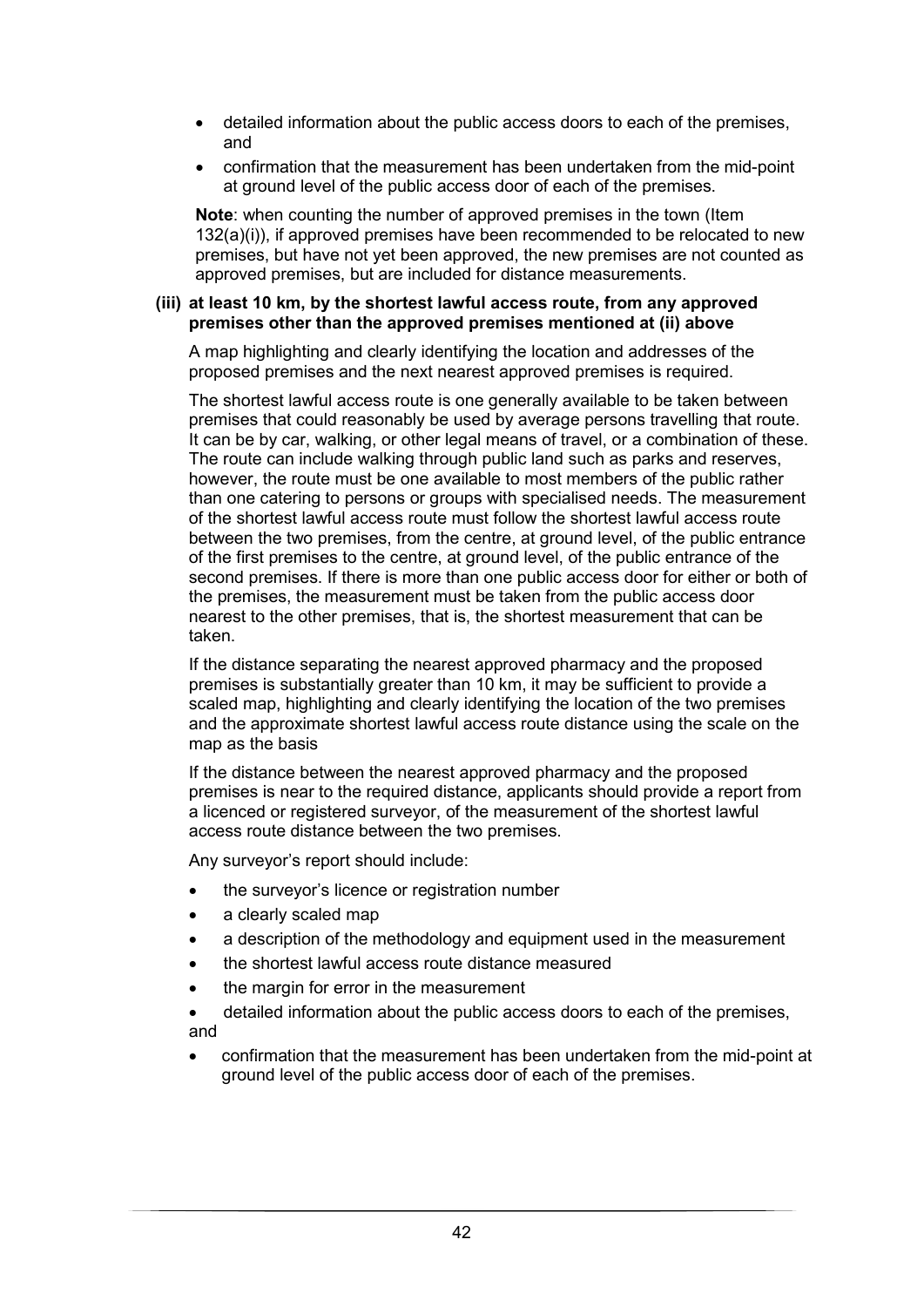#### **Evidence required for 132(b)**

- **(i) the equivalent of at least 4 full-time prescribing medical practitioners practising; and**
- **(ii) one or 2 supermarkets that have a combined total gross leasable area of at least 2,500 m2**

When claiming that, on the day the application was made, and the day the Authority considers the application, in the same town as the proposed premises are at least the equivalent of four full-time prescribing medical practitioners practising, and one or 2 supermarkets with a combined total gross leasable area of at least 2,500  $m^2$ , evidence must be provided, which could include:

- a statutory declaration (made on a Commonwealth of Australia statutory declaration template) from the relevant medical practitioners or practice manager stating the hours that the medical practice operates, the hours the medical practitioner(s) are available for appointments and for the issuing of prescriptions for pharmaceutical benefits, in addition to a practice information sheet and provider number(s) for the medical practitioner(s). The statutory declaration should also state whether or not the time includes times spent consulting at other medical centres not within the same town, working at a hospital on rostered duties, attending nursing homes and undertaking administration work for the medical centre or practice, and
- a clearly scaled map highlighting and clearly identifying the locations of the proposed premises and the medical practitioner's premises and the supermarket(s) and a statement of the distance between the premises using the scale on the map as the basis, and
- evidence sourced from the relevant local Council (or relevant approval authority), or other public document such as retail strategies, activity centre strategies prepared by local governments or state government departments, or from proprietary databases, to demonstrate the gross leasable area of the supermarket or of the combined total gross leasable area of the two supermarkets in the same town as the proposed premises.

It is not sufficient to provide evidence stating the gross leasable area is greater than 2,500 m2. The actual gross leasable area, that is the total floor area of the supermarket, excluding loading docks and car parks, should be stated, and supported by the evidence outlined above.

The gross leasable area of a supermarket is intended to mean the total floor area of the supermarket, and includes space approved by council (or the relevant development authority) to conduct a supermarket business, including supermarket trading floor area and minimal back of house (typically no more than 25-30% of the total floor area). It does not include portable storage units, such as shipping containers, used for the purpose of storing supermarket items; or separate tenancies rented by the supermarket proprietors to store supermarket items, unless those tenancies are approved for the purpose of operating a supermarket business.

The Authority will not be satisfied if a medical practitioner lives in the relevant town but operates their medical practice outside that town. The medical practitioner must be practising in the same town as the proposed premises.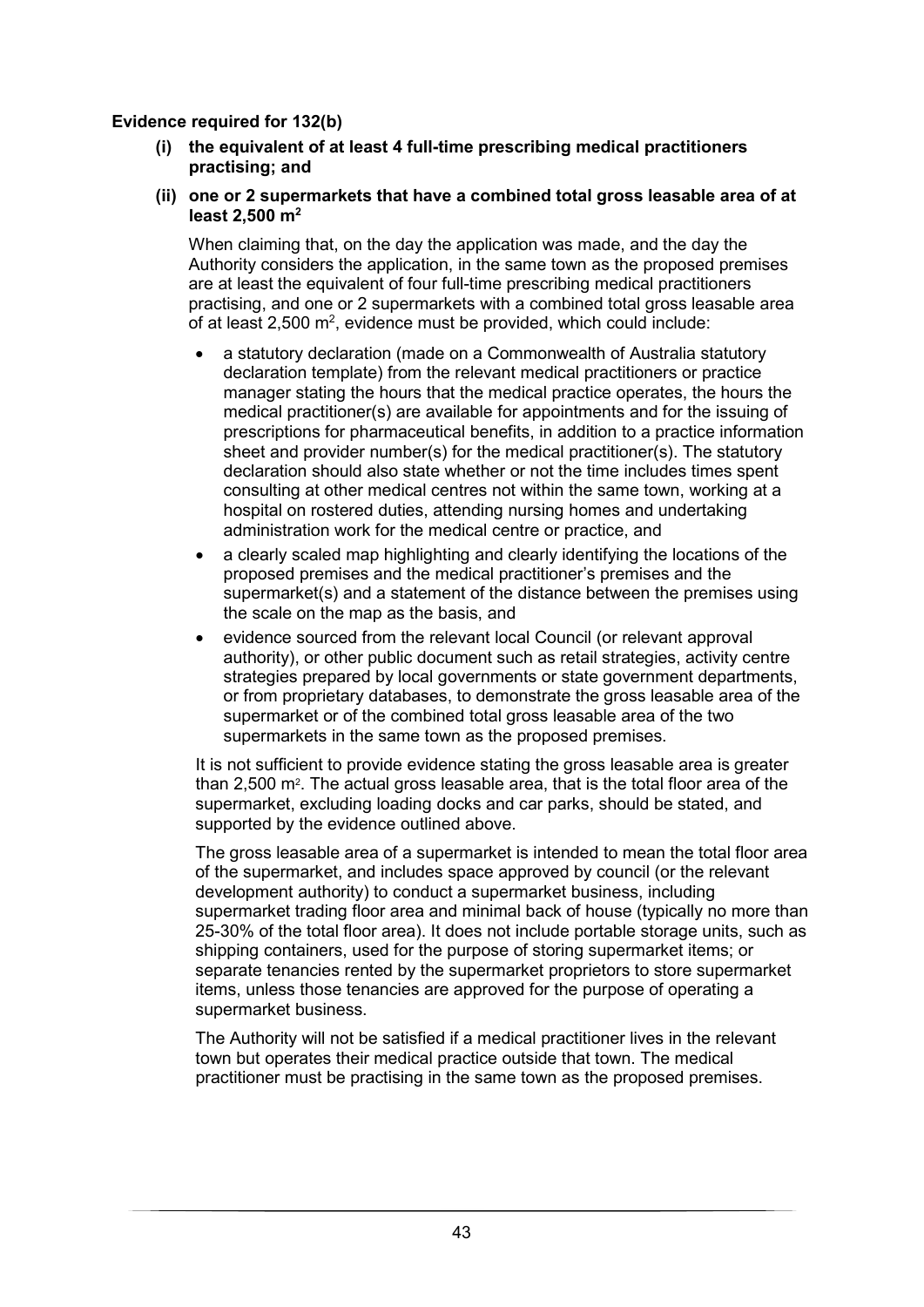#### **General requirements**

Please note that it is important to clearly identify the proposed premises that are the subject of an application. Evidence must also be provided in support of each of the requirements below:

- At all relevant times, the proposed premises are not approved premises.
- The applicant has, at all relevant times, a legal right to occupy the proposed premises (whether the right is to occupy the premises on the day the application is made or after that day).
- At all relevant times the proposed premises could be used for the purpose of operating a pharmacy under applicable local government and State or Territory laws relating to land development.
- The proposed premises would be accessible by the public.
- Within 6 months after the day on which the Authority makes a recommendation in relation to the application, the applicant will be able to begin operating a pharmacy at the proposed premises.
- The proposed premises will not be directly accessible by the public from within a supermarket.

The evidence required for the above is outlined under ['General Requirements for](#page-18-0) all [applications'](#page-18-0) section.

#### **Restrictions**

New approvals that are granted following an application made under Item 132 must stay within the same town in which the approval was originally granted.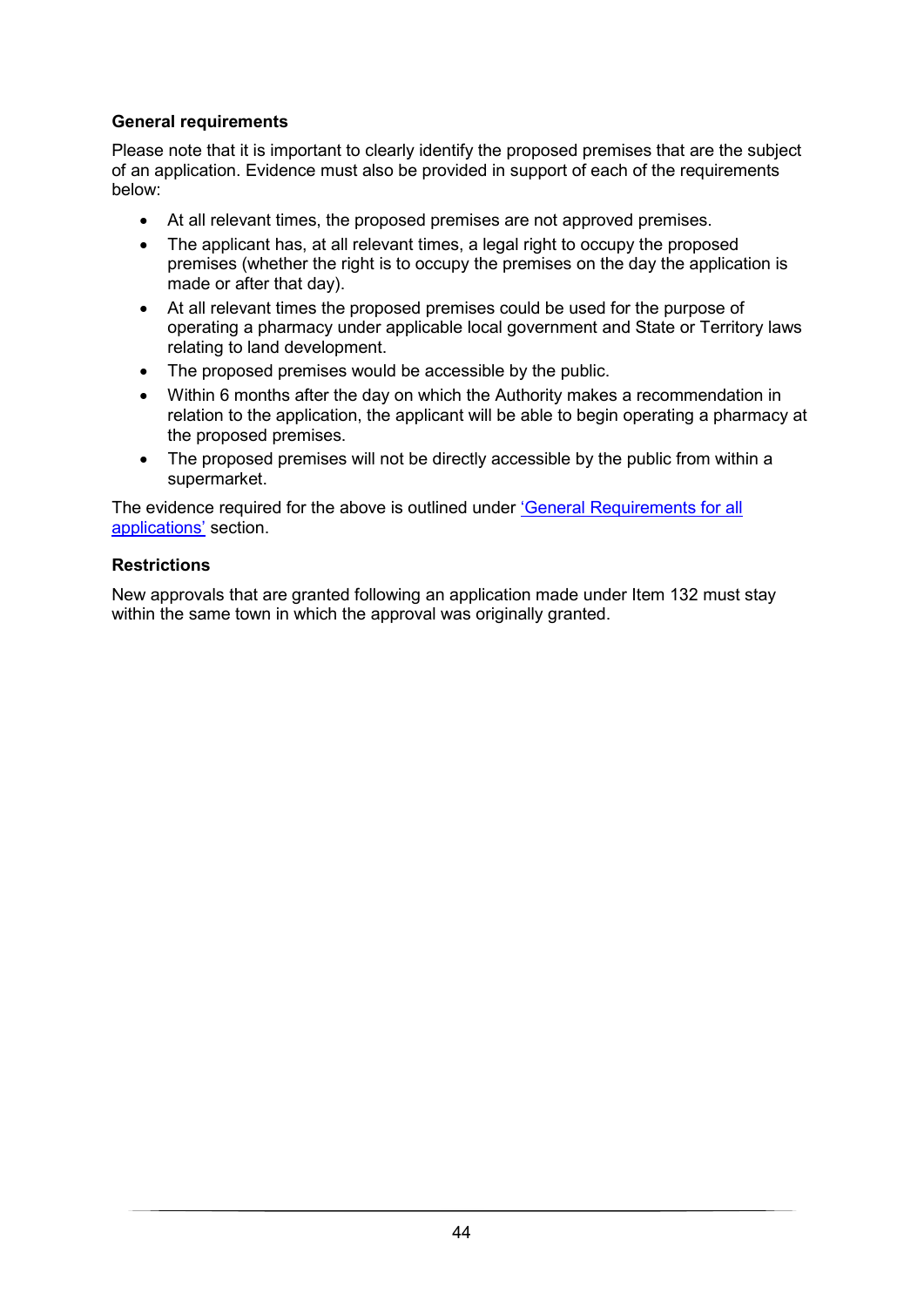### <span id="page-45-0"></span>**Item 133: New pharmacy in a designated complex (small shopping centre)**

#### **Requirements**

An application made under this item of the Rules must meet the requirements, including all of the general requirements, listed below.

#### **The proposed premises:**

- **(a) are in a small shopping centre\*; and**
- **(b) are at least 500 m, in a straight line, from the nearest approved premises, other than approved premises in a large shopping centre or private hospital; and**
- **(c) there are no approved premises in the small shopping centre**

\* Please refer to the [Glossary](#page-59-0) for the definition of 'small shopping centre'.

#### **Evidence required for 133(a)**

A floor plan of the shopping centre should be provided in addition to a statutory declaration (made on a Commonwealth of Australia statutory declaration template) from the shopping centre manager to confirm the shopping centre:

- is under single management<sup>\*</sup>. That is, that one or more managers working cooperatively under an agreement are responsible for marketing, maintenance and administration for the centre as a whole, and
- has a gross leasable area\*, meaning the total floor area of the shopping centre excluding loading docks and car parks, of at least  $5,000$  m<sup>2</sup>, and
- contains a supermarket that has a gross leasable area of at least 2,500  $m^2$ , and
- contains at least 15 other commercial establishments\* (note that a current tenancy schedule listing the name and type of each tenancy, and its leasing and trading status should be provided), and
- has customer parking facilities.

\* Please refer to the [Glossary](#page-59-0) for the definition of 'single management', 'gross leasable area', and 'commercial establishment'.

Single management, for a small shopping centre, means:

- an arrangement in which a single entity, or two or more entities working cooperatively under an agreement, are responsible for marketing, maintenance and administration for the centre as a whole, and
- does not include independent owners or tenants of premises in a building or centre that cooperate on particular occasions, or that cooperate in relation to some, but not all, of the matters mentioned above in relation to the building or the centre.

The gross leasable area of a supermarket is intended to mean the total floor area of the supermarket, and includes space approved by council (or the relevant development authority) to conduct a supermarket business, including supermarket trading floor area and minimal back of house (typically no more than 25-30% of the total floor area). It does not include portable storage units, such as shipping containers, used for the purpose of storing supermarket items; or separate tenancies rented by the supermarket proprietors to store supermarket items, unless those tenancies are approved for the purpose of operating a supermarket business.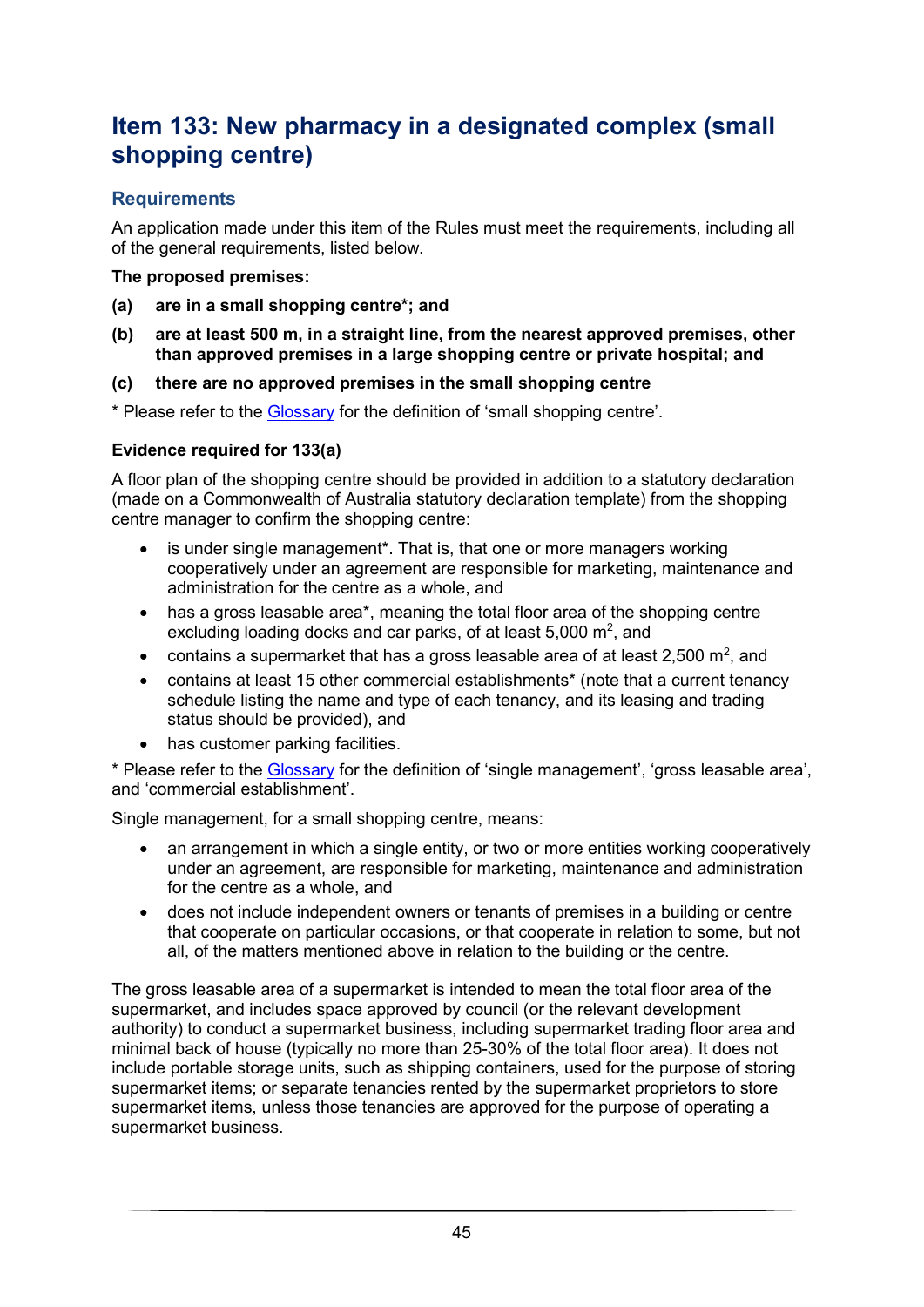It is not sufficient to provide evidence stating the gross leasable area is greater than 2,500 m2.The actual gross leasable area, that is the total floor area of the supermarket, excluding loading docks and car parks, should be stated, and supported by evidence sourced from the relevant local Council (or relevant approval authority), or other public document such as retail strategies, activity centre strategies prepared by local governments or state government departments, or from proprietary databases, to demonstrate the gross leasable area of the supermarket.

In considering an application to establish a pharmacy in a small shopping centre, the Authority need not be satisfied that the requisite number of commercial establishments are operating within that centre. Rather, the Authority must be satisfied that the centre is, or is likely to be, occupied by the requisite number of commercial establishments. The term *likely to be occupied by* is intended to include premises in a shopping centre where a lease has been entered into to operate such a business and that business has not yet commenced operating at those premises. A vacant tenancy at premises in a shopping centre that is not occupied and/or leased is not considered a "commercial establishment".

#### **Evidence required for 133(b)**

The Rules specify that the straight line measurement must be taken from the mid-point at ground level of the public access door of each of the premises. If there is more than one public access door for either or both of the premises, the measurement must be taken from the public access door nearest to the other premises, that is, the shortest measurement that can be taken.

If the distance separating the nearest approved pharmacy and the proposed premises is substantially greater than 500 m, it may be sufficient to provide a scaled map, highlighting the location and addresses of the two premises and the approximate straight line distance using the scale on the map as the basis.

If the distance between the nearest approved pharmacy and the proposed premises is near to the required distance, applicants should provide a report from a licenced or registered surveyor, of the measurement of the straight line distance between the two premises. Any surveyor's report should include:

- the surveyor's licence or registration number
- a clearly scaled map
- a description of the methodology and equipment used in the measurement
- the straight line distance measured
- the margin for error in the measurement
- detailed information about the public access doors to each of the premises, and
- confirmation that the measurement has been undertaken from the mid-point at ground level of the public access door of each of the premises.

If any approved premises are within 500 m by straight line of the proposed premises, and the applicant is claiming that they are in a large shopping centre or private hospital, the applicant must provide supporting evidence to demonstrate that this is the case.

#### **Evidence required for 133(c)**

The statutory declaration from the shopping centre manager should include information to confirm whether there are any other pharmacies within the centre.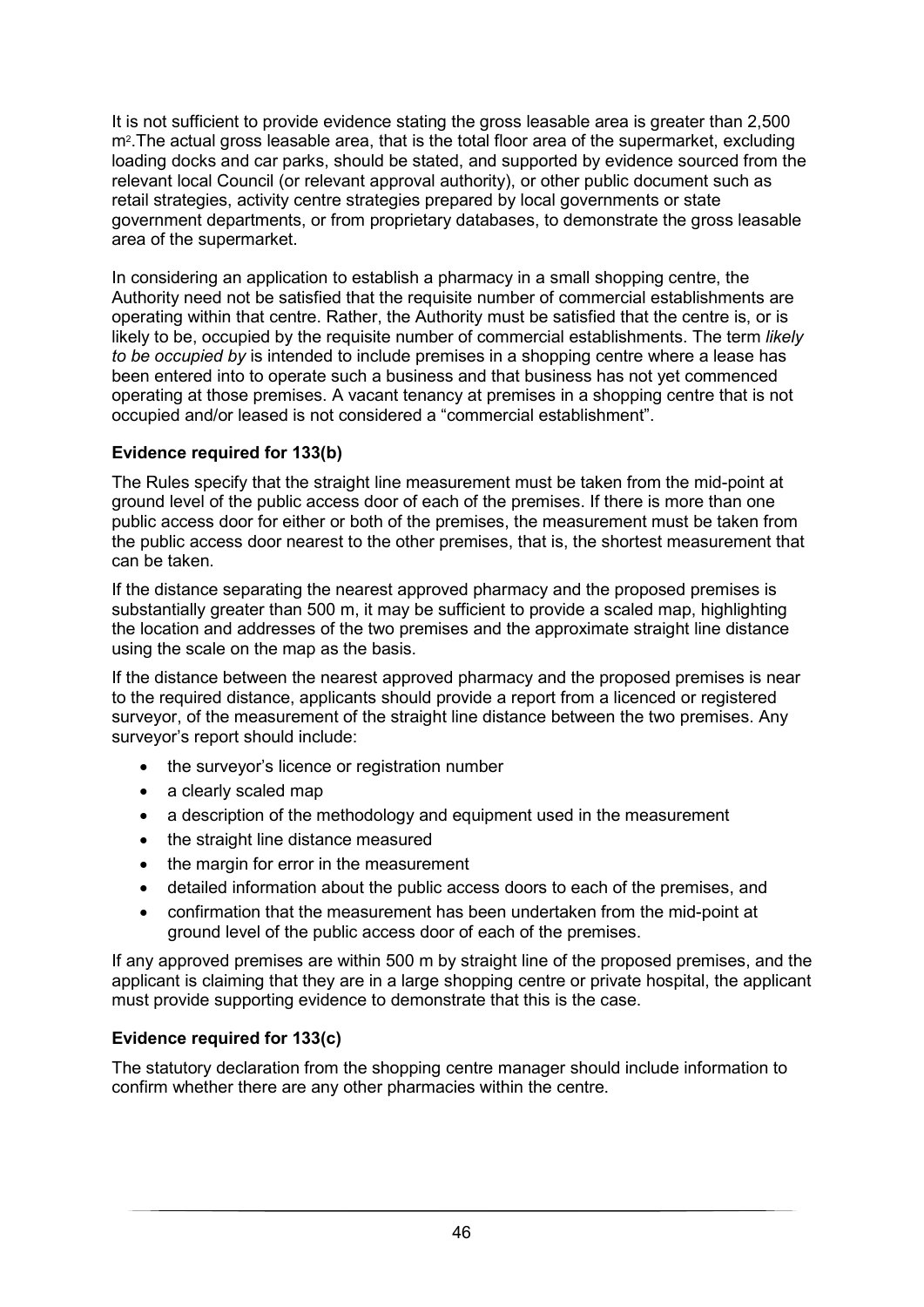#### **General requirements**

Please note that it is important to clearly identify the proposed premises that are the subject of an application. Evidence must also be provided in support of each of the requirements below:

- At all relevant times, the proposed premises are not approved premises.
- The applicant has, at all relevant times, a legal right to occupy the proposed premises (whether the right is to occupy the premises on the day the application is made or after that day).
- At all relevant times the proposed premises could be used for the purpose of operating a pharmacy under applicable local government and State or Territory laws relating to land development.;
- The proposed premises would be accessible by the public.
- Within 6 months after the day on which the Authority makes a recommendation in relation to the application, the applicant will be able to begin operating a pharmacy at the proposed premises.
- The proposed premises will not be directly accessible by the public from within a supermarket.

The evidence required for the above is outlined under ['General Requirements for all](#page-18-0)  [applications'](#page-18-0) section.

#### **Restrictions**

Applicants wishing to relocate an existing approval that was originally granted under Item 133 and for which the application to relocate is made within 10 years after the day the approval was granted as a result of an application under Item 133, must satisfy the Authority that there are exceptional circumstances if the proposed premises are not located within the same facility in which the approval was originally granted.

The pharmacy can move within the same shopping centre at any time (please note that an application is still required to be made to the Authority – see Item 122).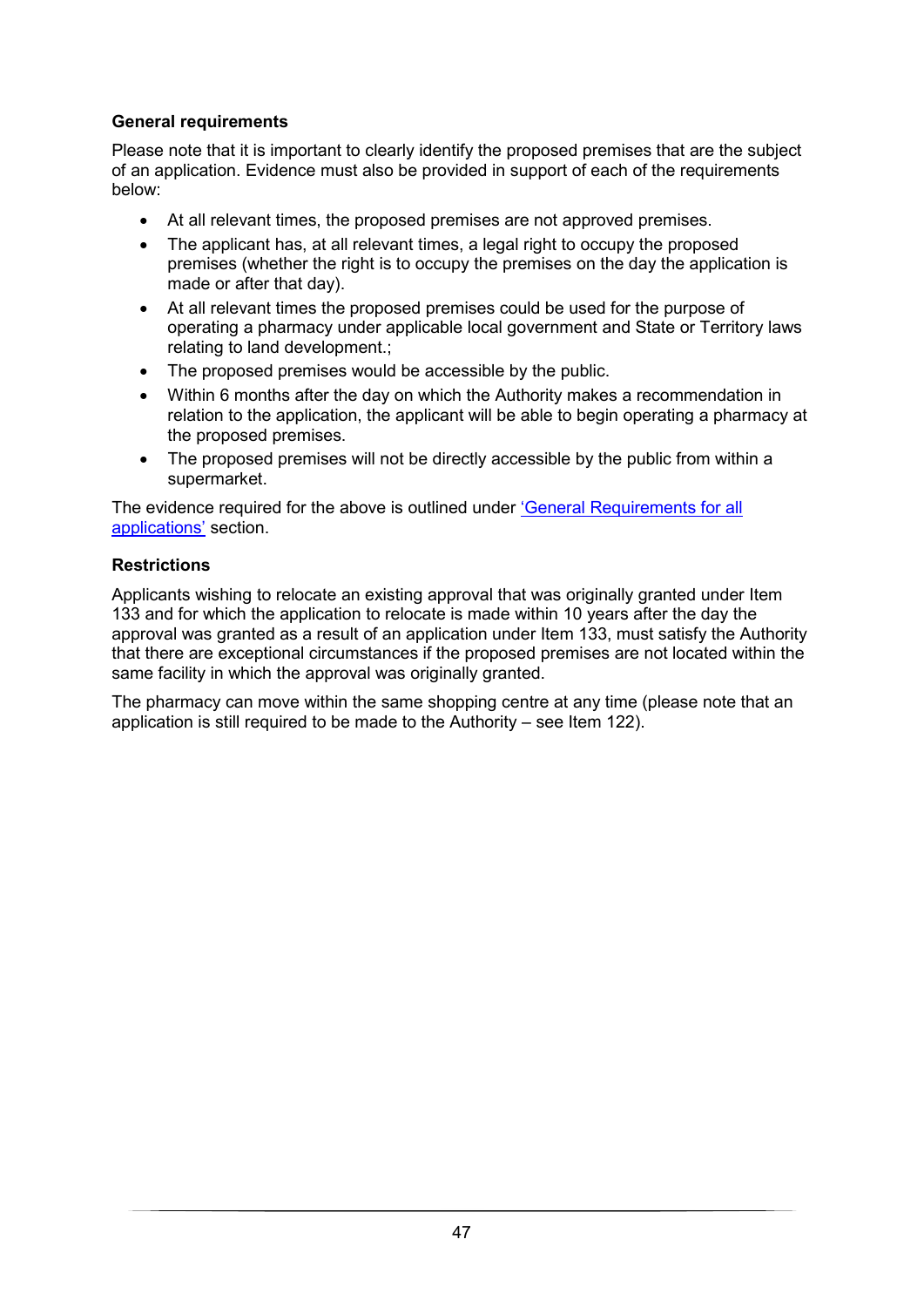### <span id="page-48-0"></span>**Item 134: New pharmacy in a designated complex (large shopping centre with no approved premises)**

#### **Requirements**

An application made under this item of the Rules must meet the requirements, including all of the general requirements, listed below.

- **(a) the proposed premises are in a large shopping centre\*; and**
- **(b) there are no approved premises in the large shopping centre.**

\* Please refer to the [Glossary](#page-59-0) for the definition of 'large shopping centre'.

#### **Evidence required for 134(a) and (b)**

A floor plan of the shopping centre should be provided in addition to a statutory declaration (made on a Commonwealth of Australia statutory declaration template) from the shopping centre manager to confirm that the shopping centre:

- is under single management<sup>\*</sup>. That is, that one or more managers working cooperatively under an agreement are responsible for marketing, maintenance and administration for the centre as a whole, and
- has a gross leasable area\*, meaning the total floor area of the shopping centre excluding loading docks and car parks, of at least  $5,000$  m<sup>2</sup>, and
- contains a supermarket that has a gross leasable area of at least 2,500  $m^2$ , and
- contains at least 50 other commercial establishments\* (note that a current tenancy schedule listing the name and type of each tenancy, and its leasing and trading status should be provided), and
- has customer parking facilities.

\* Please refer to the [Glossary](#page-59-0) for the definition of 'single management', 'gross leasable area', and 'commercial establishment'.

Single management, for a large shopping centre, means:

- an arrangement in which a single entity, or two or more entities working cooperatively under an agreement, are responsible for marketing, maintenance and administration for the centre as a whole, and
- does not include independent owners or tenants of premises in a building or centre that cooperate on particular occasions, or that cooperate in relation to some, but not all, of the matters mentioned above in relation to the building or the centre.

The gross leasable area of a supermarket is intended to mean the total floor area of the supermarket, and includes space approved by council (or the relevant development authority) to conduct a supermarket business, including supermarket trading floor area and minimal back of house (typically no more than 25-30% of the total floor area). It does not include portable storage units, such as shipping containers, used for the purpose of storing supermarket items; or separate tenancies rented by the supermarket proprietors to store supermarket items, unless those tenancies are approved for the purpose of operating a supermarket business.

It is not sufficient to provide evidence stating the gross leasable area is greater than 2,500 m<sup>2</sup>. The actual gross leasable area, that is the total floor area of the supermarket, excluding loading docks and car parks, should be stated, and supported by evidence sourced from the relevant local Council (or relevant approval authority), or other public document such as retail strategies, activity centre strategies prepared by local governments or state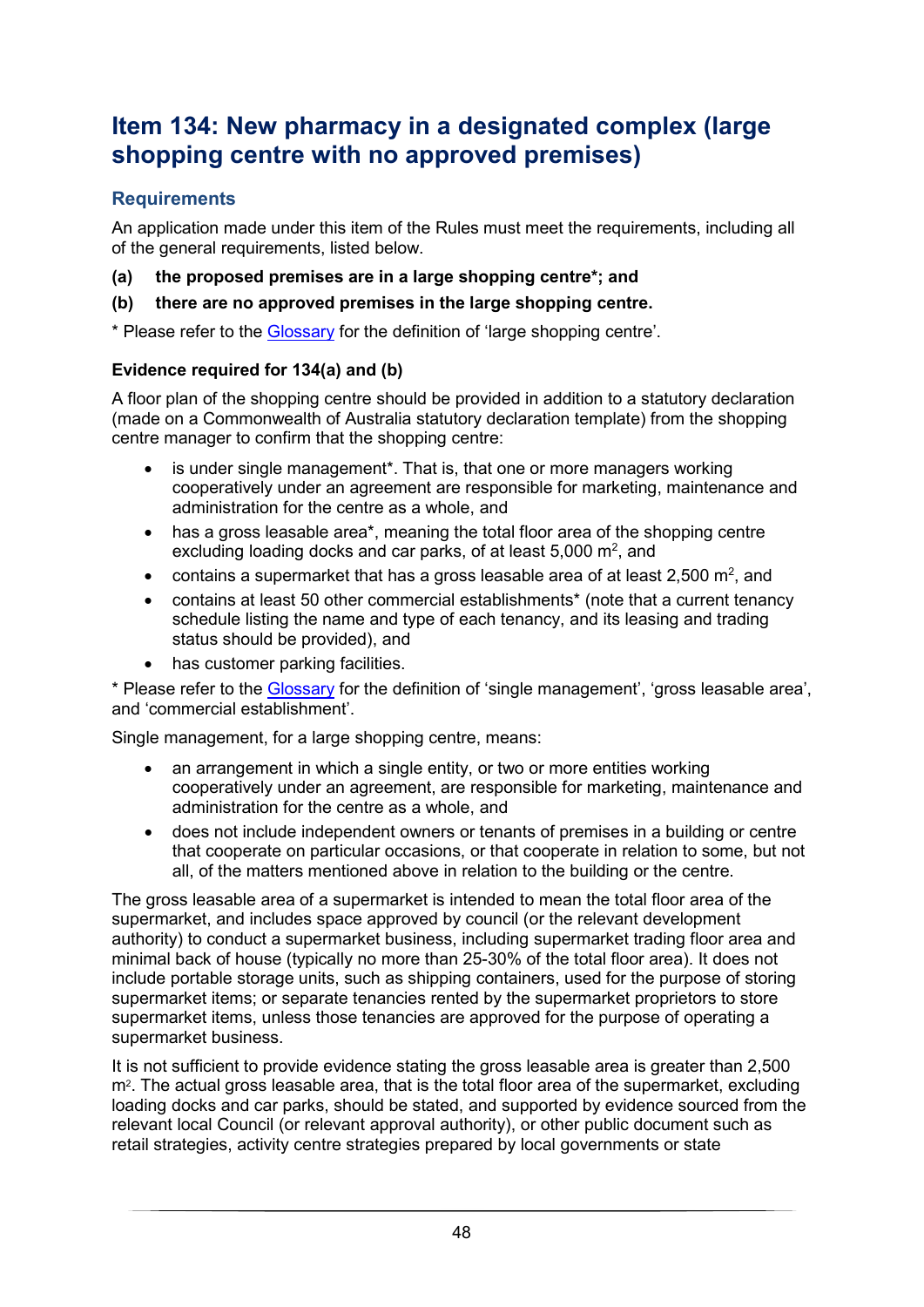government departments, or from proprietary databases, to demonstrate the gross leasable area of the supermarket.

In considering an application to establish a pharmacy in a large shopping centre, the Authority need not be satisfied that the requisite number of commercial establishments are operating within that centre. Rather, the Authority must be satisfied that the centre is, or is likely to be, occupied by the requisite number of commercial establishments. The term *likely to be occupied by* is intended to include premises in a shopping centre where a lease has been entered into to operate such a business and that business has not yet commenced operating at those premises. A vacant tenancy at premises in a shopping centre that is not occupied and/or leased is not considered a "commercial establishment".

#### **Evidence required for 134(b)**

The statutory declaration from the shopping centre manager should include information to confirm whether there are any other pharmacies within the centre.

**Note** – when counting the number of approved premises, if approved premises in the large shopping centre have been recommended to be relocated to new premises in the large shopping centre but have not yet been approved, the new premises are not counted as approved premises.

#### **General requirements**

Please note that it is important to clearly identify the proposed premises that are the subject of an application. Evidence must also be provided in support of each of the requirements below:

- At all relevant times, the proposed premises are not approved premises.
- The applicant has, at all relevant times, a legal right to occupy the proposed premises (whether the right is to occupy the premises on the day the application is made or after that day).
- At all relevant times the proposed premises could be used for the purpose of operating a pharmacy under applicable local government and State or Territory laws relating to land development.
- The proposed premises would be accessible by the public.
- Within 6 months after the day on which the Authority makes a recommendation in relation to the application, the applicant will be able to begin operating a pharmacy at the proposed premises.
- The proposed premises will not be directly accessible by the public from within a supermarket.

The evidence required for the above is outlined under ['General Requirements for all](#page-18-0)  [applications'](#page-18-0) section.

#### **Restrictions**

Applicants wishing to relocate an existing approval that was originally granted under Item 134 and for which the application to relocate is made within 10 years after the day the approval was granted as a result of an application under Item 134, must satisfy the Authority that there are exceptional circumstances if the proposed premises are not located within the same facility in which the approval was originally granted.

The pharmacy can move within the same shopping centre at any time (please note that an application is still required to be made to the Authority – see Item 122).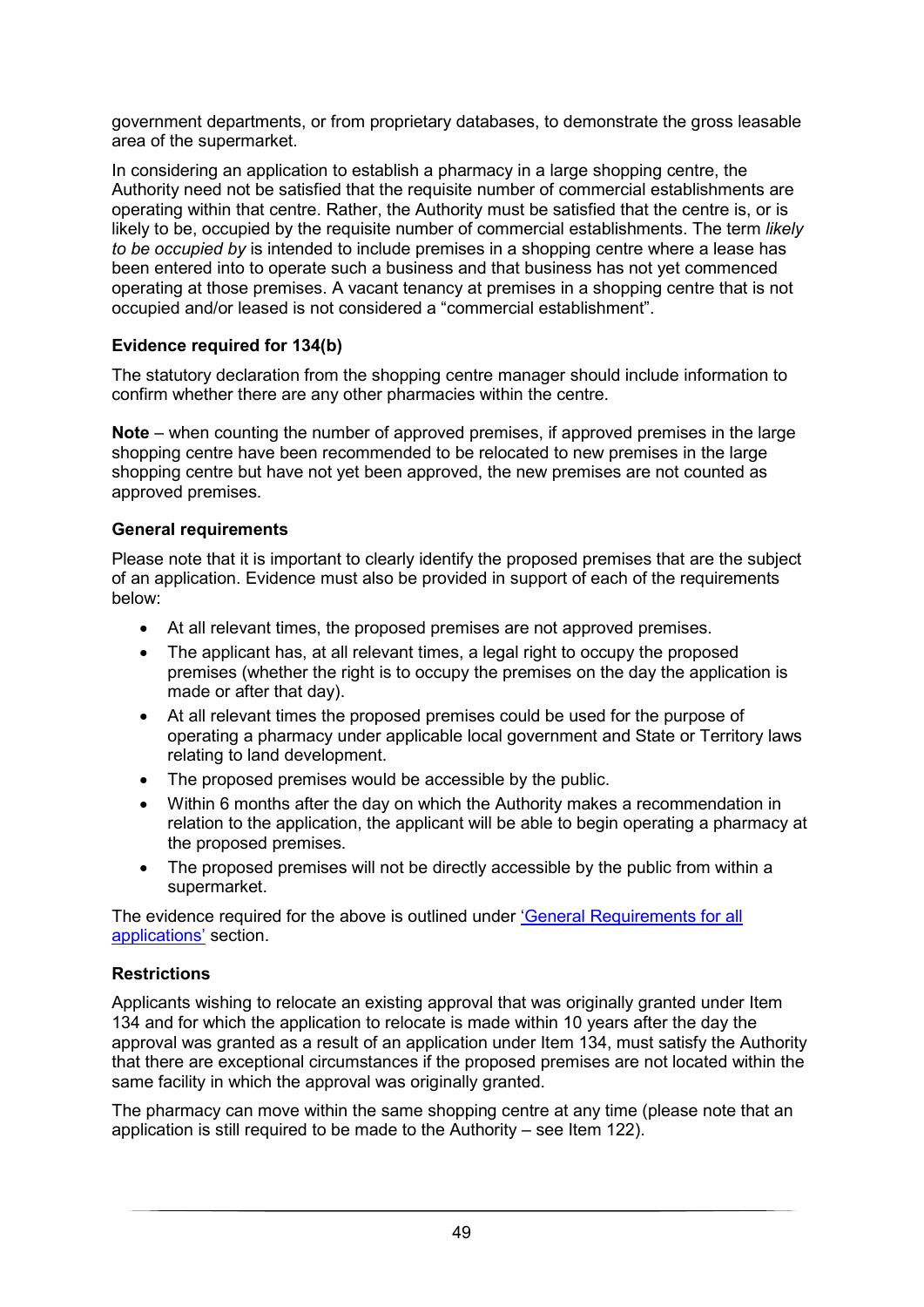### <span id="page-50-0"></span>**Item 134A: New additional pharmacy in a designated complex (large shopping centre with approved premises)**

#### **Requirements**

An application made under this item of the Rules must meet the requirements, including all of the general requirements, listed below.

- **(a) the proposed premises are in a large shopping centre\*; and**
- **(b) if the large shopping centre contains:** 
	- **(i) at least 100, but fewer than 200, commercial establishments\* – there is only one approved premises in the large shopping centre; or**
	- **(ii) at least 200 commercial establishments – there are at least one but no more than 2 approved premises in the large shopping centre; and**
- **(c) no approved premises have relocated out of the large shopping centre in the 12 months immediately before the day the application was made**

\* Please refer to the [Glossary](#page-59-0) for the definition of 'large shopping centre' and 'commercial establishment'.

#### **Evidence required**

A floor plan of the shopping centre should be provided in addition to a statutory declaration (made on a Commonwealth of Australia statutory declaration template) from the shopping centre manager to confirm that the shopping centre:

- is under single management<sup>\*</sup>. That is, that one or more managers working cooperatively under an agreement are responsible for marketing, maintenance and administration for the centre as a whole, and
- has a gross leasable area\*, meaning the total floor area of the shopping centre excluding loading docks and car parks, of at least  $5,000$  m<sup>2</sup>, and
- contains a supermarket that has a gross leasable area of at least 2,500  $m^2$ , and
- contains at least 50 other commercial establishments (note that a current tenancy schedule listing the name and type of each tenancy, and its leasing and trading status should be provided), and
- has customer parking facilities.

\* Please refer to the [Glossary](#page-59-0) for the definition of 'single management' and 'gross leasable area'.

Single management, for a large shopping centre, means:

- an arrangement in which a single entity, or two or more entities working cooperatively under an agreement, are responsible for marketing, maintenance and administration for the centre as a whole, and
- does not include independent owners or tenants of premises in a building or centre that cooperate on particular occasions, or that cooperate in relation to some, but not all, of the matters mentioned above in relation to the building or the centre.

The gross leasable area of a supermarket is intended to mean the total floor area of the supermarket, and includes space approved by council (or the relevant development authority) to conduct a supermarket business, including supermarket trading floor area and minimal back of house (typically no more than 25-30% of the total floor area). It does not include portable storage units, such as shipping containers, used for the purpose of storing supermarket items; or separate tenancies rented by the supermarket proprietors to store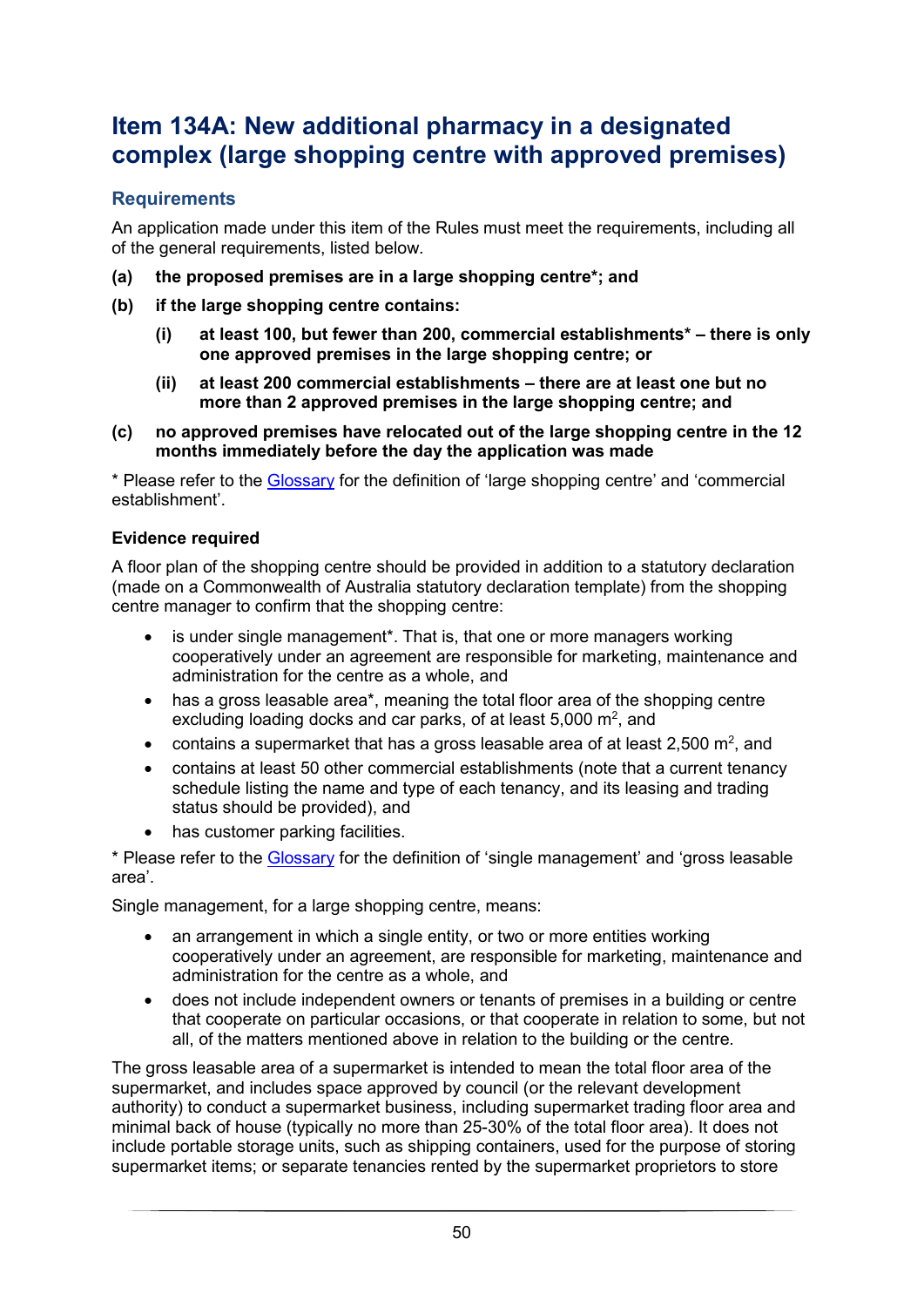supermarket items, unless those tenancies are approved for the purpose of operating a supermarket business.

It is not sufficient to provide evidence stating the gross leasable area is greater than 2,500 m<sup>2</sup>. The actual gross leasable area, that is the total floor area of the supermarket, excluding loading docks and car parks, should be stated, and supported by evidence sourced from the relevant local Council (or relevant approval authority), or other public document such as retail strategies, activity centre strategies prepared by local governments or state government departments, or from proprietary databases, to demonstrate the gross leasable area of the supermarket

In considering an application to establish a pharmacy in a large shopping centre, the Authority need not be satisfied that the requisite number of commercial establishments are operating within that centre. Rather, the Authority must be satisfied that the centre is, or is likely to be, occupied by the requisite number of commercial establishments. The term *likely to be occupied by* is intended to include premises in a shopping centre where a lease has been entered into to operate such a business and that business has not yet commenced operating at those premises. A vacant tenancy at premises in a shopping centre that is not occupied and/or leased is not considered a "commercial establishment".

The statutory declaration from the shopping centre manager should include information to the number of pharmacies currently within the centre, and if known, whether or not any pharmacies have relocated out of the large shopping centre in the previous 12 months.

The Authority's Secretariat will also provide the Authority with information on this item.

**Note** – when counting the number of approved premises, if approved premises in the large shopping centre have been recommended to be relocated to new premises in the large shopping centre but have not yet been approved, the new premises are not counted as approved premises.

#### **General requirements**

Please note that it is important to clearly identify the proposed premises that are the subject of an application. Evidence must also be provided in support of each of the requirements below:

- At all relevant times, the proposed premises are not approved premises.
- The applicant has, at all relevant times, a legal right to occupy the proposed premises (whether the right is to occupy the premises on the day the application is made or after that day).
- At all relevant times the proposed premises could be used for the purpose of operating a pharmacy under applicable local government and State or Territory laws relating to land development.
- The proposed premises would be accessible by the public.
- Within 6 months after the day on which the Authority makes a recommendation in relation to the application, the applicant will be able to begin operating a pharmacy at the proposed premises.
- The proposed premises will not be directly accessible by the public from within a supermarket.

The evidence required for the above is outlined under ['General Requirements for all](#page-18-0)  [applications'](#page-18-0) section.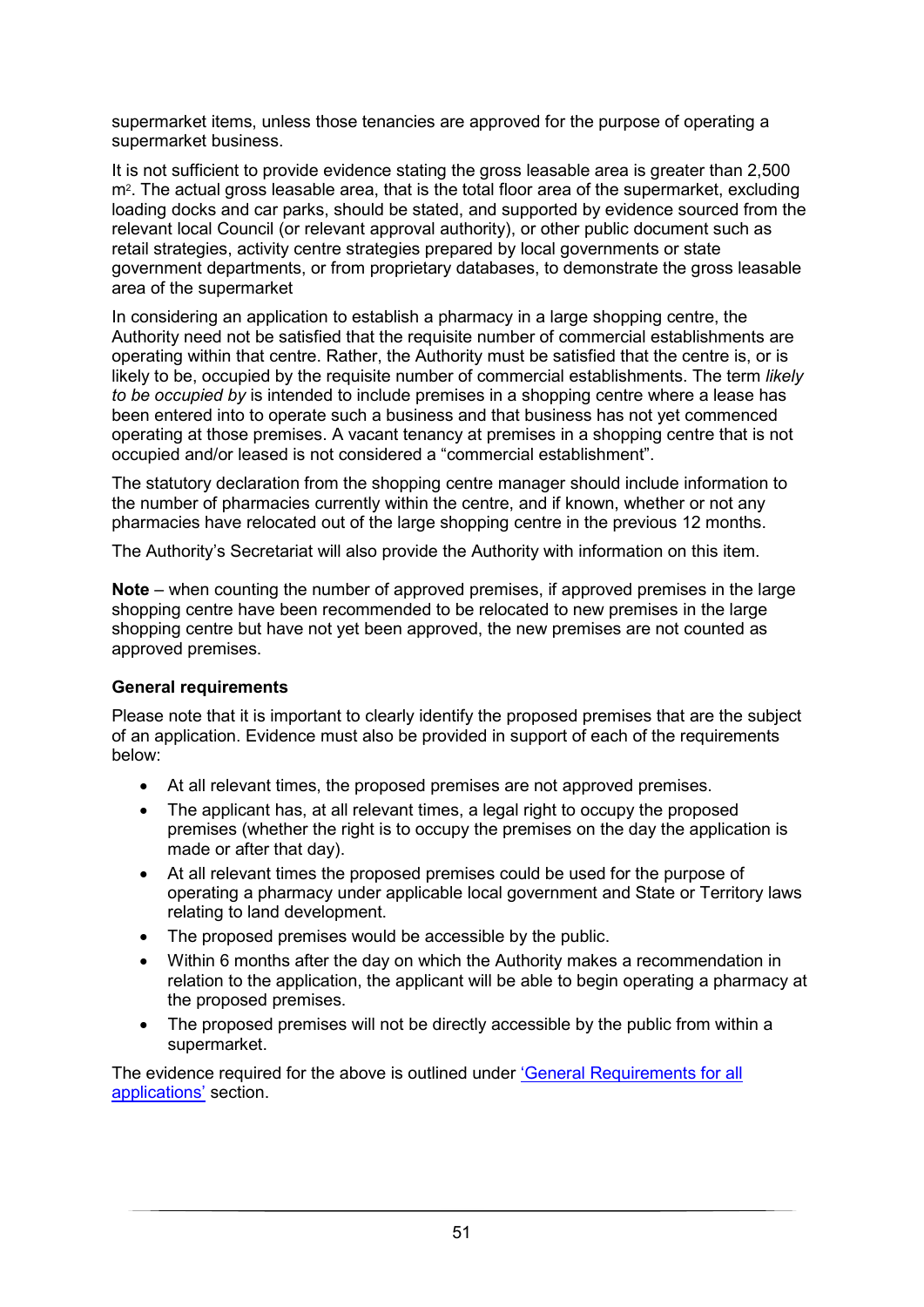#### **Restrictions**

Applicants wishing to relocate an existing approval that was originally granted under Item 134A and for which the application to relocate is made within 10 years after the day the approval was granted as a result of an application under Item 134A, must satisfy the Authority that there are exceptional circumstances if the proposed premises are not located within the same facility in which the approval was originally granted.

The pharmacy can move within the same shopping centre at any time (please note that an application is still required to be made to the Authority – see Item 122).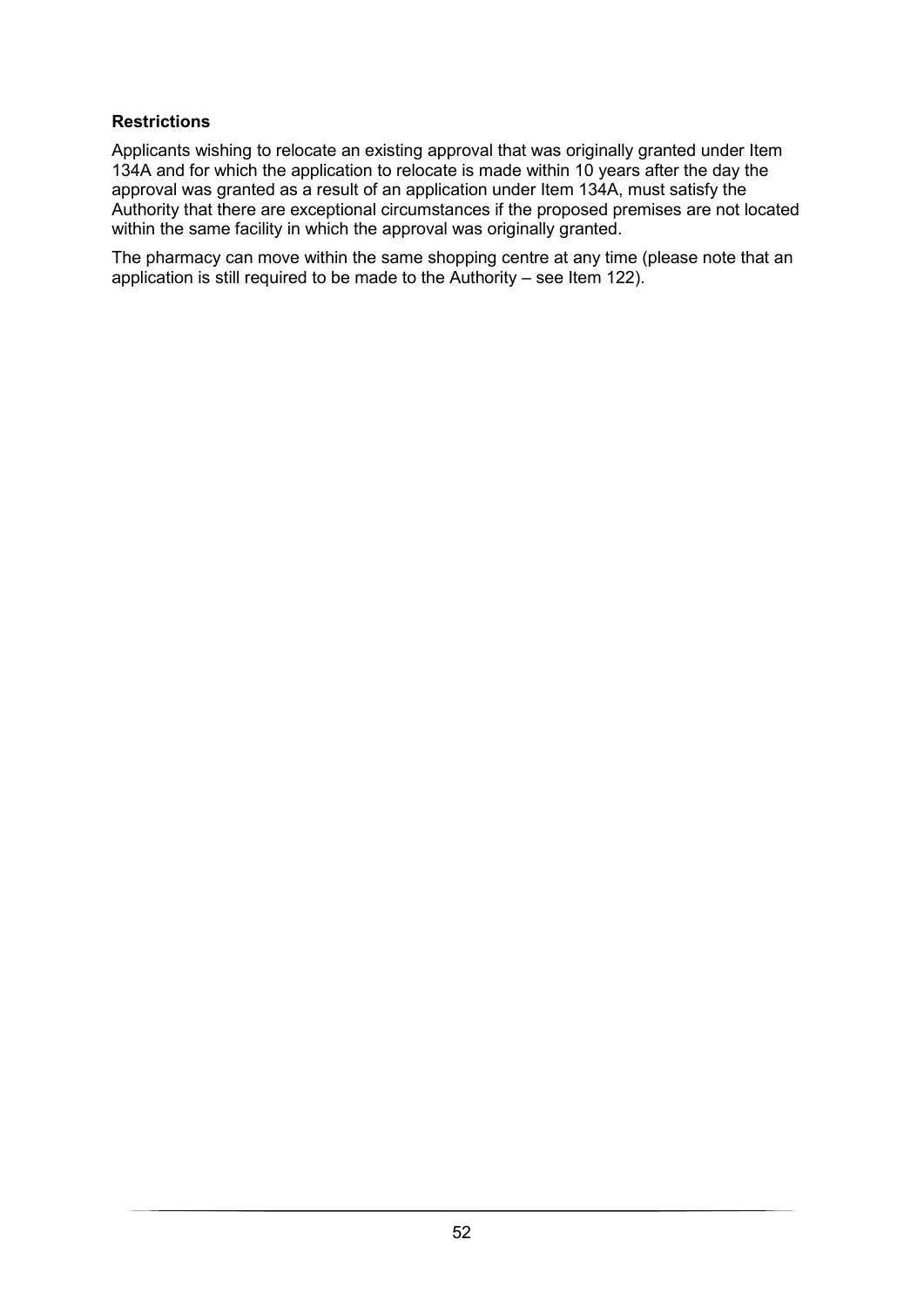### <span id="page-53-0"></span>**Item 135: New pharmacy in a designated complex (large private hospital)**

#### **Requirements**

An application made under this item of the Rules must meet the requirements, including all of the general requirements, listed below.

**(a) the proposed premises are in a large private hospital\*; and**

#### **(b) there are no approved pharmacies in the large private hospital**

\* Please refer to the [Glossary](#page-59-0) for the definition of 'large private hospital'.

#### **Evidence required**

Applicants should provide a letter or, preferably, a statutory declaration **(**made on a Commonwealth of Australia statutory declaration template**)** from the management of the private hospital to confirm that it meets the definition of 'large private hospital' as defined in the glossary to mean a private hospital that can admit at least 150 patients at any one time in accordance with the private hospital's licence or registration under the law of the State or Territory in which the private hospital is located. This should also confirm whether there is currently a pharmacy located within the private hospital.

A floor plan of the private hospital clearly identifying the location of the proposed premises, and a copy of the private hospital's license or registration certificate to confirm the number of patients that can be admitted at any one time under State/Territory law, should also be provided.

"Admit" is intended to mean where a patient is admitted to hospital for treatment as a private patient and includes same-day admitted patients, as well as overnight admitted patients. That is, not patients attending the hospital for general treatment as outpatients.

#### **General requirements**

Please note that it is important to clearly identify the proposed premises that are the subject of an application. Evidence must also be provided in support of each of the requirements below:

- At all relevant times, the proposed premises are not approved premises.
- The applicant has, at all relevant times, a legal right to occupy the proposed premises (whether the right is to occupy the premises on the day the application is made or after that day).
- At all relevant times the proposed premises could be used for the purpose of operating a pharmacy under applicable local government and State or Territory laws relating to land development.
- The proposed premises would be accessible by the public.
- Within 6 months after the day on which the Authority makes a recommendation in relation to the application, the applicant will be able to begin operating a pharmacy at the proposed premises.
- The proposed premises will not be directly accessible by the public from within a supermarket.

The evidence required for the above is outlined under ['General Requirements for all](#page-18-0)  [applications'](#page-18-0) section.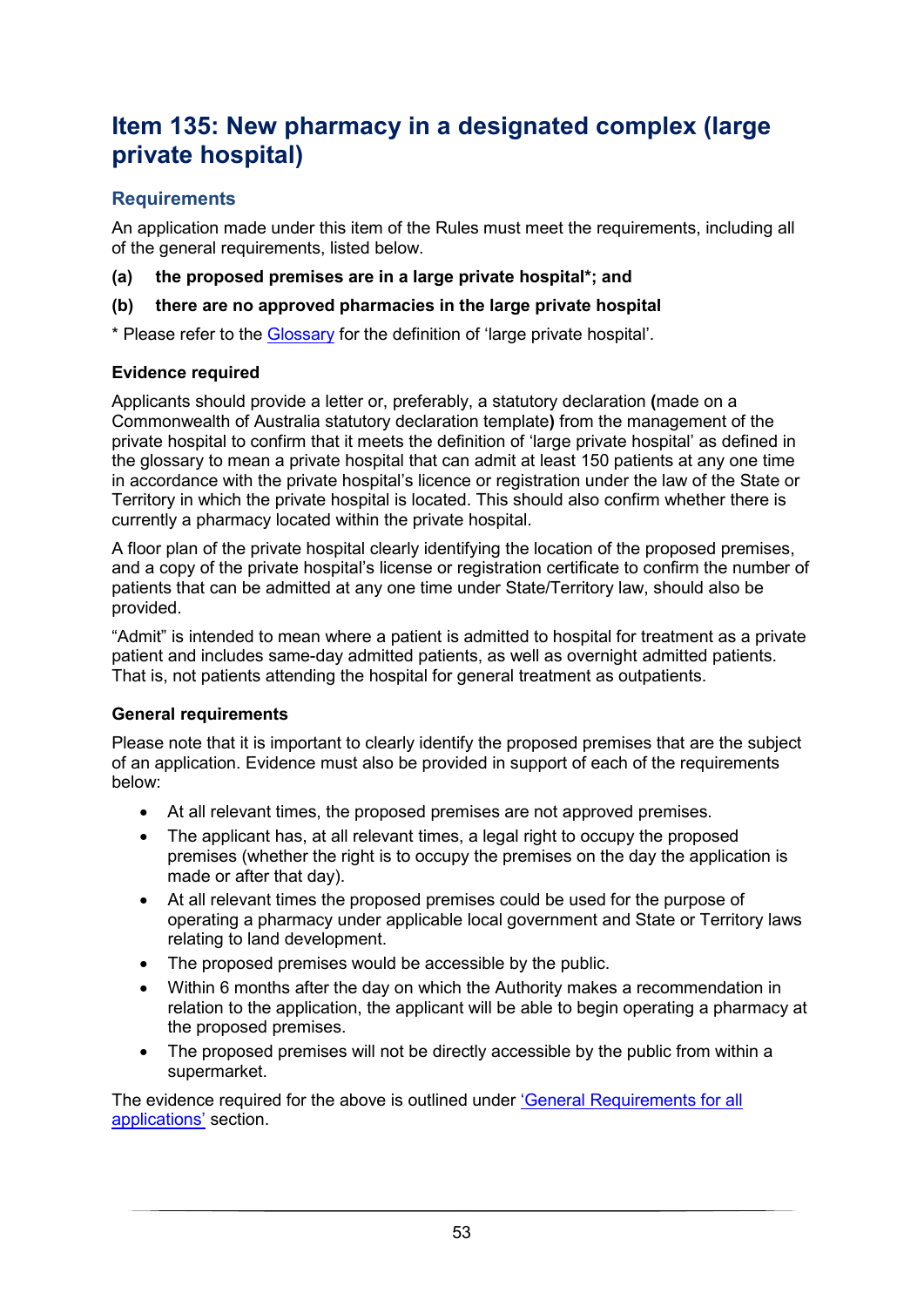#### **Restrictions**

Applicants wishing to relocate an existing approval that was originally granted under Item 135 must satisfy the Authority that there are exceptional circumstances if the proposed premises are not located within the same facility in which the approval was originally granted.

The pharmacy can move within the same private hospital at any time (please note that an application is still required to be made to the Authority – see Item 122).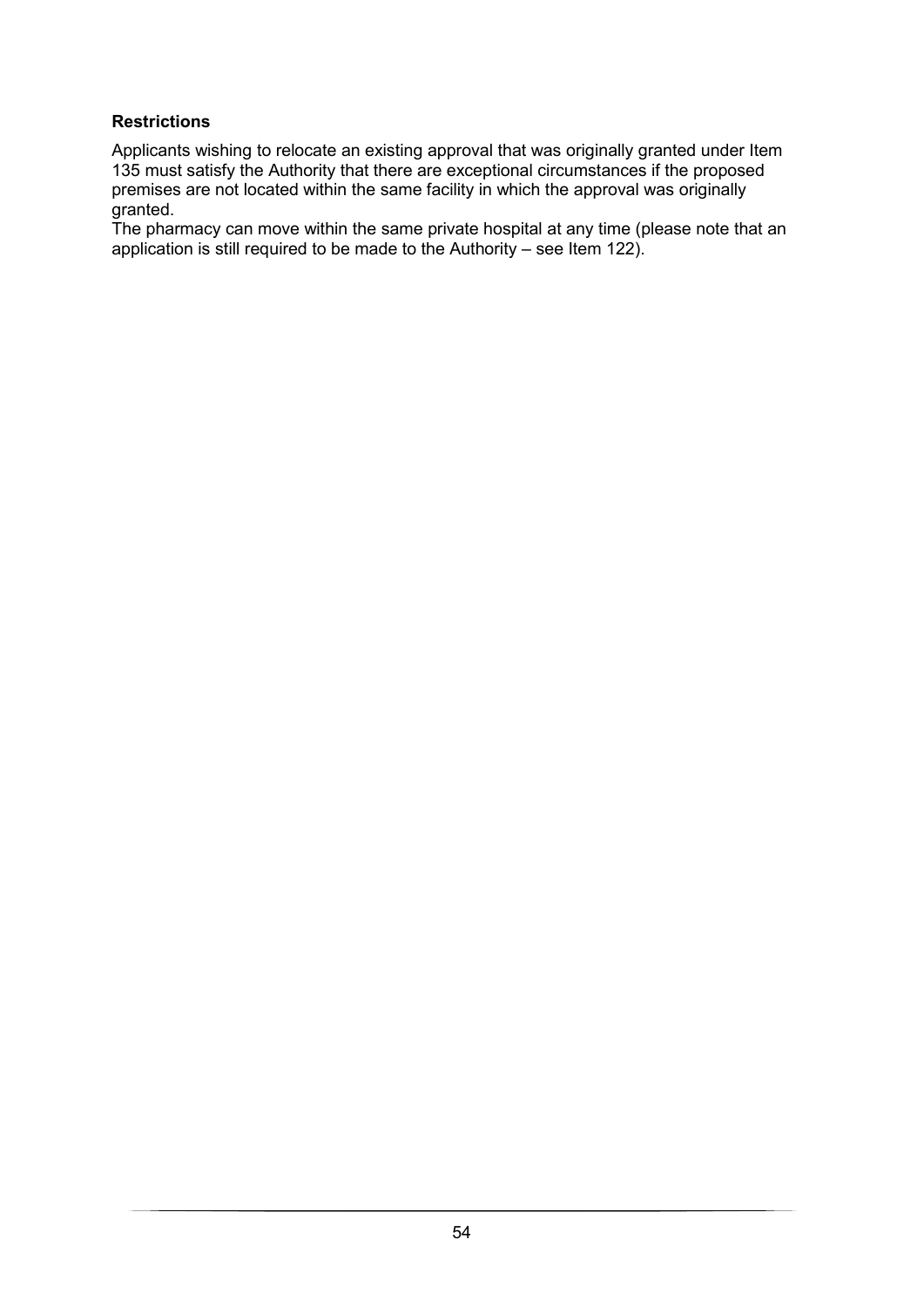### <span id="page-55-0"></span>**Item 136: New pharmacy in a designated complex (large medical centre)**

#### **Requirements**

An application made under this item of the Rules must meet the requirements, including all of the general requirements, listed below.

- **(a) the proposed premises are in a large medical centre\*; and**
- **(b) there are no approved premises in the large medical centre; and**
- **(c) if the large medical centre is:**
	- **(i) in a small shopping centre, a large shopping centre or a private hospital – the proposed premises are at least 300 m, in a straight line, from any approved premises, other than approved premises in a different large shopping centre or private hospital; or**
	- **(ii) not in a small shopping centre, a large shopping centre or a private hospital – the proposed premises are at least 300 m, in a straight line, from the nearest approved premises, other than an approved premises in a large shopping centre or private hospital; and**
- **(d) the Authority is satisfied that, during the 2 months before the day on which the application is made and until the day the application is considered by the Authority, the number of PBS prescribers\* at the medical centre is equivalent to at least 8 full-time\* PBS prescribers, of which at least 7 PBS prescribers must be prescribing medical practitioners\*; and**
- **(e) the Authority is satisfied that the applicant will make all reasonable attempts to ensure that the operating hours of the proposed premises will meet the needs of the patients of the medical centre**

\* Please refer to the [Glossary](#page-59-0) for the definition of 'large medical centre', 'full-time', 'PBS prescriber', and 'prescribing medical practitioner'.

#### **Evidence required for 136(a) and (b)**

Applicants should provide a statutory declaration (made on a Commonwealth of Australia statutory declaration template) from the manager or owner of the medical centre to confirm: that the centre is under single management, that is, that one or more managers working cooperatively under an agreement are responsible for marketing, maintenance and administration for the centre as a whole; the opening hours of the centre on each of the days that the centre is open; and the hours during which an appointment with a prescribing medical practitioner, for a general practice consultation, may be made on each of the days that the centre is open.

Single management for a large medical centre means:

- an arrangement in which a single entity, or two or more entities working cooperatively under an agreement, are responsible for marketing, maintenance and administration for the centre as a whole, and
- does not include independent owners or tenants of premises in a building or centre that cooperate on particular occasions, or that cooperate in relation to some, but not all, of the matters mentioned above in relation to the building or the centre.

A floor plan of the medical centre clearly identifying the location of the proposed premises should be provided.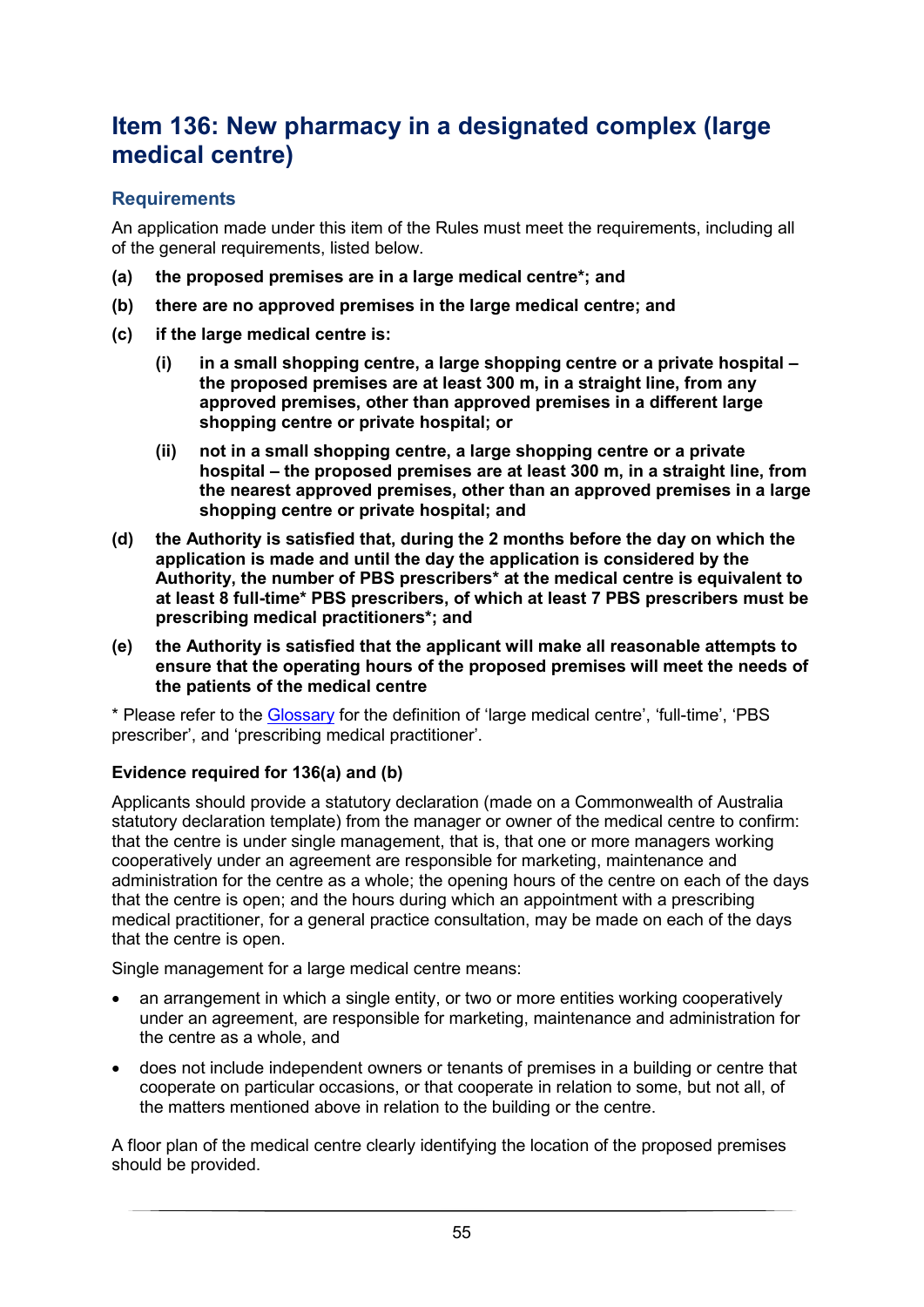The intention of having a pharmacy in a large medical centre is primarily to meet the needs of medical centre patients. A large medical centre must open for at least 70 hours each week, and irrespective of the hours that the medical centre operates or the number of medical practitioners rostered on during those hours, general practice services must be provided at the medical centre for at least 70 hours each week. If the medical centre closes for an hour over lunchtime then that hour is not counted towards the time that the medical centre is providing general practice services, as patients are unable to obtain a consultation with a medical practitioner during that hour. Where more than one medical practitioner's hours overlap, the total hours that the medical centre is open and providing general practice services is not the combined hours of the medical practitioners, it is instead the total hours that the centre is providing general practice services.

The statutory declaration (as referred to above) should also confirm whether there is an approved pharmacy currently located within the medical centre.

#### **Evidence required for 136(c)**

The Rules specify that the straight line measurement must be taken from the mid-point at ground level of the public access door of each of the premises. If there is more than one public access door for either or both of the premises, the measurement must be taken from the public access door nearest to the other premises, that is, the shortest measurement that can be taken.

If the distance separating the nearest approved pharmacy and the proposed premises is substantially greater than 300 m, it may be sufficient to provide a scaled map, highlighting the location and addresses of the two premises and the approximate straight line distance using the scale on the map as the basis.

If the distance between the nearest approved pharmacy and the proposed premises is near to the required distance, applicants should provide a report from a licenced or registered surveyor, of the measurement of the straight line distance between the two premises. Any surveyor's report should include:

- the surveyor's licence or registration number
- a clearly scaled map
- a description of the methodology and equipment used in the measurement
- the straight line distance measured
- the margin for error in the measurement
- detailed information about the public access doors to each of the premises, and
- confirmation that the measurement has been undertaken from the mid-point at ground level of the public access door of each of the premises.

Often there is no evidence provided by the applicant to allow the Authority to determine whether there are any pharmacies within 300 m, by straight line, of the proposed premises, and if so, whether any such pharmacies are located in a large shopping centre, or a private hospital. In circumstances where there is an existing approved pharmacy within 300 m, by straight line, of the proposed premises, applicants should ensure that they provide sufficient evidence to demonstrate that the existing approved pharmacy is located in a large shopping centre, or a private hospital.It is not sufficient to simply make a statement that this is the case.

#### **Evidence required for 136(d)**

Evidence to be provided could include a statutory declaration (made on a Commonwealth of Australia statutory declaration template) from the owner or manager of the medical centre confirming the hours the medical centre operates and the hours that each PBS prescriber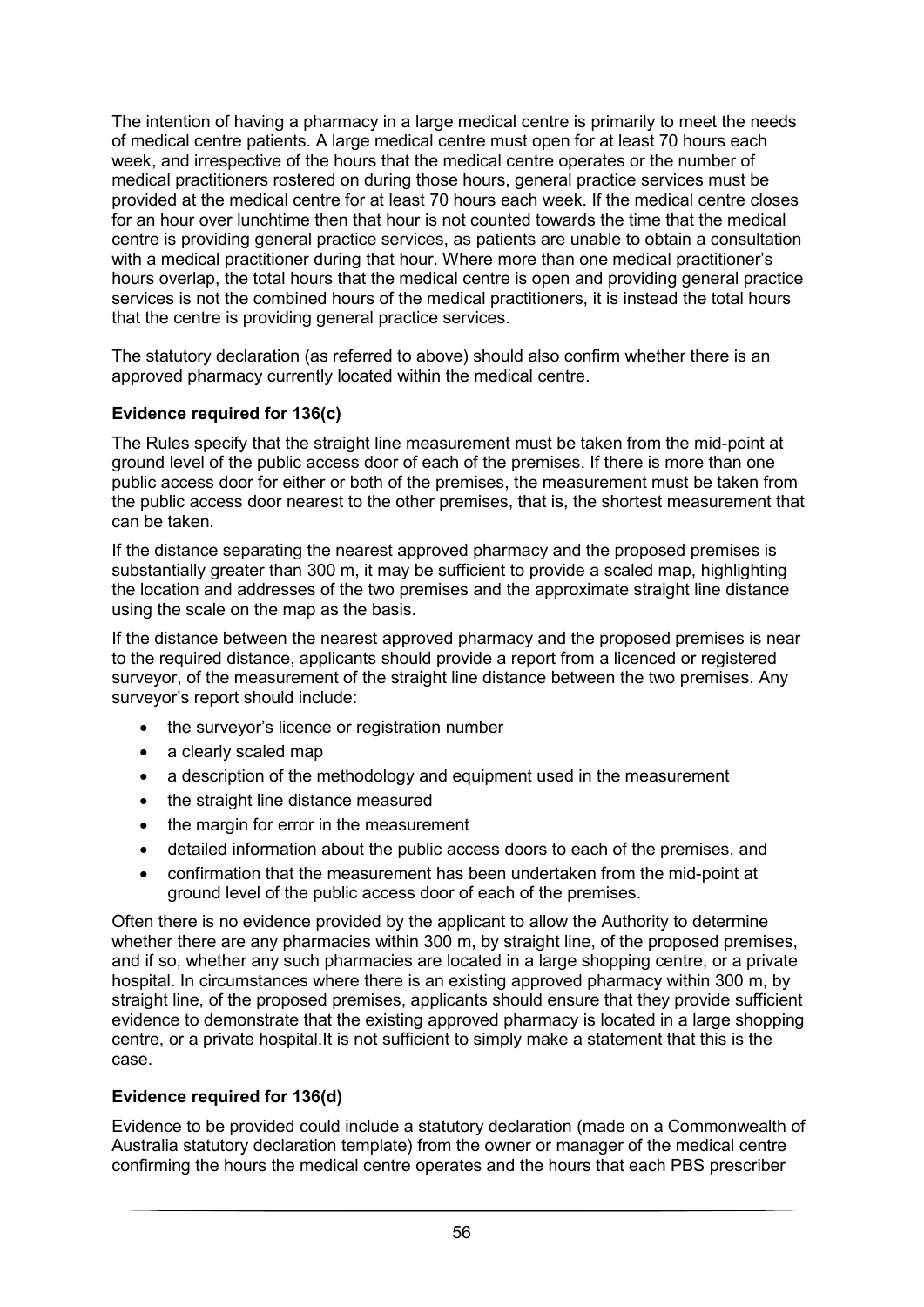practises, copies of any advertisements regarding the hours the medical centre operates, and a practice information sheet. In addition, copies of rosters or timesheets of the actual times and total number of hours worked by each PBS prescriber for each and every week of the 2 months before the day on which the application was made should be provided. A summary of the information on the rosters or timesheets should also be provided. The start and finish times for each prescriber should be included on the roster or timesheets, including the times of any breaks, and should be of the actual times that the prescribers were available at that medical centre rather than anticipated roster times.

The statutory declaration should also confirm whether or not any of the rostered time includes time spent consulting at other medical centres, working at a hospital (rostered duties), attending nursing homes and undertaking administration work for the medical centre/practice, such as staff rosters, which is not counted towards the time spent practising at the medical centre/practice.

The minimum number of hours required to meet the equivalent of at least 8 full-time PBS prescribers, of which at least 7 PBS prescribers must be prescribing medical practitioners, is 304 hours a week, of which a maximum of 38 hours a week can be attributed for the provision of services at the medical centre by a PBS prescriber, as defined in section 84(1) of the Act, other than a medical practitioner. That is, services provided by a participating dental practitioner, an authorised optometrist, midwife or nurse practitioner.

Please note that the Secretariat, on behalf of the Authority, will contact the medical centre directly in the week leading up to the meeting, to request information in relation to the hours worked from the day the application was made and up until the day the Authority considers the application.

If the application is deferred to allow further evidence to be sought, this process will be repeated.

Full-time PBS prescriber (including medical practitioner) means providing the services of a PBS prescriber for 38 hours in a week. For example, for a medical practitioner, time spent consulting with patients at their home or in hospital is included when calculating the hours that a medical practitioner practises at a medical centre. Time spent consulting at other medical centres, working at a hospital (rostered duties), attending nursing homes and undertaking administration work for the medical centre/practice, such as staff rosters, is not counted towards the time spent practising at the medical centre/practice.

The equivalent of a full-time PBS prescriber means any number of PBS prescribers who provide the equivalent services of one full-time PBS prescriber. For example, if one part-time PBS prescriber practises 20 hours each week and another practises 18 hours each week, then they will be considered the equivalent of one full-time PBS prescriber (i.e. their combined practice hours equal 38 hours). Similarly, if one PBS prescriber practises 57 hours each week then they are considered the equivalent of one and half full-time PBS prescribers.

#### **Evidence required for 136(e)**

Evidence addressing this requirement might include evidence of an agreement between the applicant and the management of the medical centre which indicates that the proposed pharmacy's hours will largely reflect those of the medical centre, or that the applicant will endeavour to open the pharmacy outside of normal hours if there is sufficient need.

#### **General requirements**

Please note that it is important to clearly identify the proposed premises that are the subject of an application. Evidence must also be provided in support of each of the requirements below:

• At all relevant times, the proposed premises are not approved premises.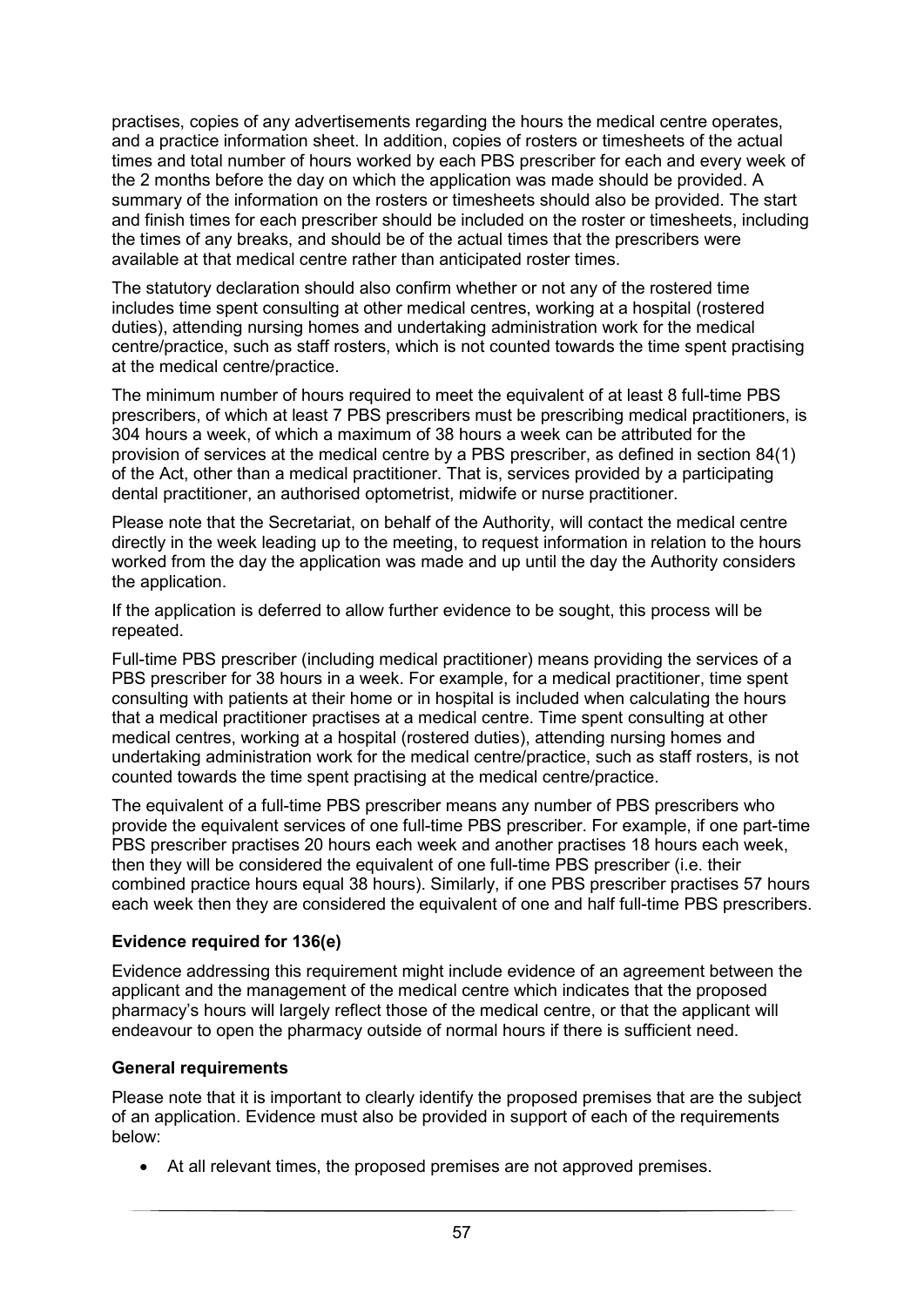- The applicant has, at all relevant times, a legal right to occupy the proposed premises (whether the right is to occupy the premises on the day the application is made or after that day).
- At all relevant times the proposed premises could be used for the purpose of operating a pharmacy under applicable local government and State or Territory laws relating to land development.
- The proposed premises would be accessible by the public.
- Within 6 months after the day on which the Authority makes a recommendation in relation to the application, the applicant will be able to begin operating a pharmacy at the proposed premises.
- The proposed premises will not be directly accessible by the public from within a supermarket.

The evidence required for the above is outlined under ['General Requirements for all](#page-18-0)  [applications'](#page-18-0) section.

#### **Restrictions**

Applicants wishing to relocate an existing approval that was originally granted under Item 136 must satisfy the Authority that there are exceptional circumstances if the proposed premises are not located within the same facility in which the approval was originally granted.

The pharmacy can move within the same large medical centre at any time (please note that an application is still required to be made to the Authority – see Item 122).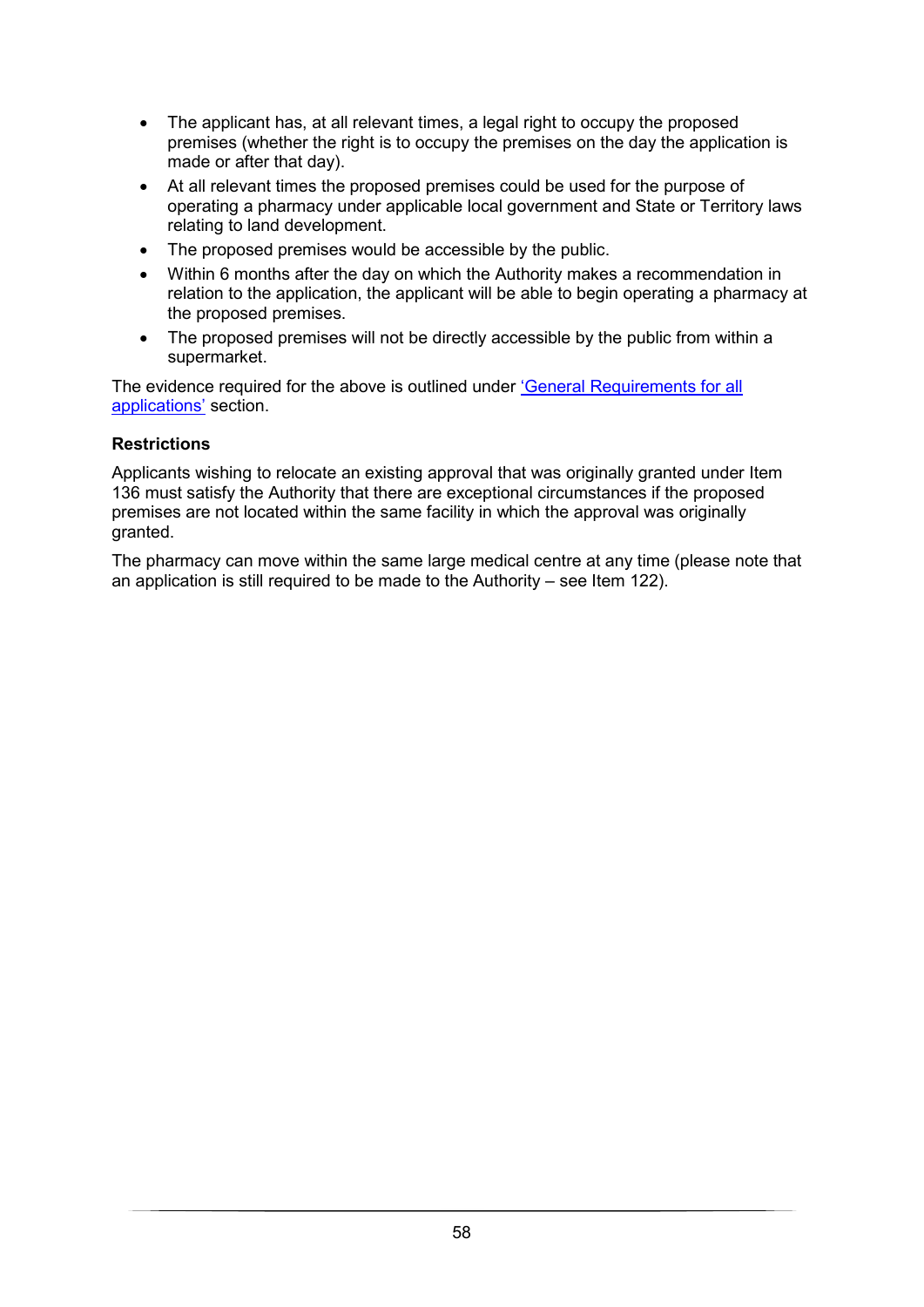# <span id="page-59-0"></span>**Glossary**

| <b>Term</b>                 | <b>Definition</b>                                                                                                                                                                                                                                                                                   |
|-----------------------------|-----------------------------------------------------------------------------------------------------------------------------------------------------------------------------------------------------------------------------------------------------------------------------------------------------|
| Act                         | National Health Act 1953                                                                                                                                                                                                                                                                            |
| all relevant times          | (a) on the day on which the application was made; and<br>(b) the day on which the application is considered by the Authority.                                                                                                                                                                       |
| Application                 | An application under section 90 of the Act that is referred to the<br>Authority                                                                                                                                                                                                                     |
| approved<br>premises        | (a) premises in relation to which an approval granted under section 90<br>of the Act is in force, and which are not redundant (see redundant<br>premises); or<br>(b) premises in relation to which the Authority has recommended an<br>applicant be approved under section 90 of the Act            |
| Authority                   | <b>Australian Community Pharmacy Authority</b>                                                                                                                                                                                                                                                      |
| commercial<br>establishment | Premises in a small shopping centre or a large shopping centre<br>occupied or likely to be occupied by a:                                                                                                                                                                                           |
|                             | (a) shop where goods, food or beverages are sold retail; or<br>(b) bar, café, restaurant or takeaway; or<br>(c) business that provides services to customers                                                                                                                                        |
|                             | Commercial establishment does not include:                                                                                                                                                                                                                                                          |
|                             | (a) commercial office space; or<br>(b) premises occupied by an accountant, analyst, architect,<br>engineer, lawyer, planner, stockbroker or surveyor, unless the<br>premises are occupied by a shopfront; or                                                                                        |
|                             | (c) premises occupied by a real estate agent or an insurance<br>company, agent or broker, unless the premises are occupied<br>as a shopfront for the real estate agent or insurance company;<br>or                                                                                                  |
|                             | (d) a council office or government or statutory corporation office or<br>shopfront, other than an Australia Post shopfront, an<br>Australian Broadcasting Corporation shop or a Medicare or<br>Centrelink shopfront; or                                                                             |
|                             | (e) a car wash or car parking facilities; or                                                                                                                                                                                                                                                        |
|                             | (f) a library; or                                                                                                                                                                                                                                                                                   |
|                             | (g) a kindergarten or preschool; or                                                                                                                                                                                                                                                                 |
|                             | (h) a child care centre or child minding facility, unless the centre or<br>facility is available exclusively for use by customers of the<br>small shopping centre or the large shopping centre while the<br>customers are shopping at the small shopping centre or the<br>large shopping centre; or |
|                             | (i) a storeroom or storage area; or                                                                                                                                                                                                                                                                 |
|                             | (j) a temporary selling point; or                                                                                                                                                                                                                                                                   |
|                             | (k) an automatic teller machine or automatic dispensing machine                                                                                                                                                                                                                                     |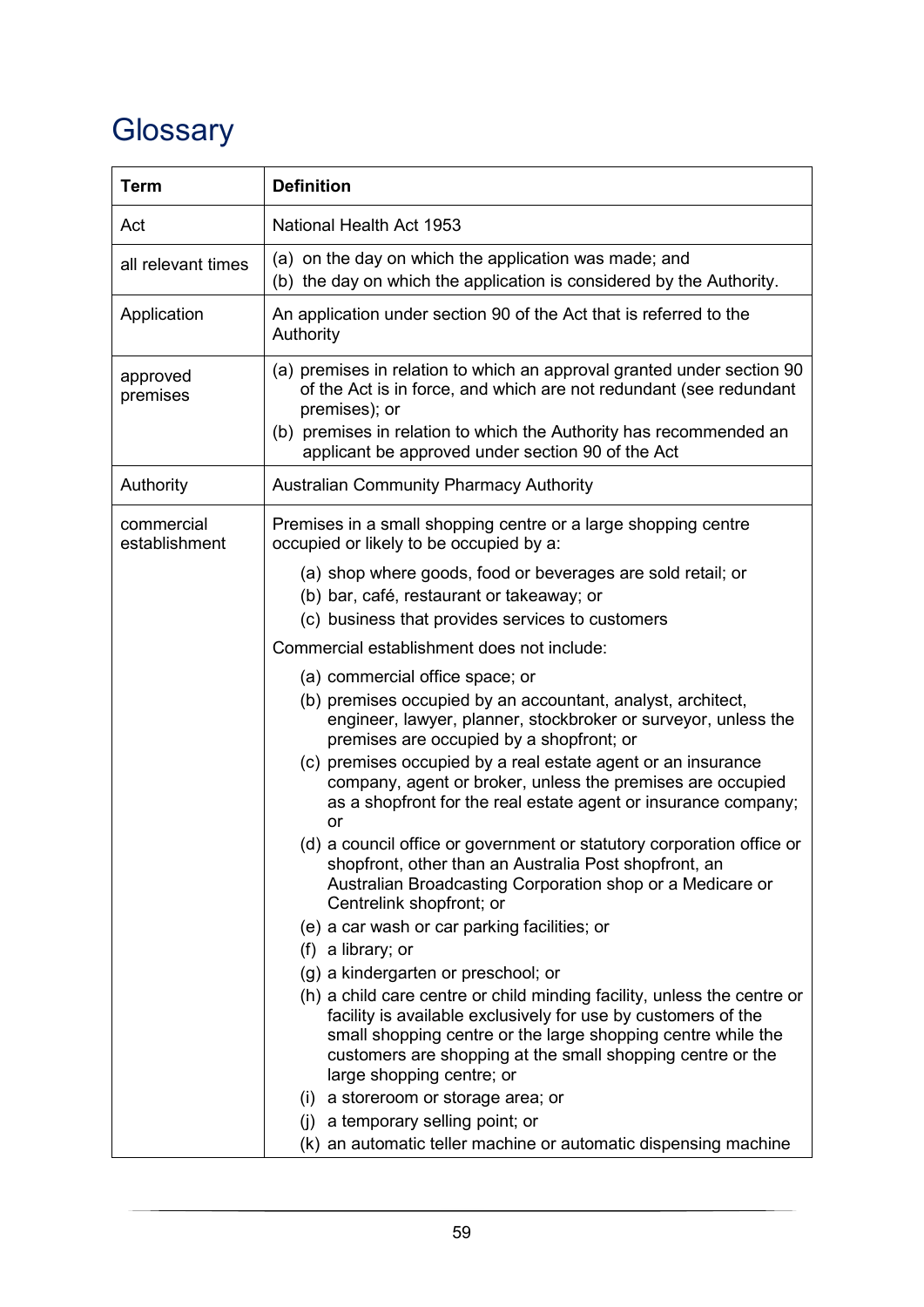| <b>Term</b>               | <b>Definition</b>                                                                                                                                                                                                                                                                                                                          |
|---------------------------|--------------------------------------------------------------------------------------------------------------------------------------------------------------------------------------------------------------------------------------------------------------------------------------------------------------------------------------------|
|                           | In working out the number of commercial establishments in a<br>shopping centre:                                                                                                                                                                                                                                                            |
|                           | (a) 2 or more commercial establishments occupied by, or likely to<br>be occupied by, one business are counted as one commercial<br>establishment; and                                                                                                                                                                                      |
|                           | (b) the maximum number of shopfronts for accountants, analysts,<br>architects, engineers, lawyers, planners, stockbrokers or<br>surveyors that can be counted towards the total number of<br>commercial establishments in a shopping centre is:<br>(i) for a small shopping centre $-$ one; or<br>(ii) for a large shopping centre $-$ two |
| designated                | (a) a small shopping centre; or                                                                                                                                                                                                                                                                                                            |
| complex                   | (b) a large shopping centre; or<br>(c) a large medical centre; or                                                                                                                                                                                                                                                                          |
|                           | (d) a large private hospital.                                                                                                                                                                                                                                                                                                              |
| full-time                 | (a) for a prescribing medical practitioner - providing the services of a<br>prescribing medical practitioner for 38 hours in a week; or<br>(b) for a PBS prescriber - providing the services of a PBS prescriber<br>for 38 hours in a week                                                                                                 |
| gross leasable<br>area    | (a) for a group of shops and associated facilities – the total floor area<br>of the small shopping centre or the large shopping centre<br>excluding loading docks and car parks; and<br>(b) for a supermarket – the total floor area of the supermarket,<br>excluding loading docks and car parks.                                         |
| large medical             | A medical centre that:                                                                                                                                                                                                                                                                                                                     |
| centre                    | (a) is under single management; and                                                                                                                                                                                                                                                                                                        |
|                           | (b) operates for at least 70 hours each week; and                                                                                                                                                                                                                                                                                          |
|                           | (c) has one or more prescribing medical practitioners at the centre<br>for at least 70 of the hours each week that the medical centre<br>operates                                                                                                                                                                                          |
| large private<br>hospital | A private hospital that can admit at least 150 patients at any one time<br>in accordance with the private hospital's license or registration under<br>the law of the State or Territory in which the private hospital is located.                                                                                                          |
| large shopping            | A group of shops and associated facilities that:                                                                                                                                                                                                                                                                                           |
| centre                    | (a) is under single management; and                                                                                                                                                                                                                                                                                                        |
|                           | (b) has a gross leasable area of at least $5,000 \text{ m}^2$ ; and<br>(c) contains a supermarket that occupies a gross leasable area of<br>at least 2,500 $m^2$ ; and                                                                                                                                                                     |
|                           | (d) contains at least 50 other commercial establishments; and<br>(e) has customer parking facilities.                                                                                                                                                                                                                                      |
| PBS prescriber            | Has the same meaning as in Part VII of the Act: a medical<br>practitioner, or a participating dental practitioner, or an authorised                                                                                                                                                                                                        |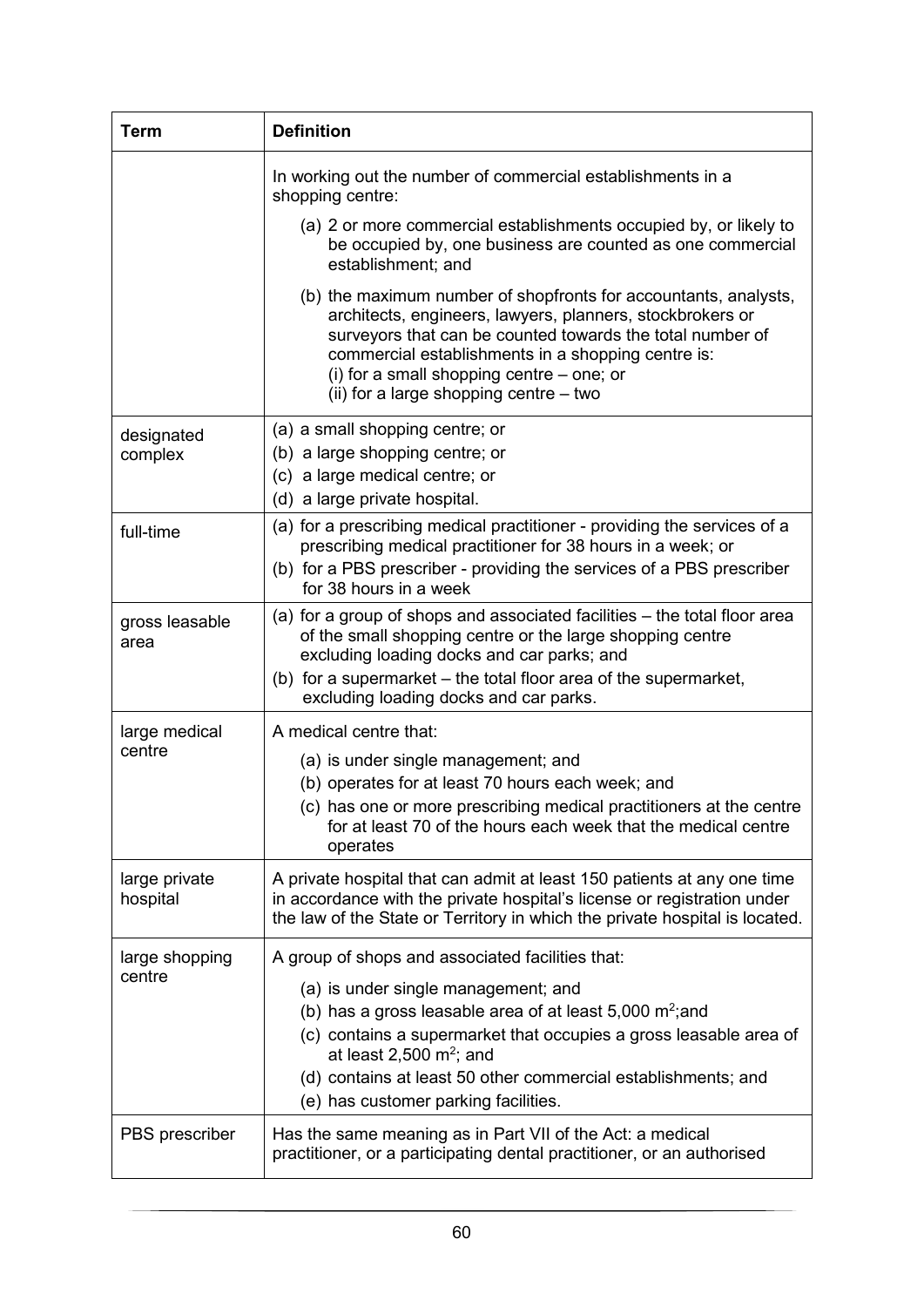| Term                                   | <b>Definition</b>                                                                                                                                                                                                                                                                                                                                                                                                                                                                                                                                                                                                                                                                                                                                                                                                                                                                                                                                                                                                      |
|----------------------------------------|------------------------------------------------------------------------------------------------------------------------------------------------------------------------------------------------------------------------------------------------------------------------------------------------------------------------------------------------------------------------------------------------------------------------------------------------------------------------------------------------------------------------------------------------------------------------------------------------------------------------------------------------------------------------------------------------------------------------------------------------------------------------------------------------------------------------------------------------------------------------------------------------------------------------------------------------------------------------------------------------------------------------|
|                                        | optometrist, or an authorised midwife, or an authorised nurse<br>practitioner                                                                                                                                                                                                                                                                                                                                                                                                                                                                                                                                                                                                                                                                                                                                                                                                                                                                                                                                          |
| pharmaceutical<br>benefit              | Has the same meaning as in Part VII of the Act                                                                                                                                                                                                                                                                                                                                                                                                                                                                                                                                                                                                                                                                                                                                                                                                                                                                                                                                                                         |
| pharmacy                               | Has the meaning given by subsection 90 (3AB) of the Act: a business<br>in the course of the carrying on of which pharmaceutical benefits are<br>supplied                                                                                                                                                                                                                                                                                                                                                                                                                                                                                                                                                                                                                                                                                                                                                                                                                                                               |
| Pharmacy<br><b>Location Rules</b>      | National Health (Australian Community Pharmacy Authority Rules)<br>Determination 2018                                                                                                                                                                                                                                                                                                                                                                                                                                                                                                                                                                                                                                                                                                                                                                                                                                                                                                                                  |
| prescribing<br>medical<br>practitioner | A medical practitioner who provides general practice services to the<br>community in which he or she practises, including the issuing of<br>prescriptions for pharmaceutical benefits                                                                                                                                                                                                                                                                                                                                                                                                                                                                                                                                                                                                                                                                                                                                                                                                                                  |
| private hospital                       | Is defined in subsection 3(1) of the Health Insurance Act 1973 and<br>means a hospital in respect of which there is in force a statement<br>under subsection 121-5(8) of the Private Health Insurance Act 2007<br>that the hospital is a private hospital                                                                                                                                                                                                                                                                                                                                                                                                                                                                                                                                                                                                                                                                                                                                                              |
| proposed<br>premises                   | The premises at which an applicant proposes to supply<br>pharmaceutical benefits                                                                                                                                                                                                                                                                                                                                                                                                                                                                                                                                                                                                                                                                                                                                                                                                                                                                                                                                       |
| redundant<br>premises                  | Premises to which all of the following apply:<br>(a) the premises are existing premises in relation to an<br>application;<br>(b) the Authority has recommended that the applicant who made<br>the application be approved under section 90 of the Act in<br>relation to the proposed premises;<br>(c) the pharmacist approved in relation to the existing premises<br>has requested, in writing, that if the applicant is to be approved<br>in relation to the proposed premises, the existing approval will<br>be cancelled immediately before the approval in relation to the<br>proposed premises is granted;<br>(d) the pharmacist approved in relation to the existing premises<br>has ceased to carry on business as a pharmacist at the<br>approved premises;<br>(e) the Secretary:<br>is aware of the cessation and of the reason for it;<br>$\left( \left  \right  \right)$<br>(ii) has agreed to cancel the existing approval only in<br>accordance with a request of the kind mentioned in<br>paragraph (c) |